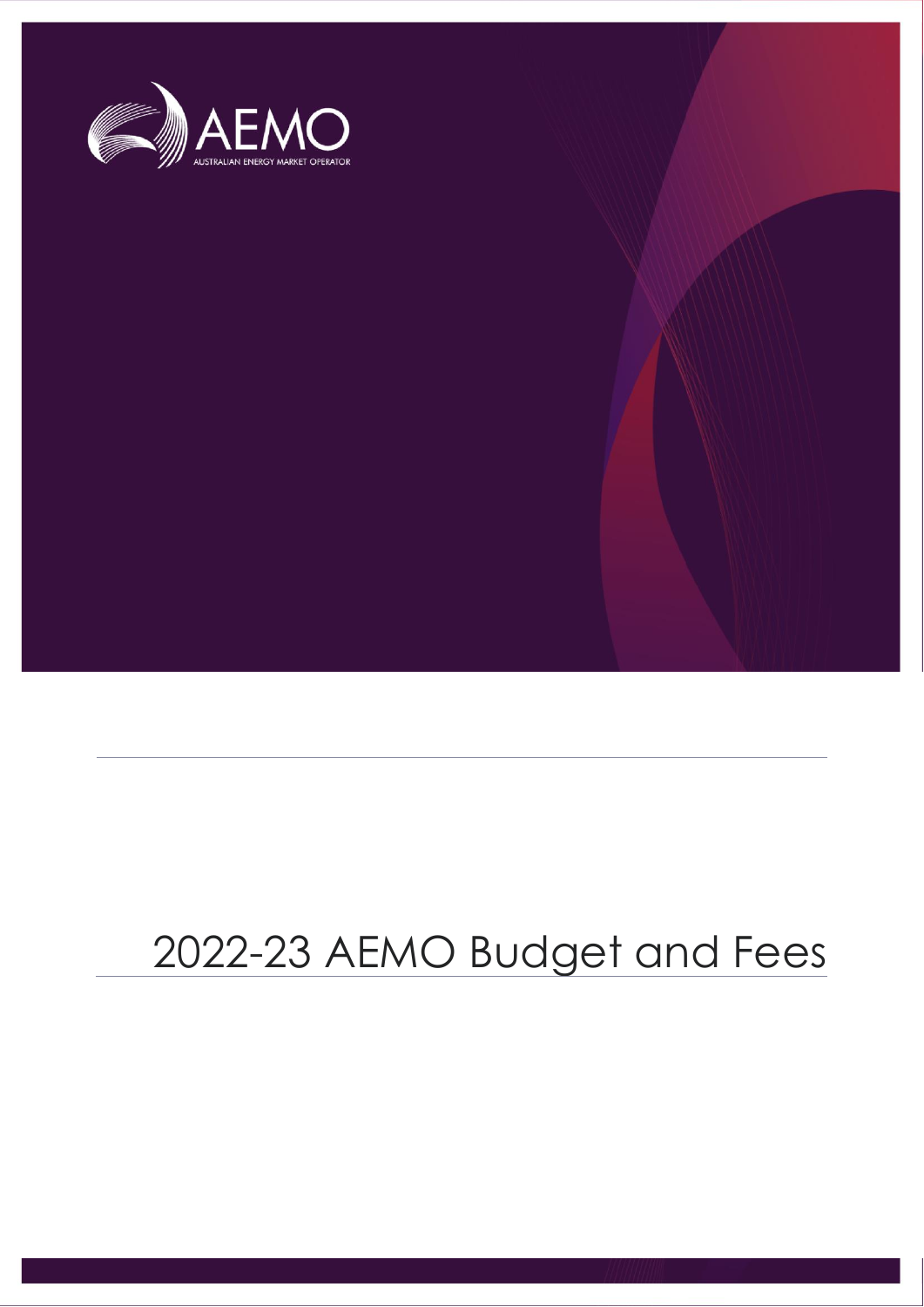# <span id="page-1-0"></span>**Introduction**

AEMO is an independent, not-for-profit public company limited by guarantee, owned jointly by energy industry members and the Commonwealth, New South Wales, Queensland, South Australian, Tasmanian, Victorian, Western Australian and Australian Capital Territory governments.

This document sets out AEMO's proposed budget and fees for 2022-23.

It is the product of extensive and challenging engagement with AEMO's industry and government members.

Commencing 18 months ago, AEMO established a Finance Consultation Committee (FCC) to share its proposed organisational priorities and the resulting draft budget and financial position. All agendas and minutes of FCC meetings are publicly [available](https://aemo.com.au/en/consultations/industry-forums-and-working-groups/list-of-industry-forums-and-working-groups/financial-consultation-committee) (https://aemo.com.au/en/consultations/industry-forums-andworking-groups/list-of-industry-forums-and-working-groups/financial-consultation-committee).

In the last 12 months, AEMO requested Boston Consulting Group to benchmark its costs against other system operators. BCG presented this work to the FCC which found that AEMO's costs were low relative to peers, though digital costs appeared higher than necessary. In addition, BCG found that some central functions such as finance were materially under-resourced at AEMO.

As the energy transition has accelerated, and following many years of significant underinvestment, both AEMO's capital costs and operating expenses have increased steadily. AEMO's fees have not increased at the same rate over time, and consequently, a substantial operating deficit has opened in the Core NEM functions.

To improve the efficiency of AEMO, we are implementing a broad package of organisational improvements, including realigning our operating model to provide greater clarity and accountability; transforming the way AEMO governs, funds, and executes reform delivery; investing in models, tools, and processes to manage increased complexity in core activities; and reducing cost in digital 'run-the-business' activities. To keep costs down, AEMO has taken, and is continuing to implement, actions to identify, quantify and reduce costs and drive operational efficiencies.

In collaboration with members of the FCC, AEMO has co-designed and adopted a set of financial principles to guide all future budgets. These principles include:

- Demonstrating efficiency and net benefits of decision making;
- Neither over, nor under recovering costs of AEMO functions;
- New investment programs require an accepted funding pathway before proceeding;
- Debt to assets ratio to remain under 100%; and
- Liquidity Ratio to remain above 50%.

For 2022-23, AEMO has developed its budget and fees earlier in the year to enable its inclusion into the Default Market Offers within relevant jurisdictions and to provide earlier input to its members for their planning processes.

A financially sustainable and stable AEMO is critical to helping Australia navigate this once-in-a-generation energy transition – ensuring the delivery of safe, affordable, and reliable energy today and into the future. As a not-for-profit company, it is essential AEMO operates efficiently and effectively.

Just as AEMO does not generate profit, it cannot sustain ongoing deficits. Accumulated deficits must be recovered while AEMO continues to invest in core operations, and its people, to ensure the safe, reliable, and affordable energy system Australians expect.

Following deep industry engagement, AEMO is proposing to recover the NEM Core accumulated operating deficit over three years.

Looking forward, AEMO has an extensive reform implementation agenda to deliver to ensure Australia's systems and markets are fit for purpose in the changing, and more complex, energy future. This includes implementing the recommendations of the Energy Security Board, to countering the threat posed by nefarious cyber actors who seek to disrupt Australia's energy systems, to enabling a transition to low-cost renewable energy at one of the fastest rates in the world.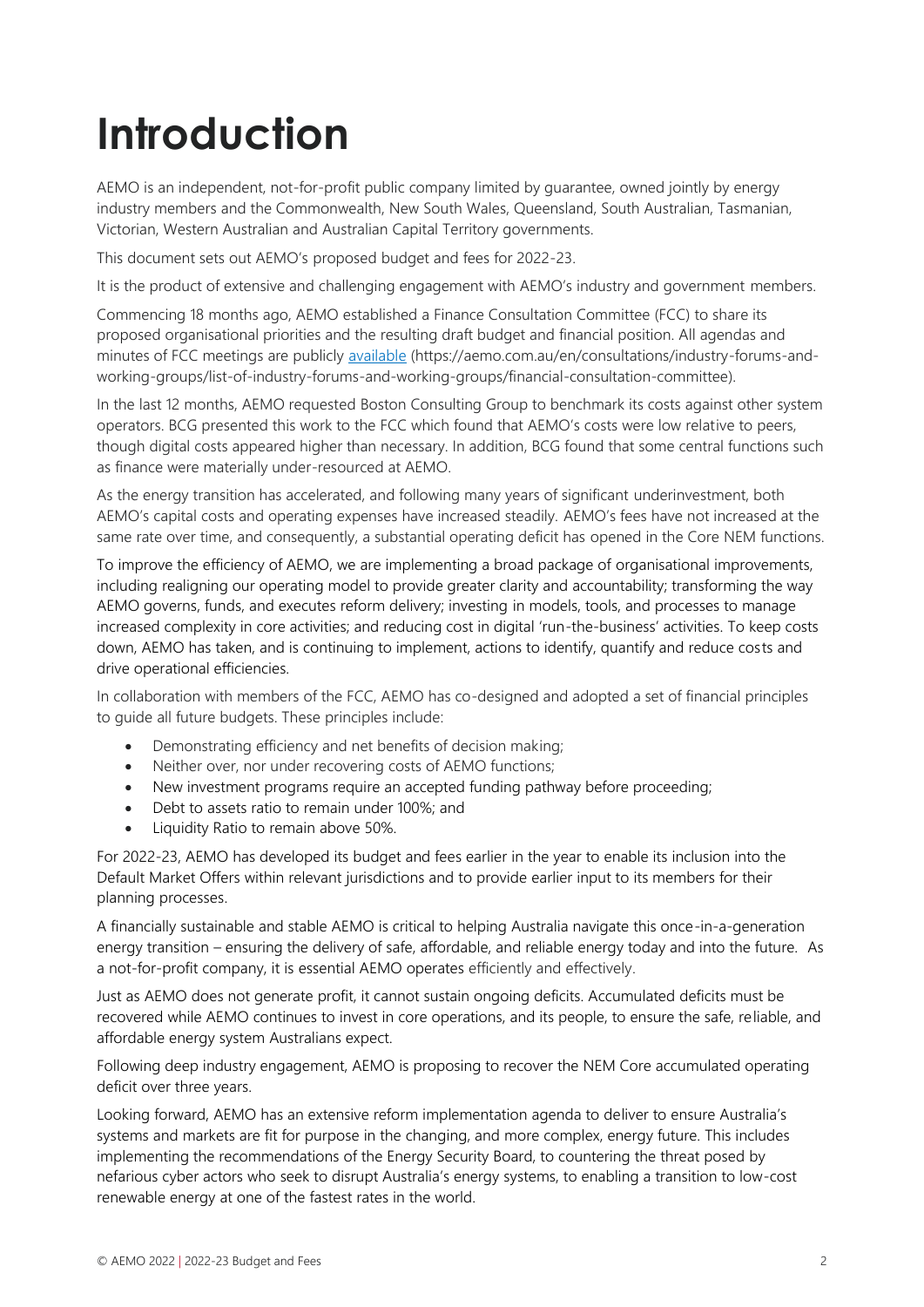The Corporate Plan sets out the priorities AEMO intends to undertake, following member feedback, so that members, participants, and the public can be clear about the value AEMO brings to this once in a generation energy transition. Members and stakeholders want us to simplify the way we work, become more efficient and effective, empower individuals to make the right decisions, and ensure we have clear lines of accountability.

AEMO will continue to use debt financing for capital projects, amortising the cost over the life of the particular asset. This model allows participants to progressively contribute to necessary capital projects through tariffs and fees over the life of the assets.

Notwithstanding the recovery of accumulated operating deficits, AEMO's overall debt is forecast to increase, reflecting the continued investment in reforms for the benefit of consumers to enable the energy transition.

AEMO is conscious of its costs for end consumers as well as the companies who immediately pay AEMO's fees. We have worked to ensure that the price caps in the market include the three-year recovery trajectory of AEMO's operating deficit.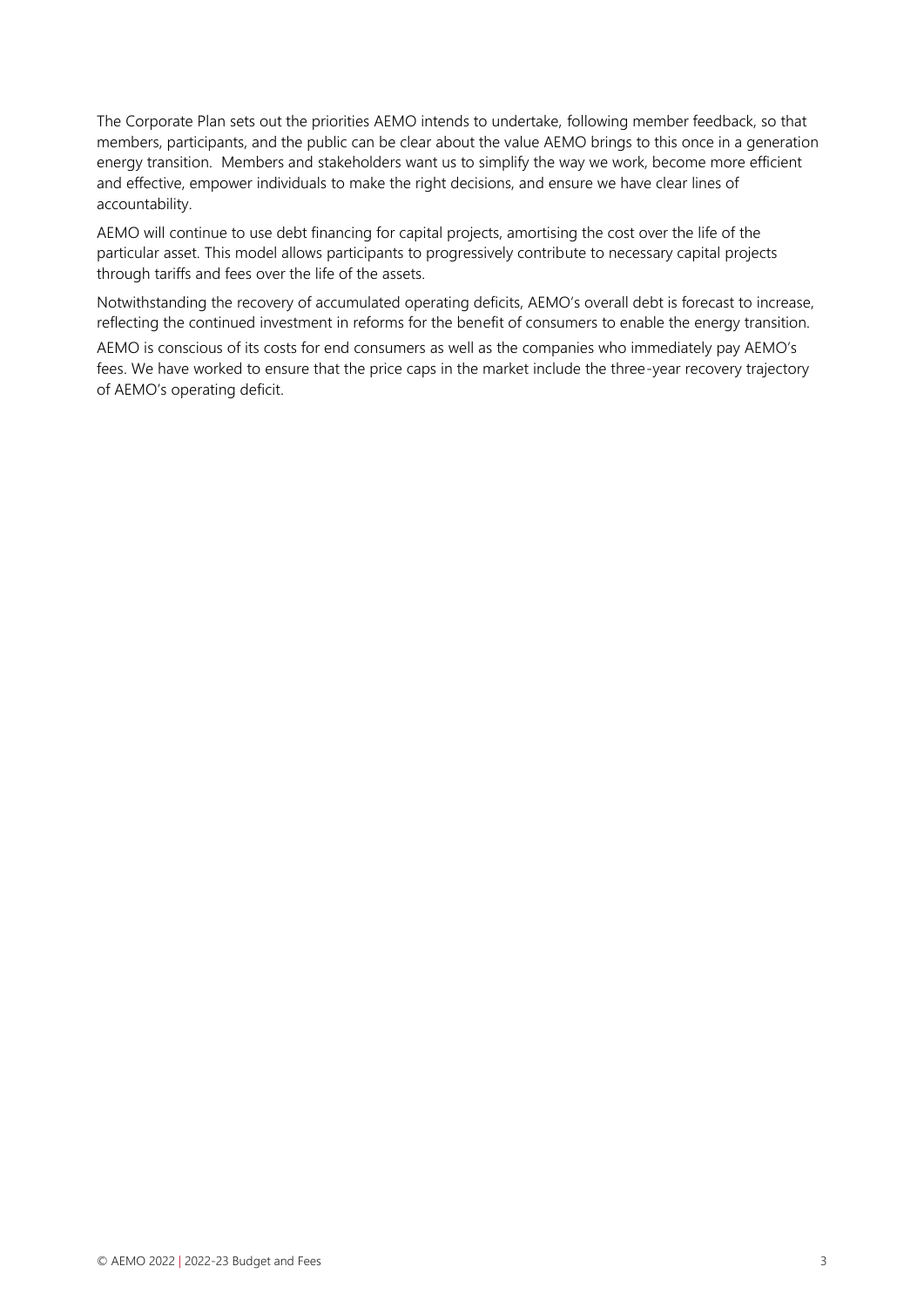## **Contents**

|                  | Introduction                                                  | $\mathbf 2$ |
|------------------|---------------------------------------------------------------|-------------|
| 1.               | <b>Budget</b>                                                 | 5           |
| 1.1              | Profit and Loss Summary                                       | 5           |
| 1.2              | <b>Balance Sheet Summary</b>                                  | 10          |
| 1.3              | Cash Flow Summary                                             | 11          |
| 1.4              | Capital Expenditure Summary                                   | 12          |
| 2.               | <b>Fees</b>                                                   | 13          |
| 2.1              | National Electricity Market                                   | 13          |
| 2.2              | Full Retail Contestability (FRC) Electricity                  | 14          |
| 2.3              | 5MS/GS Compliance (5MS) and IT Upgrade                        | 15          |
| 2.4              | Distributed Energy Resources Integration Program (DER)        | 15          |
| 2.5              | National Transmission Planner (NTP)                           | 16          |
| 2.6              | Victorian Transmission Network Service Provider (TNSP)        | 16          |
| 2.7              | Western Australia Wholesale Electricity Market (WEM)          | 17          |
| 2.8              | Declared Wholesale Gas Market (DWGM)                          | 18          |
| 2.9              | Short Term Trading Market (STTM)                              | 19          |
| 2.10             | FRC Gas Markets                                               | 22          |
| 2.11             | Eastern and South Eastern Gas Statement of Opportunity (GSOO) | 27          |
| 2.12             | Supply Hub (GSH)                                              | 28          |
| 2.13             | Gas Capacity Trading Platform (CTP)                           | 29          |
| 2.14             | Day Ahead Auction (DAA)                                       | 30          |
| 2.15             | Operational Transportation Service (OTS) Code Panel           | 31          |
| 2.16             | Gas Bulletin Board (GBB)                                      | 31          |
| 2.17             | Western Australian Gas Services Information (GSI)             | 32          |
| 2.18             | Other budgeted revenue requirements                           | 33          |
| 2.19             | Energy Consumers Australia (ECA)                              | 33          |
|                  | Appendix A.                                                   | 34          |
| A1.1             | Consolidated Profit and Loss                                  | 34          |
|                  | <b>Appendix B. Fee schedules</b>                              | 35          |
| B1.1             | Fee schedule of electricity functions                         | 35          |
| B <sub>1.2</sub> | Fee schedule of gas functions                                 | 38          |
| B1.3             | Quoted Registration fees for registerable capacity            | 41          |
| B <sub>1.4</sub> | AEMO charge-out rates                                         | 42          |
|                  | <b>List of Tables</b>                                         | 43          |
|                  | <b>Symbols and abbreviations</b>                              | 45          |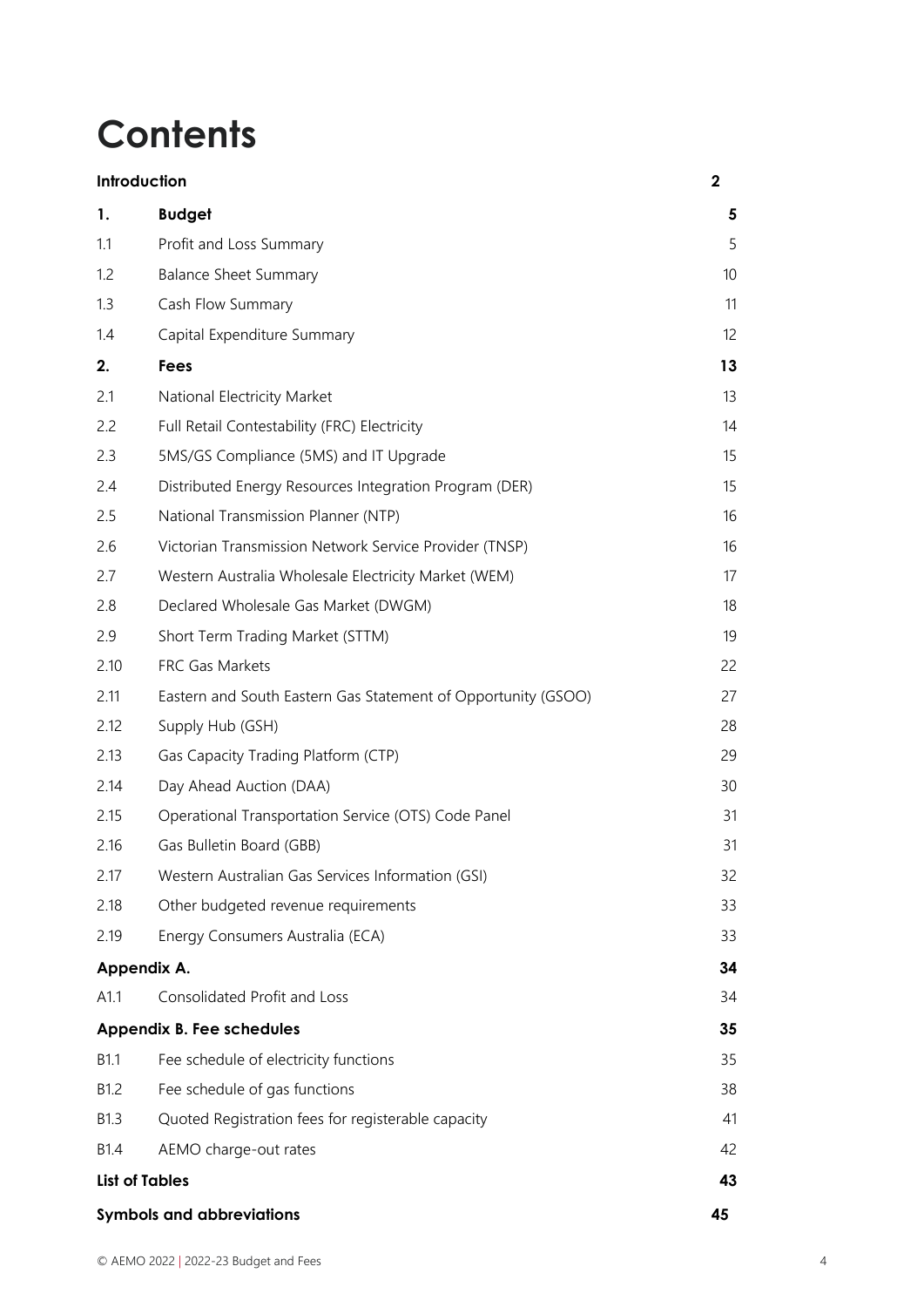# <span id="page-4-0"></span>**1. Budget**

Financial year 2022-23 will be a major year of reform and change for AEMO, and the Budget reflects that. The reform program which has delivered key capabilities such as the 5 Minute Settlement/Global Settlement (5MS/GS) in 2021-22, continues to ramp up. 2022-23 will see significant new and continuing reform activity, including NEM 2025 and WEM Reform, a new Engineering Framework, Connections Reform and Tools, as well as a major series of projects as part of AEMO's role as Victorian Transmission Network Service Provider.

At the same time, AEMO needs to strengthen its organisational capabilities, so it is strongly placed to lead the energy transition into the future. A review undertaken by the [Boston Consulting Group \(BCG\)](https://aemo.com.au/-/media/files/stakeholder_consultation/working_groups/other_meetings/financial-consultation/2021-22/fcc-meeting-1-bcg-presentation.pdf?la=en)  [benchmarked](https://aemo.com.au/-/media/files/stakeholder_consultation/working_groups/other_meetings/financial-consultation/2021-22/fcc-meeting-1-bcg-presentation.pdf?la=en) AEMO against other system operators globally. BCG found AEMO's costs were at the low end of international peers, and with some functions significantly underfunded.

The 2022-23 Budget reflects the scale of this reform and change activity through increases in operating costs and capital expenditure, even while AEMO continues to drive efficiencies across its business. The Budget provides for a range of improvements from operational power system tools and capabilities, through developing a Future State IT architecture and strengthening of cyber security arrangements to refining business models and system support for corporate functions in response to the BCG findings. Fee and Tariff Revenue is increased to reflect the increased cost, with a particular uplift in NEM Core fees to offset higher expenditures in 2022-23 and start recovery of the large accumulated deficit, in line with AEMO's financial principles.

In consultation with the Finance Consultation Committee and other stakeholders AEMO has developed a set of financial principles to guide the development of the budget. Financial principles include demonstrating efficiency and cost-effective delivery, fully recovering operating expenditures across entities (i.e., not for profit and not for loss), ensuring new investment programs have an accepted funding pathway prior to proceeding, and transparent ringfencing of participant and member funds by function.

In July 2022, AEMO will publish its annual Corporate Plan that will detail the activities, priorities, and key performance indicators for AEMO for the financial year.

## <span id="page-4-1"></span>**1.1 Profit and Loss Summary**

AEMO Enterprise's 2022-23 Budget<sup>1</sup> (refer Table 1 below) delivers a \$22.4m in-year surplus, which reduces the overall accumulated deficit position. The 2022-23 budget comprises of \$455.9m total revenue, which is higher by \$154.3m or 51% compared with the 2021-22 Budget, and \$433.5m of total expenditure, which is an increase of \$119.9m on the 2021-22 Budget. The majority of this cost increases reflects investment and enhanced organisational capability to deliver the energy market reform agenda.

<sup>1</sup> The 2022-23 Budget excludes AEMO Services Limited (ASL).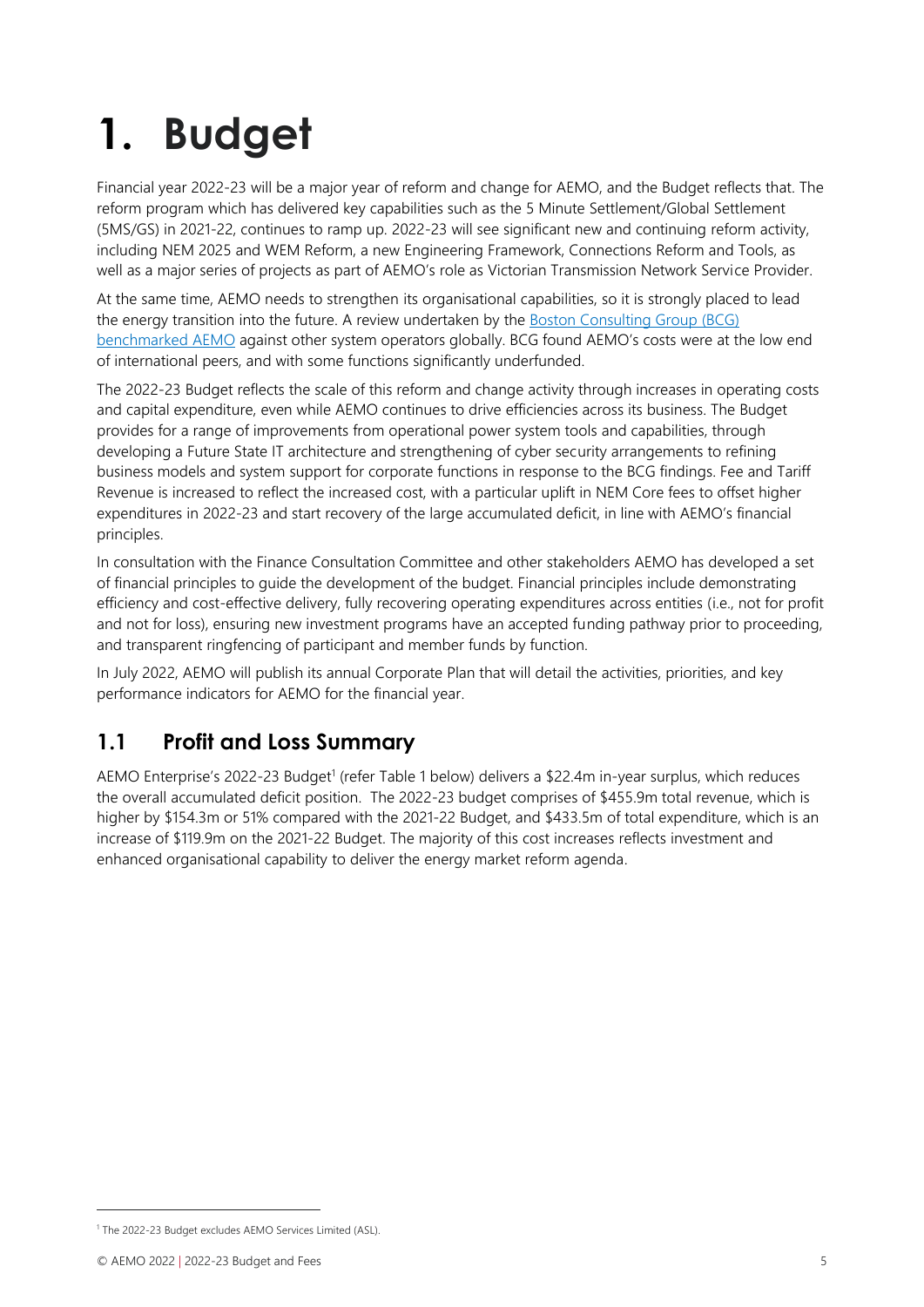<span id="page-5-0"></span>

|  |  | Table 1 AEMO Enterprise 2022-23 summary Surplus and Deficit |  |  |  |  |  |
|--|--|-------------------------------------------------------------|--|--|--|--|--|
|--|--|-------------------------------------------------------------|--|--|--|--|--|

|                                        | <b>AEMO (excl. Vic TNSP)</b> |                          |                 |                          | <b>Victorian TNSP</b>    |                  | <b>AEMO</b>              |                          |                 |
|----------------------------------------|------------------------------|--------------------------|-----------------|--------------------------|--------------------------|------------------|--------------------------|--------------------------|-----------------|
|                                        | <b>Budget</b><br>2021-22     | <b>Budget</b><br>2022-23 | Variance        | <b>Budget</b><br>2021-22 | <b>Budget</b><br>2022-23 | Variance         | <b>Budget</b><br>2021-22 | <b>Budget</b><br>2022-23 | Variance        |
|                                        | $\mathsf{S}^{\prime}$ m      | $\frac{m}{2}$            | $\mathsf{S}'$ m | $\mathsf{S}^n$           | $\mathsf{S}'$ m          | $\mathcal{S}$ 'm | $\mathsf{S}'$ m          | $\mathcal{S}$ 'm         | $\mathsf{S}'$ m |
| Fees and Tariffs                       | 255.0                        | 378.5                    | 123.5           |                          |                          |                  | 255.0                    | 378.5                    | 123.5           |
| <b>TUoS</b> Income                     |                              |                          |                 | 603.0                    | 623.9                    | 20.9             | 603.0                    | 623.9                    | 20.9            |
| <b>PCF Fees</b>                        | 1.0                          | 0.1                      | (0.9)           |                          |                          |                  | 1.0                      | 0.1                      | (0.9)           |
| Settlement Residue                     | (0.1)                        | (0.0)                    | 0.1             | 43.5                     | 20.0                     | (23.5)           | 43.4                     | 20.0                     | (23.4)          |
| Other Revenue                          | 19.5                         | 30.8                     | 11.3            | 58.4                     | 66.0                     | 7.6              | 77.9                     | 96.8                     | 18.9            |
| Network Charges                        | 0.1                          |                          | (0.1)           | (678.7)                  | (663.3)                  | 15.4             | (678.7)                  | (663.3)                  | 15.3            |
| NET REVENUE                            | 275.5                        | 409.3                    | 133.9           | 26.2                     | 46.6                     | 20.4             | 301.7                    | 455.9                    | 154.3           |
| Labour                                 | 155.6                        | 191.4                    | 35.9            | 12.7                     | 17.8                     | 5.1              | 168.3                    | 209.2                    | 41.0            |
| Consulting                             | 10.9                         | 21.1                     | 10.2            | 10.2                     | 10.7                     | 0.5              | 21.1                     | 31.8                     | 10.7            |
| IT & Telecommunications                | 47.4                         | 71.5                     | 24.1            | 0.0                      | 0.0                      | 0.0              | 47.4                     | 71.5                     | 24.1            |
| Occupancy                              | 7.7                          | 10.0                     | 2.3             |                          |                          |                  | 7.7                      | 10.0                     | 2.3             |
| <b>Other Expenses</b>                  | 21.2                         | 29.2                     | 8.0             | 2.0                      | 3.3                      | 1.3              | 23.2                     | 32.5                     | 9.3             |
| Depreciation and Amortisation          | 43.9                         | 69.0                     | 25.1            | 0.1                      | 0.1                      | 0.0              | 43.9                     | 69.0                     | 25.1            |
| <b>Financing Costs</b>                 | 2.1                          | 9.4                      | 7.4             |                          |                          |                  | 2.1                      | 9.4                      | 7.4             |
| Corporate Recovery (TNSP)              | (10.7)                       | (18.0)                   | (7.3)           | 10.7                     | 18.0                     | 7.3              | 0.0                      | (0.0)                    | (0.0)           |
| <b>TOTAL OPERATING EXPENDITURE</b>     | 278.0                        | 383.6                    | 105.7           | 35.7                     | 49.9                     | 14.2             | 313.6                    | 433.5                    | 119.9           |
| ANNUAL SURPLUS / (DEFICIT)             | (2.5)                        | 25.7                     | 28.2            | (9.5)                    | (3.3)                    | 6.2              | (11.9)                   | 22.4                     | 34.4            |
| <b>ACCUMULATED SURPLUS / (DEFICIT)</b> | (57.0)                       | (47.4)                   | 9.6             | 3.5                      | 3.6                      | 0.1              | (53.5)                   | (43.9)                   | 9.6             |

### 1.1.1 Revenue

AEMO operates over 30 ring-fenced service functions, and revenue comprises fees and tariffs and other revenue sources, which together recover operating expenditure for each of these service functions. Other revenue sources include direct payment from stakeholders for services provided or capabilities built including connecting new renewable energy generators to the grid or providing Jurisdictional services. Fees and Tariffs are the largest source (~80%) of revenue for AEMO. Chart 1 shows the main drivers of revenue growth from 2021-22 to 2022-23.

The 2022-23 Budget of \$378.5m Fees and Tariffs Revenue represents a \$123.5m year-on-year increase which reflects recovery of higher operating expenditure to support the build of new capabilities, as well as adjustments within segments to return/recover any surplus/deficits.



<span id="page-5-1"></span>

NEM - the majority of the \$123.5m year-on-year increase in overall Fees & Tariff Revenue is driven by the NEM Core segment (including +\$92.7m of NEM core tariff revenue and +\$4.3m in Other NEM core revenue). The 2022-23 NEM Benchmark Fee is 88.5% higher than in 2021-22. There are two main drivers for this change. Firstly, NEM Core expenditure is budgeted to increase by \$52.2m compared with 2021-22 due to a significant increase in reform and change activity. Secondly, the NEM Core accumulated deficit is forecast to increase to \$103.6m by end of 2021-22. This large deficit is a risk to AEMO's financial health. Following deep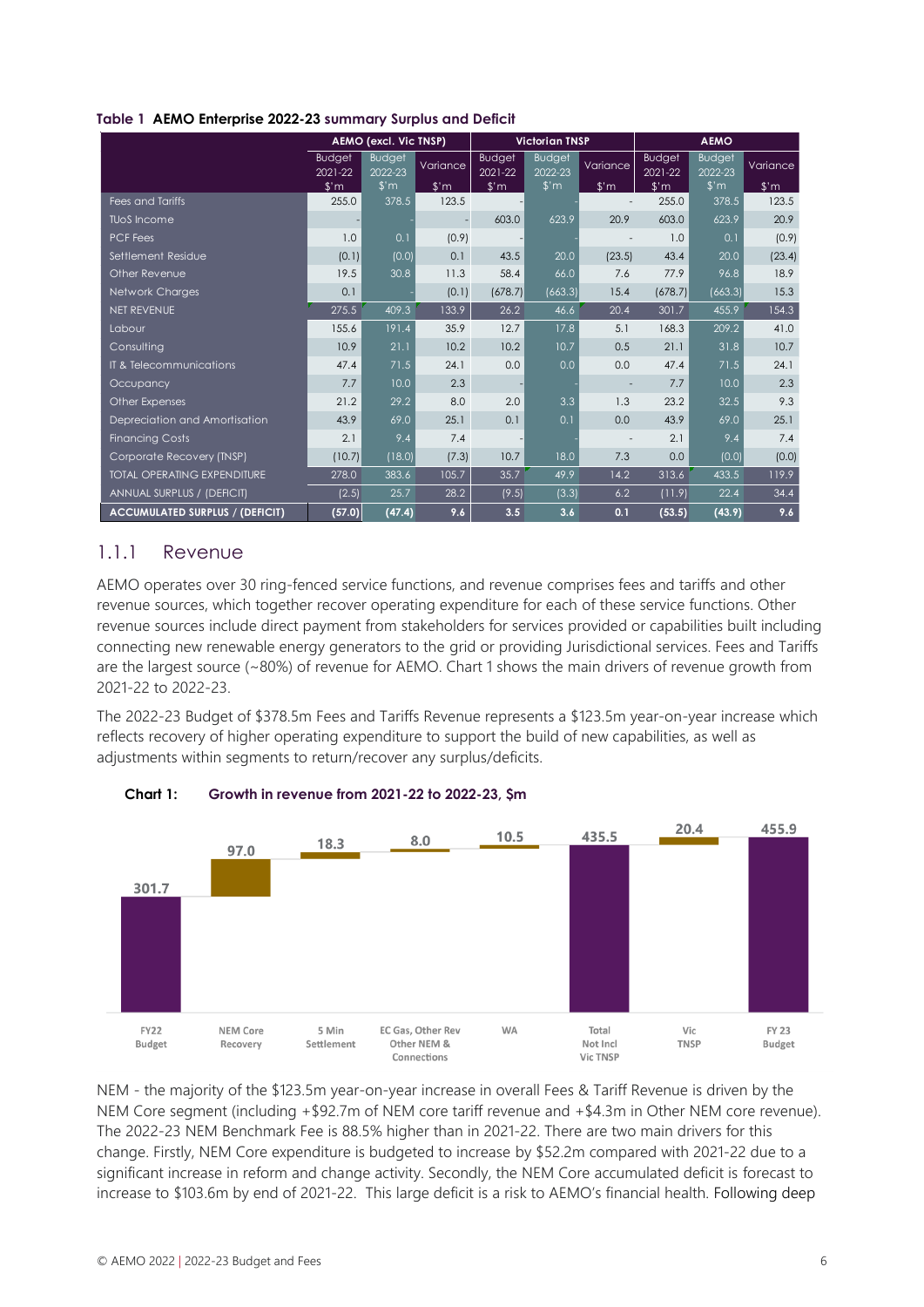industry engagement with stakeholders, AEMO resolved to act in line with AEMO's financial principles and approved a three-year deficit recovery fee pathway from 2022-23 to 2024-25.

The second (2023-24) and third year (2024-25) fee pathway is expected to require a 4.5% increase for both years. In consultation with the Finance Consultation Committee AEMO will determine the final fee increases for these years at end of the prior year through the normal Budget and Fee update process. Similarly, the NEM Core fee pathway beyond 2024-25 will be determined in 2025 in the light of the best information available at that time.

AEMO is very conscious of the magnitude of these deficit recovery fee increases, and of the impact on end consumers as well as the market participants. As part of developing the new NEM Core fee pathway AEMO consulted extensively with members regarding the NEM fee levels and deficit recovery scenarios. Just as AEMO does not generate profit, it cannot sustain ongoing losses. Accumulated deficits must be recovered while AEMO continues to invest in core operations, and its people, to ensure the safe, reliable, and affordable energy system Australians expect.

Secondly, the other main driver of revenue increase in the NEM Segment for 2022-23 is an increase of \$18.3m for the 5MS/GS program, which reflects the first full year of operations and recovery of operating costs for this critical new capability.

In East Coast Gas, there is a \$3.6m increase in Fees and Tariffs revenue in 2022-23. The increase in fees reflects a net increase in expenditure and the return of accumulated surplus within this segment. The 2022-23 Budget for this segment is set to under-recover current year operating expenditure by \$4.9m as part of returning the \$27.5m accumulated surplus.

In Western Australia (WA), the 2022-23 Budget includes a \$10.5m Fee and Tariff revenue increase reflecting under-recovery in 2021-22 and increased expenditure in 2022-23 to support the energy transition.

In Victorian Transmission Network Service Provider (Vic TNSP) segment, a \$20.4m increase is expected which reflects an increase in net revenue for Transmission Use of Service (TUoS). The net revenue increase is primarily driven by increasing negative inter-regional settlements, higher transmission easement tax partially offset by lower network payments and lower return for AusNet services on their regulated assets.

Where required, further detail of each segment's revenue requirement and the associated Fees & Tariffs is presented in section 2 of this document.

### 1.1.2 OPERATING EXPENDITURE

AEMO's 2022-23 Budget total operating expenditure of \$433.5m is a \$119.9m increase year-on-year, of which \$105.7m is for activities excluding Vic TNSP. Of this 38% increase in the overall cost, between half to two thirds is driven by activities to reform the energy market and/or build enhanced capability within AEMO, while ~8% is driven by increases in D&A or borrowing costs. The remaining cost increases (estimated around 2-7%) reflect the additional costs to run the business as we emerge from Covid, including refilling positions vacated, re-expanding travel and training and taking on some additional repairs and maintenance.

By segment, Chart 2 shows the NEM contributes the most to the overall expenditure increase to 2022-23, though all segments have budgeted cost increases reflecting the greater requirements on them to design and build reform capabilities to support the energy transition

• NEM – the \$89.3m expenditure increase in the NEM segment is driven primarily by a \$52.2m increase in NEM Core, \$20.4m increase in the NEM 5MS/GS segment and \$1.2M in NEM 2025. The growth in cost in NEM Core includes investment in operational modelling and data management capabilities, support for new/upgraded IT systems, and consulting to support the development of the new Engineering Framework. Increases in NEM 5MS/GS costs are driven by additional cloud storage and software support contracts.

The \$15.5m growth in Other NEM costs includes labour and cloud costs to support the Connections Reform Initiative and the Connections Tool, increases in labour for the National Transmission Planner program and higher D&A for the Distributed Energy Resources (DER) program.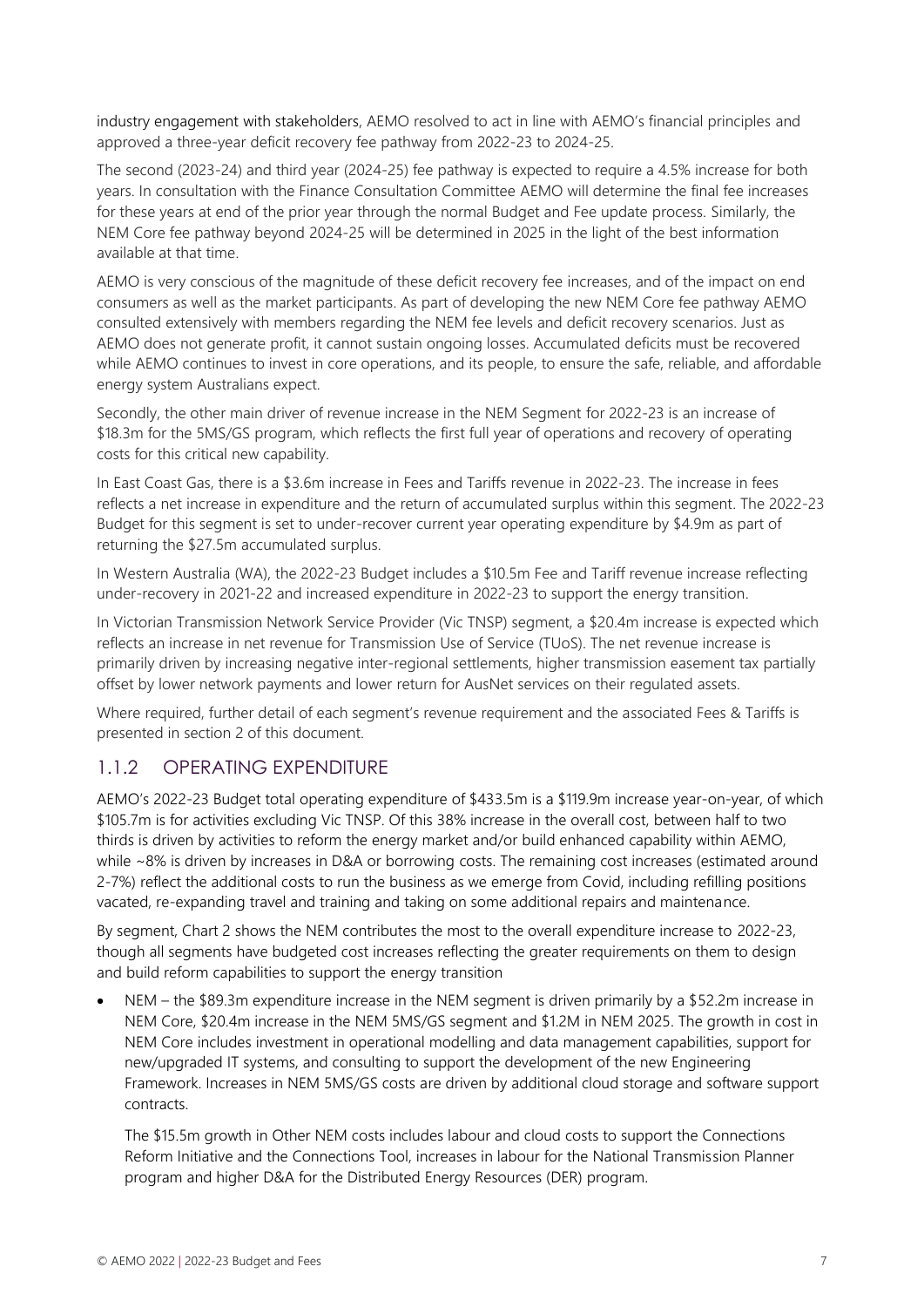#### <span id="page-7-0"></span>**Chart 2: Growth in expenditure by Segment from 2021-22 to 2022-23, \$m**



- East Coast Gas the \$9.6m increase in costs reflects additional costs in Vic Wholesale Gas to increase storage from 60TJ to 180TJ, additional D&A and an allocation of support costs.
- WA key areas for further investment in 2022-23, which contribute to the \$6.8m year-on-year expenditure increase, include WEM Reform, WA DER, Systems Management and Gas Services Information.
- Vic TNSP the \$14.2m increase reflects increased labour and consulting to support a range of critical projects including Vic-NSW Interconnector West, REZ Development Plan and Western VIC RIT-Transmission. There is also a small increase to reflect additional Connections Revenue.

By categories of expenditure, the key drivers of the \$119.9m overall growth year-on-year are Net Labour (\$41.0m), Depreciation and Amortisation (\$25.1m), IT & Telecommunications (\$24.1m), consulting (\$10.7m) and financing cost (\$7.4m).

Net Labour – With the acceleration of the energy transition, there is a need for AEMO to expand its workforce to navigate key change activities in areas such as system design, energy reform and operations. This results in an increase of \$41.0m to labour costs relative to 2021-22. The 2022-23 budget provides for additional resources in modelling and data management associated with the new Engineering Framework, development of new connections reform initiatives and tools as well as further activities in the National Transmission Planner function. Additionally organisational capability enhancements are required in digital operations, cyber security, and central functions in line with the reform activity.

Depreciation & Amortisation – AEMO's depreciation and amortisation expense reflects the amortisation of its investment in capital projects once they 'go live'. Assets associated with major energy reform programs in the NEM and WEM are progressively going live, as are assets associated with AEMO's digital investment program including replacement of legacy systems.

Key projects impacting the 2022-23 depreciation budget include (update):

- 5MS program, Wholesale Demand Response, DER program, Operational Forecasting Program
- WEM: Market/Regulatory design and Technical/Process design, Reserve Capacity Mechanism, Constraint Management, Generator Performance Standards, DER, Power Systems Operations
- Digital: Corporate Cyber Privileged Access Management, Public Cloud design/build, Delivery Centre, and Application Simplification program

Consulting – the \$10.7m year-on-year increase in consulting is driven by the need for technical expert input on a range of new or in-flight programs to strengthen existing operations, or redesign and reform the energy systems; to undertake reviews which are required as part of AEMO's work; and to inform the redesign of corporate function operating models in the light of the BCG benchmark findings.

Increased consulting in the NEM segment includes support for Engineering Framework, Connections Reform Initiative, and the National Transmission Planner, as well as reviews of the Power Systems.

Wider business consulting will cover Cyber Security capabilities and redesign of operating models.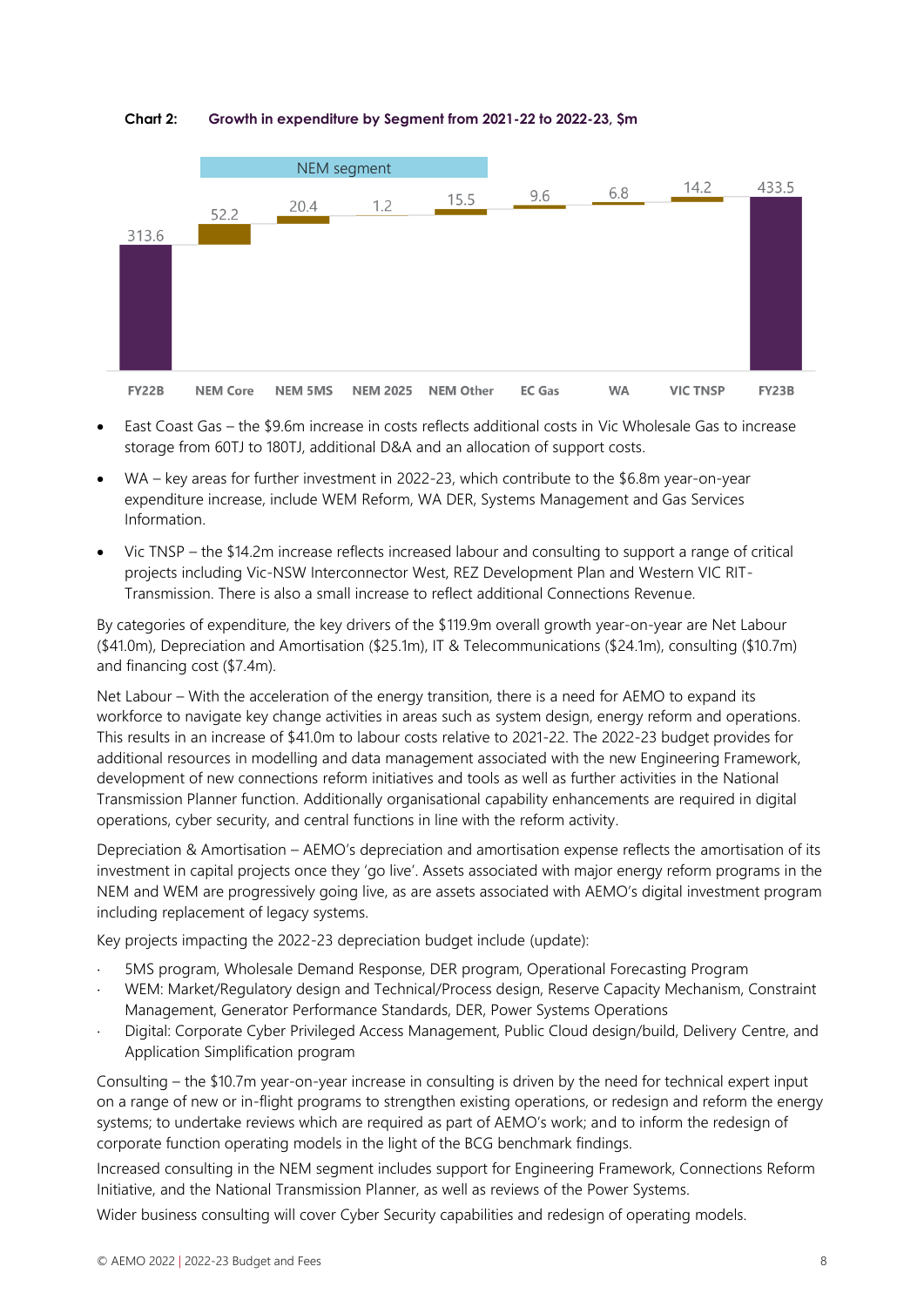IT & Telecommunications – the \$24.1m year-on-year increase in IT & Telecommunications expenditure is due to increases in software support costs (+\$3.0m), Cloud costs (+\$18.6m) and maintenance costs for both hardware and software (\$2.5m)

The majority (75%) of software support costs are in NEM Core, East Coast Gas and Corporate (for AEMOwide operational and business support systems). The other large contributor to the growth in software support costs for 2022-23 is 5MS/GS (+\$1.3m) to support the settlement systems introduced in 2021-22.

5MS/GS is also the key source of Cloud costs (\$18.6m in 2022-23) and is driving over 50% of the year-onyear cost increases. The NEM Connection tool initiative is the second main driver of Cloud cost increase in 2022-23, with \$1.4m budgeted for this program.

Finance Costs – the \$7.4m year-on-year increase in finance costs is primarily due to higher market interest rates combined with a higher average debt position across the two financial years (adjusted for capitalised interest) yields an increased finance costs in Budget 2022-23.

Refer to Appendix A for a detailed Consolidated Profit and Loss Statement.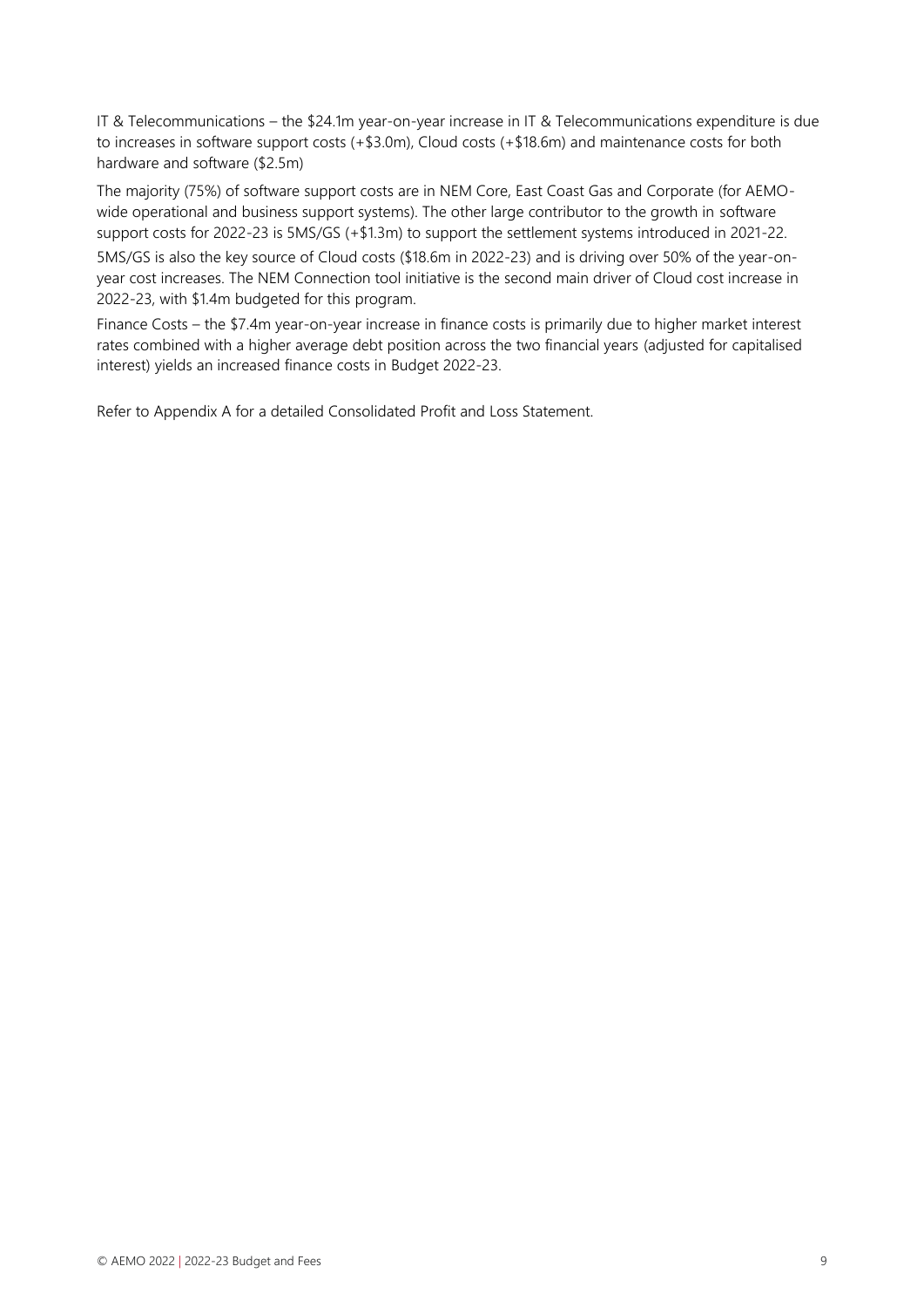## <span id="page-9-0"></span>**1.2 Balance Sheet Summary**

<span id="page-9-1"></span>AEMO Enterprise's 2022-23 Budgeted Balance Sheet position (refer Table 2 below) indicates a negative net assets position of \$22.2m. AEMO's negative net asset position is the result of an accumulated operating deficit of \$43.9m as at 30 June 2023, primarily driven by historic under recovery of the NEM functions from prior periods.

| Balance Sheet Summary (\$'m)                    | <b>Budget</b><br>2022-23 | <b>Notes</b>    |
|-------------------------------------------------|--------------------------|-----------------|
| <b>Assets</b>                                   |                          |                 |
| Cash & Cash Equivalents                         | 198.2                    | (1)             |
| <b>Other current Assets</b>                     | 144.2                    |                 |
| Non-current Assets                              | 530.7                    | (2)             |
| <b>Total Assets</b>                             | 873.1                    |                 |
| <b>Liabilities</b>                              |                          |                 |
| <b>Total Current Liabilities</b>                | 351.9                    | (3)             |
| <b>Borrowings</b>                               | 529.6                    | (4)             |
| Other non-current Liabilities                   | 13.9                     |                 |
| <b>Total Liabilities</b>                        | 895.3                    |                 |
| <b>Net Assets</b>                               | (22.2)                   |                 |
| Equity                                          |                          |                 |
| Capital Contribution                            | 7.1                      |                 |
| <b>Participant Compensation Fund</b><br>Reserve | 10.7                     | See note<br>(2) |
| <b>Land Reserve</b>                             | 3.9                      |                 |
| Accumulated Surplus/(Deficit)                   | (43.9)                   |                 |
| <b>Total Equity</b>                             | (22.2)                   |                 |

|  |  |  |  | Table 2 2022-23 Balance Sheet summary |
|--|--|--|--|---------------------------------------|
|--|--|--|--|---------------------------------------|

Key points of the AEMO's budgeted financial position as at 30 June 2023, are as follows:

- (1) Within the cash and cash equivalents of \$198.2m, cash on hand of \$15.0m is available on demand for AEMO operational uses. Participant Compensation Funds of \$10.7m is held in trust and is held as compensation for scheduling errors. In addition, not available for AEMO operational use, is a cash balance of \$172.5m which represents early settlement proceeds and security deposits.
- (2) Non-current assets are made up of Intangibles and Property, Plant and Equipment assets which reflect ongoing capital investment net of annual depreciation and asset decommissioning.
- (3) Current liabilities include participant security deposits which relate to the NEM and Gas Supply Hub monies held by AEMO on behalf of the registered market customers for prudential requirements.
- (4) Borrowings represent debt funding drawn from AEMO's commercial bank facilities. The borrowed funds are utilised to fund net capital investment requirements of 2022-23 budget.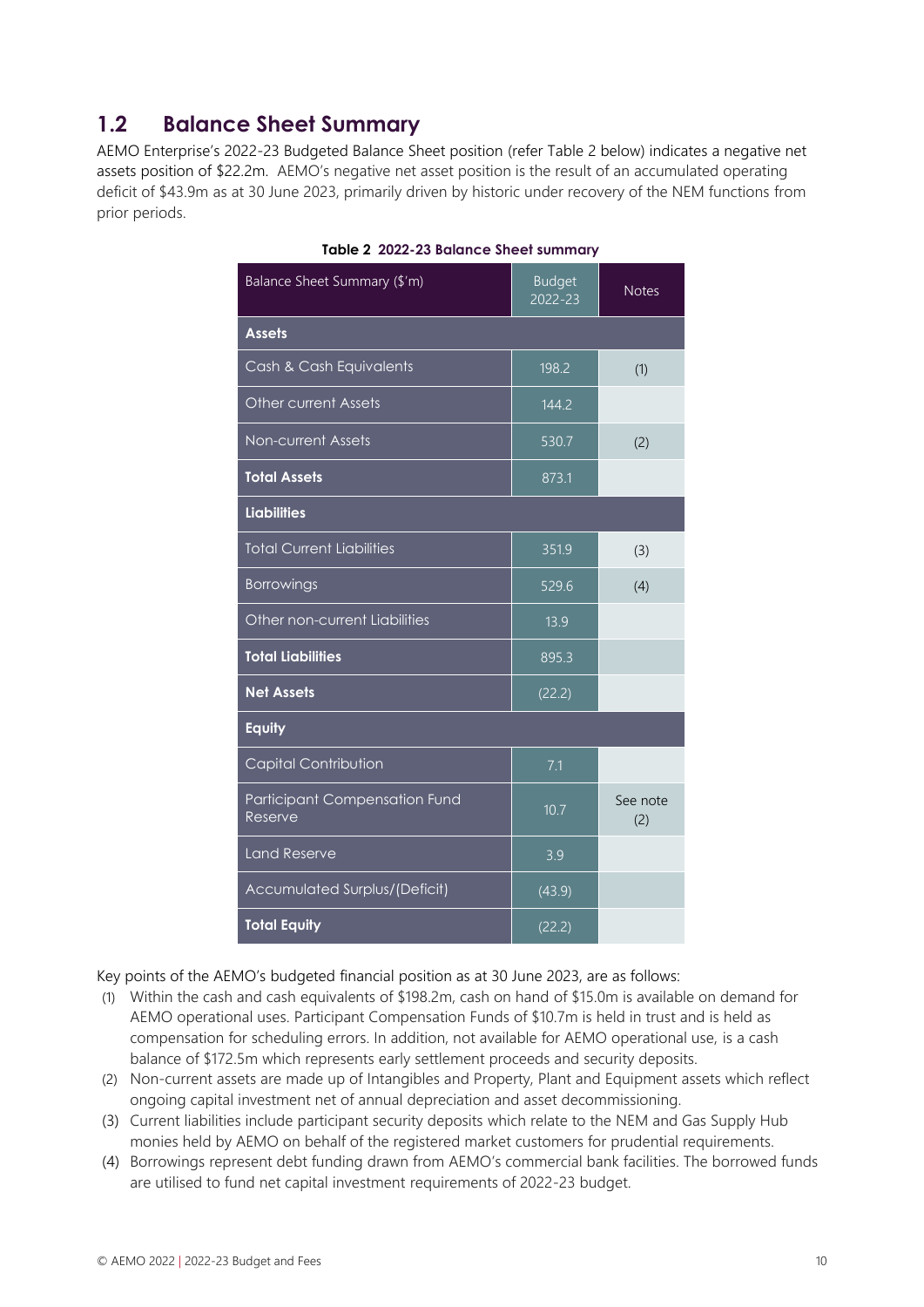## <span id="page-10-0"></span>**1.3 Cash Flow Summary**

<span id="page-10-1"></span>AEMO Enterprise's 2022-23 Budgeted Cash Flow summary (refer Table 3 below) indicates a total Cash and Cash equivalents position as at 30 June 2023 of \$198.2m which is a forecasted net decrease of \$55.9m.

| Cash Flow Summary (\$'m)                          | <b>Budget</b><br>2022-23 |
|---------------------------------------------------|--------------------------|
| Receipts from customers                           | 433.7                    |
| Payments to suppliers and employees               | (340.1)                  |
| Net Interest and finance costs paid               | (9.0)                    |
| Net Receipts into the PCF                         | 0.1                      |
| Net cashflows from operating<br>activities        | 84.7                     |
| Net Receipt of participant security<br>deposits   | 8.2                      |
| Net Payments for property, plant &<br>equipment   | (174.9)                  |
| Net cashflows from investing activities           | (166.7)                  |
| Net Borrowings                                    | 27.4                     |
| Repayment of lease liabilities                    | (1.3)                    |
| <b>Net cashflows from financing</b><br>activities | 26.1                     |
| Net increase/decrease in cash held <sup>2</sup>   | (55.9)                   |

|  |  | Table 3 2022-23 Cash Flow summary |  |
|--|--|-----------------------------------|--|
|  |  |                                   |  |

<sup>&</sup>lt;sup>2</sup> Net Increase/decrease in Cash held position is calculated on the 2021-22 forecasted result and not on Budgeted 2021-22 financials.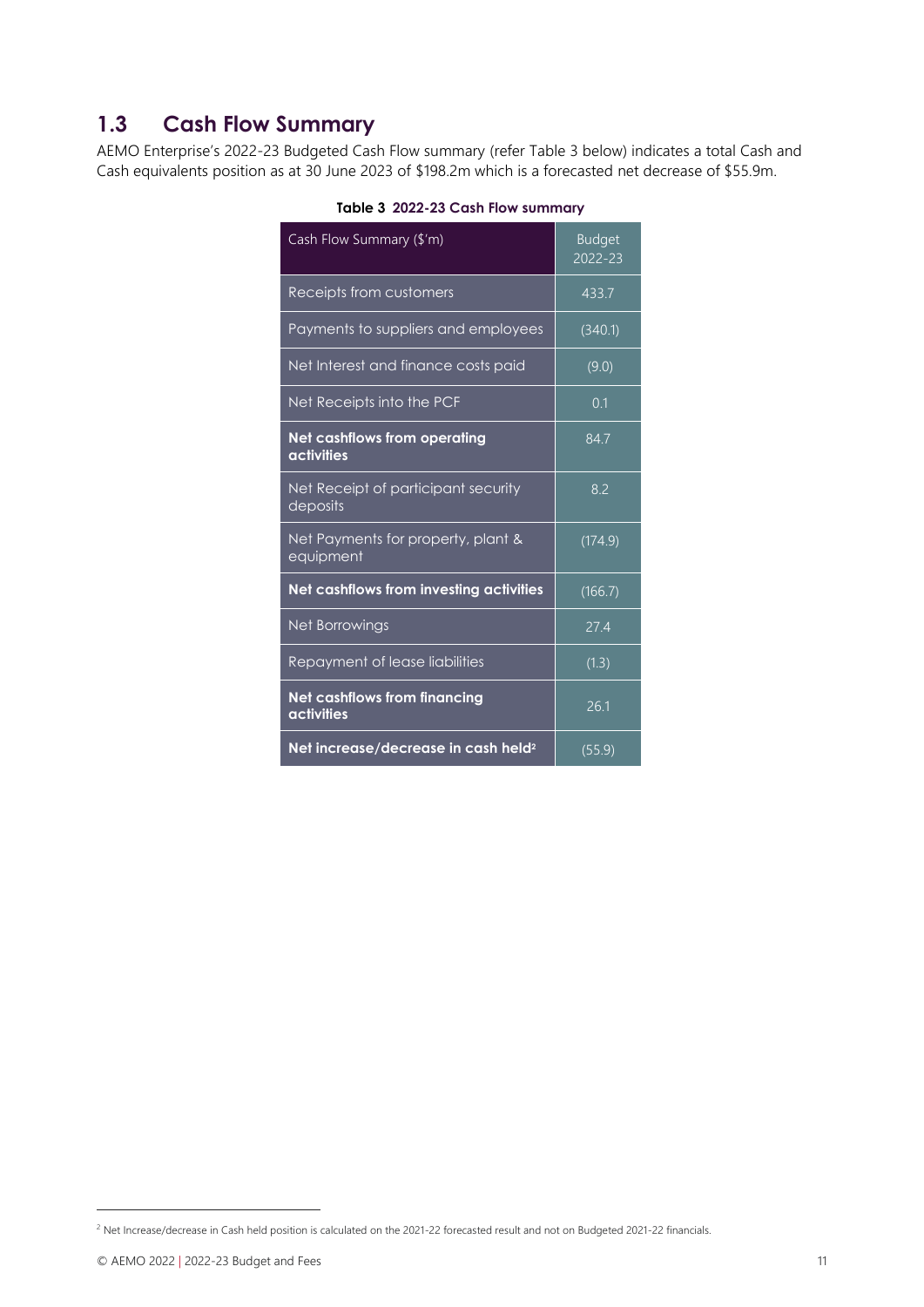## <span id="page-11-0"></span>**1.4 Capital Expenditure Summary**

AEMO's capital program was developed through a detailed multi-year forecasting process to determine capital priorities to support the strategic objectives in the Corporate Plan. From these four capital programs were identified:

- Reform (excl WEM), including ESB NEM 2025, DER Project Edge, Retail reforms and Gas reforms
- WA Market reforms, including WEM DER
- Operations Tools, including AESC, Forecasting roadmap, Vic Gas Market dispatch system replacement, Operational tools uplift resulting from Operational Tool Roadmap
- Business enablement, including ERP, Cyber security, and Lifecycle capex

For 2022-23, the budget for this net capital expenditure program is \$174.9m which is \$24.6m (16.4%) higher than 2021-22, with the largest drivers of the year-on-year increase being WEM Reform (+\$17.8m) and the investments in Operations Tools (+\$15.8m), partly offset by a reduction in other regulatory driven reform programs (-\$1.6m) as some projects wind down and reduction in business enablement projects (-\$7.3m).

Table 4 provides a summary of the 2022-23 net capital expenditure budget categories.

| Net Capital Expenditure (\$'m)                         | Budget 2021-22 | Budget 2022-23 | Variance |
|--------------------------------------------------------|----------------|----------------|----------|
| Reform Implementation                                  | 63.6           | 62.0           | $-1.6$   |
| WA Market Reform                                       | 15.1           | 32.9           | 17.8     |
| <b>Operations Tools</b>                                | 20.2           | 36.0           | 15.8     |
| Business Enablement (Digital, System, Cyber and other) | 51.3           | 44.0           | $-7.3$   |
| Net Capital Expenditure*                               | 150.3          | 174.9          | 24.6     |

#### <span id="page-11-1"></span>**Table 4 Net Capital program summary**

\* Net Capital expenditure represents net off \$5.1m of Government Grants within 2022-23 Budget.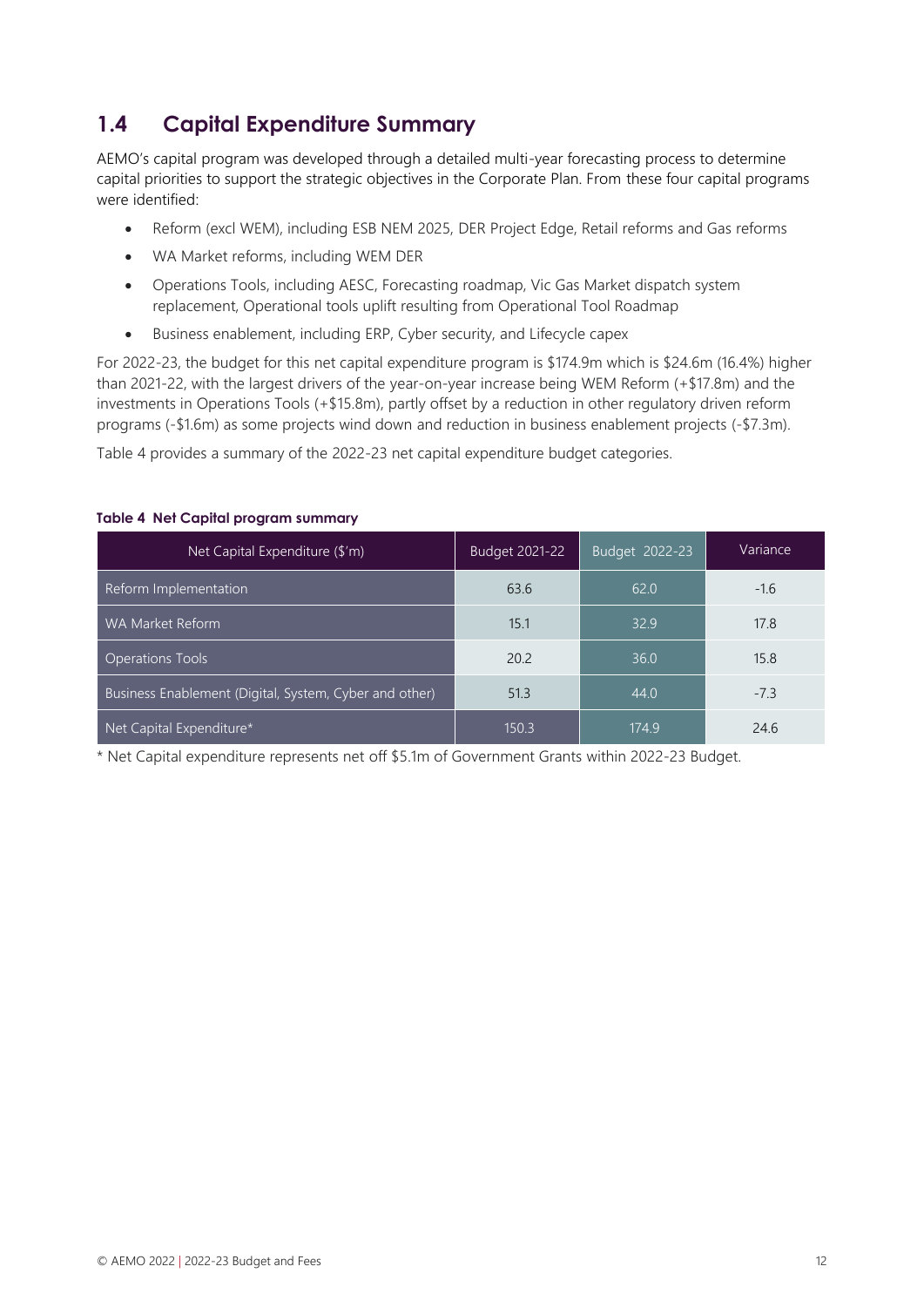# <span id="page-12-0"></span>**2. Fees**

AEMO's annual revenue requirement, as reflected in its budget, is established to recover operating expenditure for each energy market it operates and the recovery of other services consistent with legislative authority.

Operating on a 'fee for service' and cost recovery basis, the revenue requirement is recovered through fees and charges levied to participants. Each fee is limited to recovering the costs of providing that service. In any year, the revenues collected, and costs incurred, may vary from the levels that were estimated in the budget and reflected in fees. Therefore, the financial budget in a year may include prior year over or under recoveries to adjust for these variances – with the variances referred to as a surplus or deficit.

In Western Australia AEMO's allowable revenue requirement is approved by the Economic Regulation Authority every three years. The current three-year ERA determination on AEMO's allowable revenue and capital expenditure covers the period from 1 July 2022 to 30 June.

In March 2021, informed by stakeholder feedback and internal analysis, AEMO published its:

- Electricity Fees Structures determination detailing the structure of the Participant fees to apply from 1 July 2021 under the National Electricity Rules (NER); and
- Determination regarding the fee structures to apply to gas participant fees from 1 July 2021, having regard to the fee structure principles and National Gas Objective (NGO).

These determinations detail the fee structures to recover AEMO's applicable budget revenue requirements.

<span id="page-12-1"></span>This section presents the revenue requirement and fees that will apply from 1 July 2023 for each function.

## 2.1 National Electricity Market

| Purpose of    | Power system security and reliability                       |
|---------------|-------------------------------------------------------------|
| this function | Market operations and systems                               |
|               | Wholesale metering, settlements, and prudential supervision |
|               | Longer-term energy forecasting and planning services        |
|               | (For the eastern and southern Australian states)            |
|               |                                                             |

**Revenue requirement and fees** The NEM market customer (i.e. Retailers) fee for 2022-23 is \$0.7540/MWh (+88.5% on 2021- 22). The revenue requirement from wholesale participants (i.e. Generators) for 2022-23 is \$63m (+89.2% on 2021-22).

<span id="page-12-2"></span>**Table 5 NEM revenue requirement and fee**

|                                                            | <b>Budget</b><br>$2021 - 22$ | <b>Budget</b><br>2022-23 | Variance | Variance |
|------------------------------------------------------------|------------------------------|--------------------------|----------|----------|
| NEM Revenue Requirement (\$m)                              | 103.5                        | 195.8                    | 923      | 89.2%    |
| Consumption (GWh)                                          | 175,365                      | 176,022                  | 656      | 0.4%     |
| NEM Fee by Participant type                                |                              |                          |          |          |
| Market Customer Fee (\$/MWh)                               | 0.4000                       | 0.7540                   | 0.3540   | 88.5%    |
| <b>Wholesale Participants Revenue</b><br>Requirement (\$m) | 33.3                         | 63.0                     | 297      | 892%     |
| NEM Benchmark Fee* (\$/MWh)                                | 0.5901                       | 1.1122                   | 0.5221   | 88.5%    |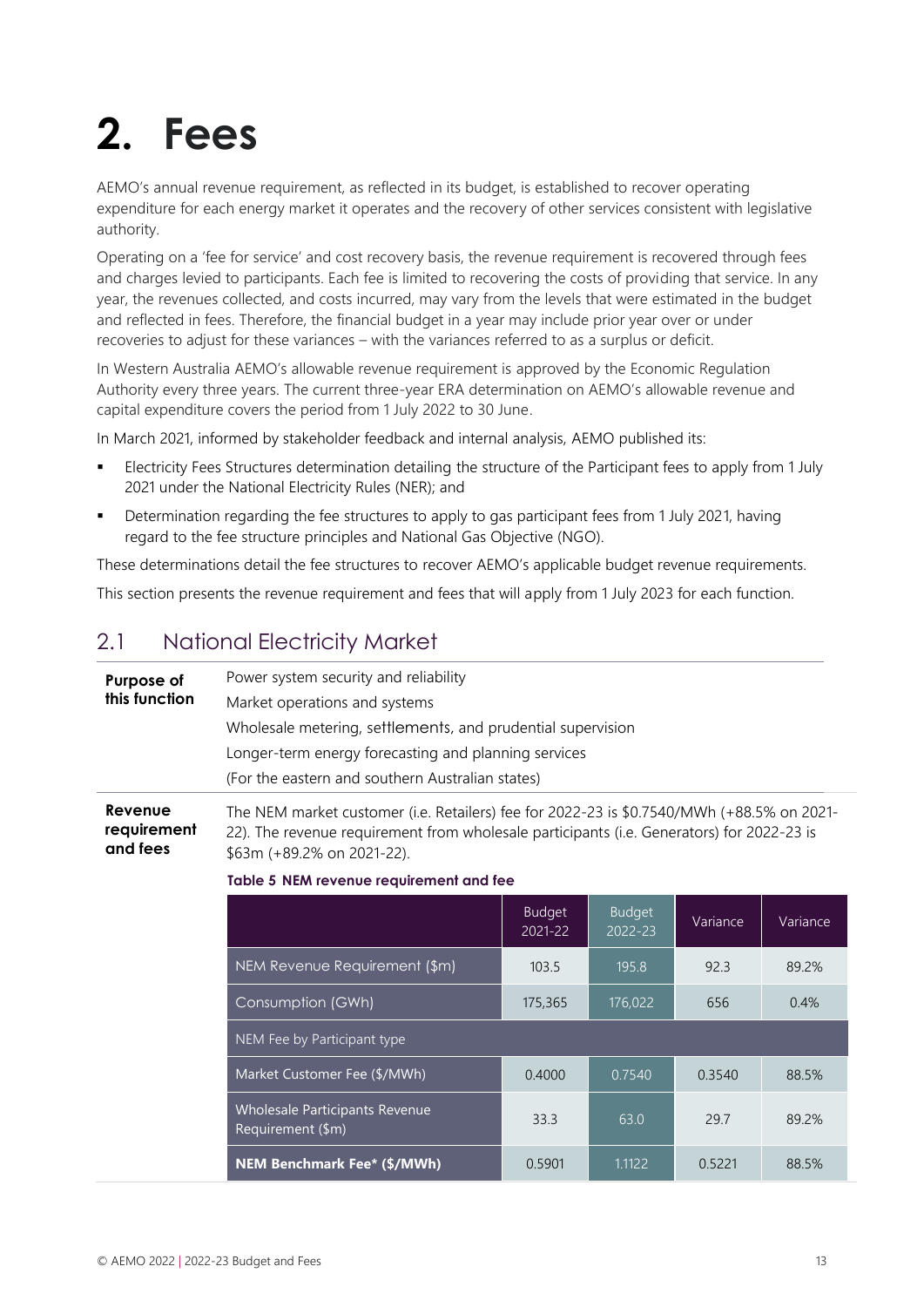\* The fee listed above as a benchmark fee is calculated by dividing the total revenue requirement of the NEM functions by the total forecast consumption. The actual fee charged for 2022-23 to Market Customers (i.e. Retailers) is \$0.7540/Mwh and revenue requirement from wholesale particpants (i.e. generators) is \$63m.

The NEM revenue requirement increase of \$92.3m reflects:

- increased operating expenditure of \$52.2m driven by the growth in reform and change activity to support the energy transition, including development of a new engineering framework, strengthening of operational tools and capabilities, and enhanced reform planning, system design and digital support capabilities. These changes lead to \$10.8m increased labour expenditure (wage escalation and incremental NEM connections roles), \$29.0m corporate allocations (capability uplift in the operations team, support functions and power system forecasting), \$3.8m increased financing costs due to higher interest rates, and \$8.6m in non-labour related expenditure (depreciation & amortisation, IT cloud costs and software support contracts, insurance, and finance charges); and
- increased revenue of \$40.1m (representing a budget 2021-22 to Budget 2022-23 movement) to commence recovery (over three years) of the accumulated NEM Core operating deficit. NEM has been under recovering its operating expenditure in recent years resulting in a forecast NEM Core accumulated operating deficit of approximately \$103.6m at the end of 2021-22.

The NEM market customers fee increase of 88.5% is lower than the 89.2% revenue requirement increase, due to the 2022-23 impact of the higher GWh forecast consumption.

The consumption forecast increase in 2022-23 compared with the prior year budget, reflects the combined impacts of updated demand driven by post covid market expansion and weather modelling offset by changes in renewable generation and storage.

Refer to table 31 for the components of the NEM fee.

## <span id="page-13-0"></span>2.2 Full Retail Contestability (FRC) Electricity

<span id="page-13-1"></span>**Purpose of this function** To facilitate retail market competition in the east coast and southern states of Australia by managing and supporting: Data for settlement purposes Customer transfers Business to business processes Market procedure changes **Revenue requirement and fees** The FRC Electricity fee for 2022-23 is \$0.02519 per connection point per week (-2.8%). **Table 6 FRC revenue requirement and fee** Budget 2021-22 Budget 2022-23 Variance Variance FRC Revenue Requirement (\$m) 14.2 13.9 -0.3 -1.8% Connection Points (Million) 10.5 10.6 0.1 1.0% FRC Fees (\$ per connection point per extended to the connection point per constant per connection point per connection per connection per connection<br>week) and the connection point per connection per connection of the connection per connection per connection p The FRC revenue requirement decrease of \$0.3m primarily reflects prior year over-recovery of costs returned to consumers. The underlying costs of the function (excluding enterprise

allocations) were broadly unchanged from 2021-22. This results in a 2.8% fee decrease in 2022-23.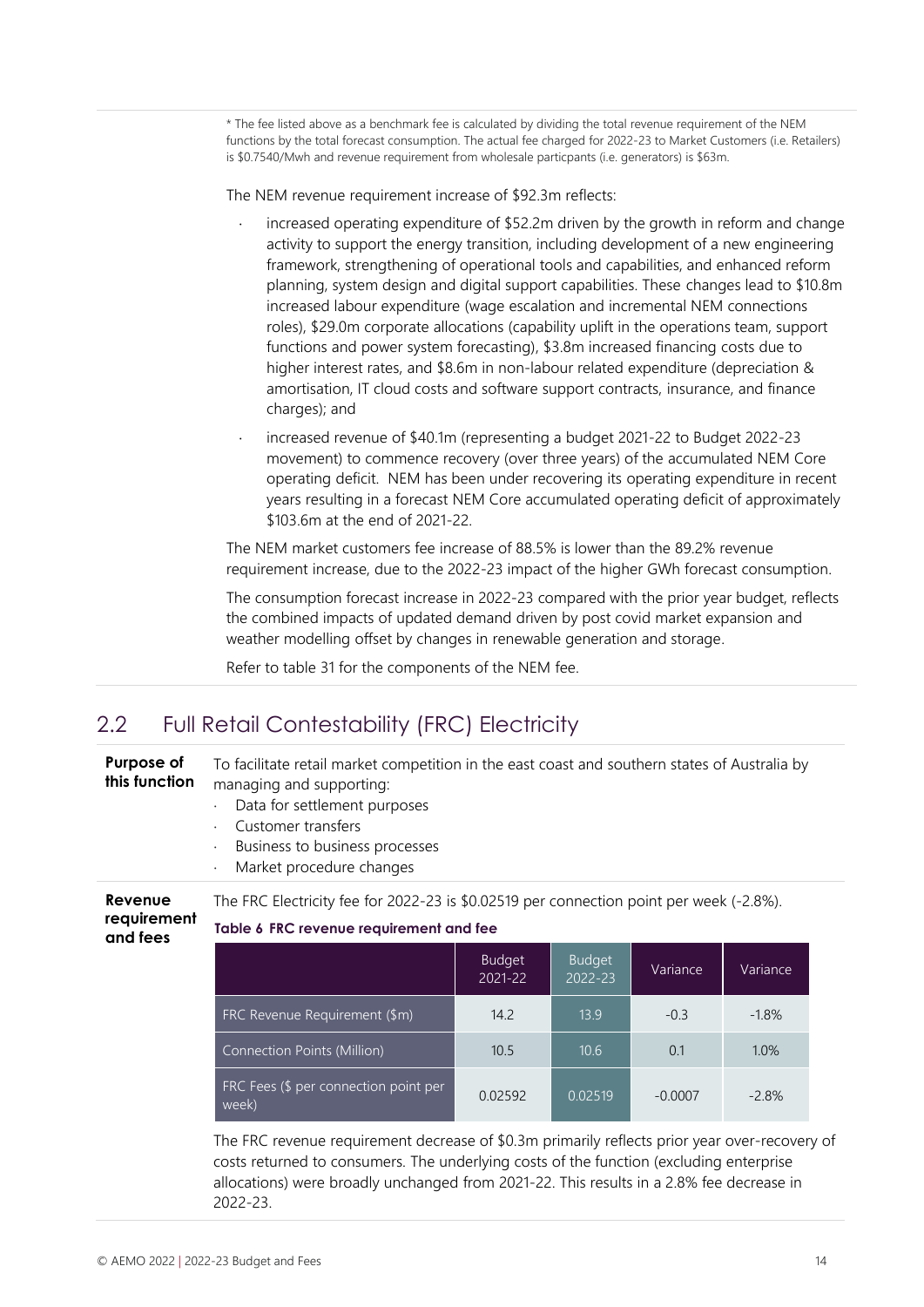## <span id="page-14-0"></span>2.3 5MS/GS Compliance (5MS) and IT Upgrade

**Purpose of this function** To recover the consolidated costs of the Five-Minute and Global Settlement rule changes and upgrades to related legacy IT systems for the National Electricity Market.

#### **Revenue**  The benchmark 5MS fee for 2022-23 is \$0.2451/MWh.

**requirement Table 7 5MS revenue requirement and fee**

<span id="page-14-2"></span>

|                               | <b>Budget</b><br>2021-22 | <b>Budget</b><br>$2022 - 23$ | Variance | Variance |
|-------------------------------|--------------------------|------------------------------|----------|----------|
| 5MS Revenue Requirement (\$m) | 24.8                     | 43.1                         | 18.3     | 73.7%    |
| Consumption (GWh)             | 175,365                  | 176,022                      | 656      | 0.4%     |
| 5MS Benchmark Fee (\$/MWh)    | 0.1417                   | 0.2451                       | 0.1035   | 73.0%    |

The 2022-23 5MS revenue requirement increase of \$18.3m reflects:

- an operating expenditure increase of \$20.4m driven primarily by higher technology costs including cloud related and support costs (\$11.5m), depreciation & amortisation (\$6.9m), labour (\$1.2m), and other expenses (\$0.8m); and
- a return of budgeted accumulated surplus of \$2.1m.

The \$0.2451 5MS Benchmark Fee reflects the 2022-23 budget revenue requirement being passed through to NEM participants.

Refer to table 31 for the components of the 5MS fee.

## <span id="page-14-1"></span>2.4 Distributed Energy Resources Integration Program (DER)

**Purpose of this function** From 1 July 2021 a new fee category was applied to recover the consolidated costs of the Integration of DER into the National Electricity Market.

The benchmark DER fee for 2022-23 is \$0.02977/MWh.

**requirement and fees**

**Revenue** 

**and fees**

<span id="page-14-3"></span>**Table 8 DER revenue requirement**

|                               | <b>Budget</b><br>2021-22 | <b>Budget</b><br>$2022 - 23$ | Variance   | Variance |
|-------------------------------|--------------------------|------------------------------|------------|----------|
| DER Revenue Requirement (\$m) | 5.7                      | 5.2                          | $-0.5$     | $-8.8%$  |
| Consumption (GWh)             | 175,365                  | 176,022                      | 656        | 0.4%     |
| DER Benchmark Fee (\$/MWh)    | 0.03278                  | 0.02977                      | $-0.00301$ | $-9.2%$  |

The DER revenue requirement decrease of \$0.5m reflects:

- an operating expenditure increase of \$3.3m consisting of depreciation & amortisation mostly of software and licence costs (\$2.8m), cloud storage costs (\$0.4m), labour (\$0.2m), and other expenses (\$0.4m); and
- an under-recovery of \$2.8M factored into 2022-23 budget year to smooth pricing over a four-year period.

The \$0.02977 DER Benchmark Fee reflects the revenue requirement being passed through to NEM participants.

Refer to table 31 for the components of the DER fee.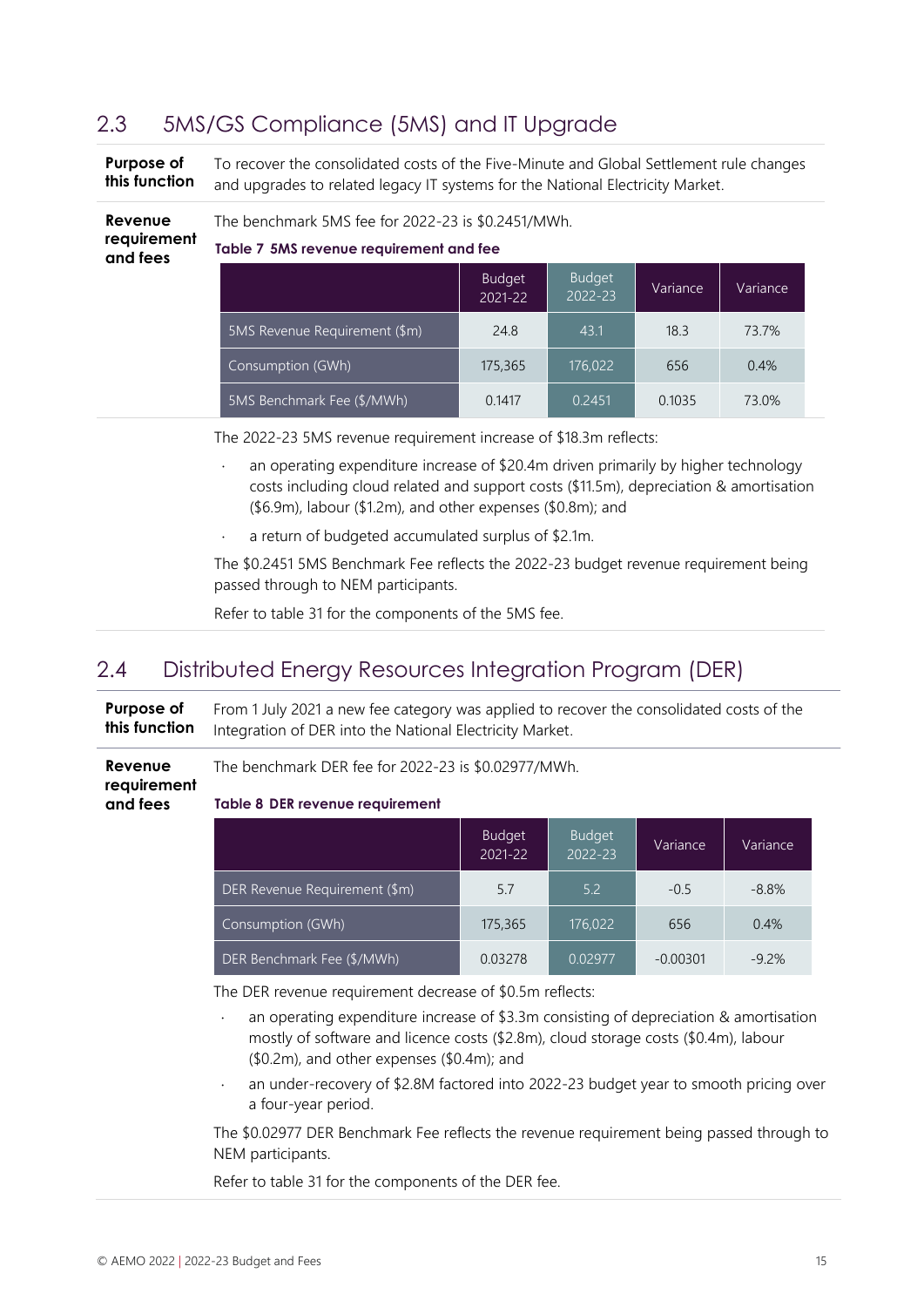## <span id="page-15-0"></span>2.5 National Transmission Planner (NTP)

<span id="page-15-2"></span>

| Purpose of<br>this function | Delivering an actionable Integrated System Plan (ISP).                                                                                            |  |  |  |  |  |
|-----------------------------|---------------------------------------------------------------------------------------------------------------------------------------------------|--|--|--|--|--|
| Revenue<br>requirement      | The 2022-23 NTP revenue requirement reflects a 14.6% decrease on the 2021-22 Budget.<br>Table 9 National Transmission Planner revenue requirement |  |  |  |  |  |
|                             | Budget<br><b>Budget</b><br>Variance<br>Variance<br>2022-23<br>2021-22                                                                             |  |  |  |  |  |
|                             | 19.6<br>Revenue requirement (\$m)<br>23.0<br>$-3.4$<br>$-14.6%$                                                                                   |  |  |  |  |  |
|                             | The NTP revenue requirement decrease of \$3.4m reflects<br>an energing eventure increase of \$2.2m consisting of labour and consulting (          |  |  |  |  |  |

- an operating expenditure increase of -\$2.2m consisting of labour and consulting (- \$0.6m), corporate recover (-\$1.1m), IT & telecommunications (-\$0.5m); fully offset by
- return of \$5.6m of budgeted accumulated surplus from 2021-22.

## <span id="page-15-1"></span>2.6 Victorian Transmission Network Service Provider (TNSP)

#### **Purpose of this function** The provision of shared transmission network services to users of the Victorian Declared Transmission System (DTS) including the planning of future requirements and procuring of augmentations in the DTS.

#### **Revenue requirement** TNSP Transmission Use of Systems (TUoS) fees are predominately influenced by network charges billed by the Victorian electricity transmission network owners and by estimates of settlement residue receipts.

The 2022-23 TUoS charges revenue requirement is \$623.9m reflecting a 3.5% increase on the 2021-22 Budget.

#### <span id="page-15-3"></span>**Table 10 Victorian Transmission Network Service Provider revenue requirement**

|                           | Budget<br>2021-22 | <b>Budget</b><br>$2022 - 23$ | Variance | <b>Variance</b> |
|---------------------------|-------------------|------------------------------|----------|-----------------|
| Revenue requirement (\$m) | 603.0             | 623.9                        | 20.9     | 3.5%            |

Key drivers of the increased TUoS charges are:

- \$23.3m due to increasing negative inter-regional settlement residues arising due to counter-price flows on the Victoria to New South Wales interconnector, lower estimated Settlement Residue Auction proceeds, and lower settlement residue income for the Victorian region as a result of lower estimated spot prices.
- \$16.8m relating to higher transmission easement land tax.
- Offsetting the increase is a \$19.2m reduction in expenses mainly relating to a combination of lower network payments, lower return for AusNet Services on their regulated assets and a lower charge to the Victorian jurisdiction for the use of the network in other jurisdictions.

The shared transmission network services prices apply for the financial year 1 July 2022 to 30 June 2023 and comprise of locational charges, non-locational charges and common service charges.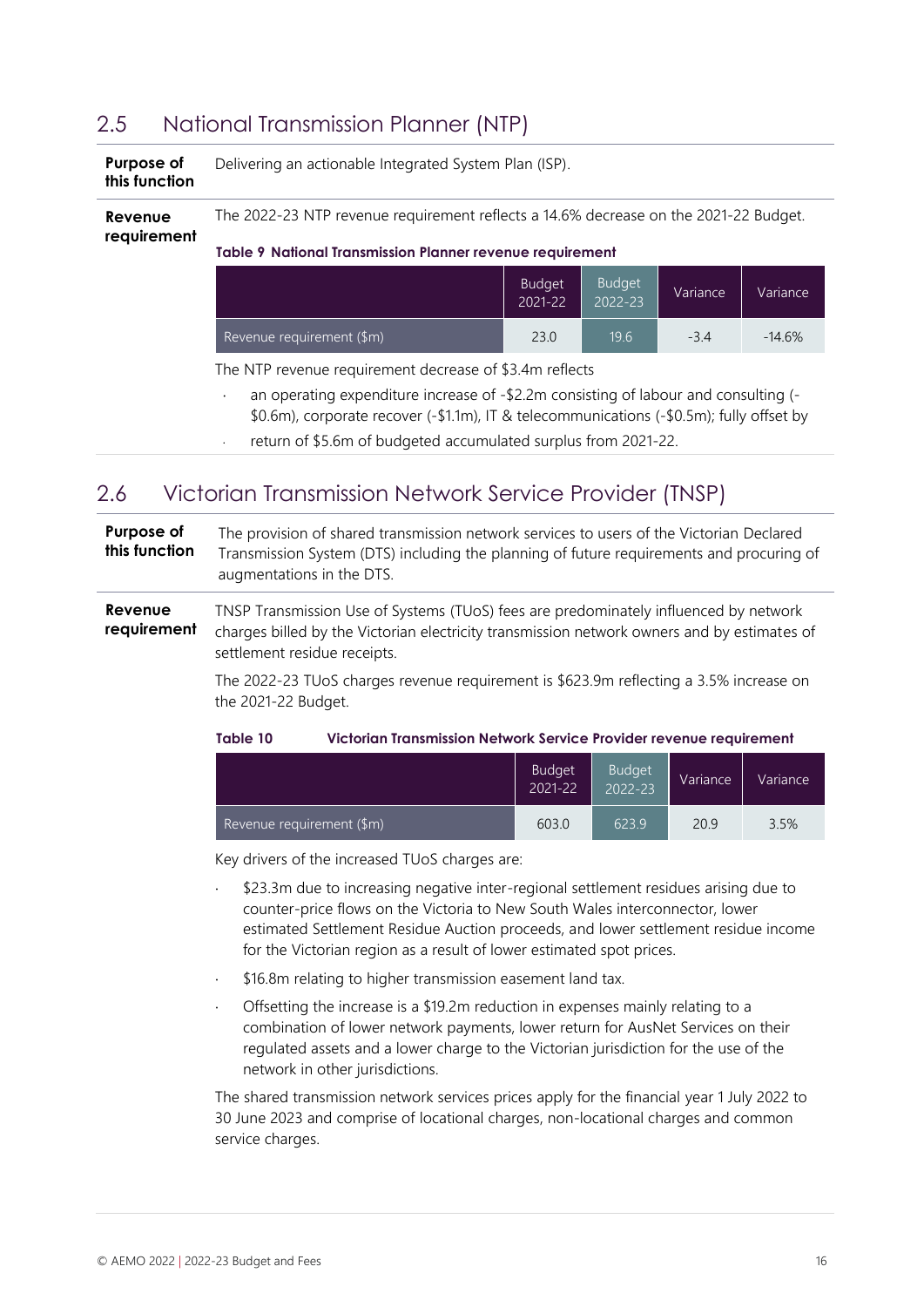## <span id="page-16-0"></span>2.7 Western Australia Wholesale Electricity Market (WEM)

| Purpose of this<br>function | Power system security and reliability<br>Market operations and systems<br>Wholesale metering, settlements, and prudential supervision<br>Preparing for and implementing the WA Government's WEM and Constrained Access<br>Reforms<br>Longer-term energy forecasting and planning services |
|-----------------------------|-------------------------------------------------------------------------------------------------------------------------------------------------------------------------------------------------------------------------------------------------------------------------------------------|
| Revenue                     | The WEM indicative benchmark fee is \$1.1559/MWh reflecting an increase of 29.3% in                                                                                                                                                                                                       |
| requirement                 | 2022-23.                                                                                                                                                                                                                                                                                  |

**requirement and fees**

<span id="page-16-1"></span>**Table 11 WEM revenue requirement and Fees**

|                                                    | <b>Budget</b><br>2021-22 | <b>Budget</b><br>$2022 - 23$ | Variance | Variance |
|----------------------------------------------------|--------------------------|------------------------------|----------|----------|
| Revenue Requirement (\$m)                          | 30.8                     | 41.9                         | 11.1     | 35.9%    |
| Consumption (GWh)                                  | 17,078                   | 17,950                       | 872      | 5.1%     |
| <b>WEM Fees</b>                                    |                          |                              |          |          |
| WEM Market Operator fee (\$/MWh)                   | 0.3800                   | 0.4913                       | 0.111    | 29.3%    |
| WEM System Management fee<br>(\$/MWh)              | 0.5140                   | 0.6646                       | 0.151    | 29.3%    |
| WEM fee (\$/MWh)                                   | 0.8940                   | 1.1559                       | 0.262    | 29.3%    |
| WEM fee (indicative benchmark) *<br>$($ \$/MWh $)$ | 1.7880                   | 2.3118                       | 0.524    | 29.3%    |

\* The fee listed above is a benchmark fee calculated by dividing the total cost of the WEM functions by the total forecast consumption. The actual fee charged to both Market Customers and Generators is \$0.4913/MWh and 0.6646/MWh for the Market Operations and System Management functions respectively.

The increase in the WEM Revenue Requirement of \$11.1m reflects:

 an operating expenditure increase of \$6.0m reflecting growth in activity around WEM Reform and consisting of net labour and consulting (\$4.7m) and financing costs (\$1.5m) partially offset by net reduction in other cost categories (\$0.2M); and \$5.1m increase in revenue to recoup deficit from prior period.

#### **Other notes** The current three-year ERA determination on AEMO's allowable revenue and capital expenditure covers the period from 1 July 2022 to 30 June 2025.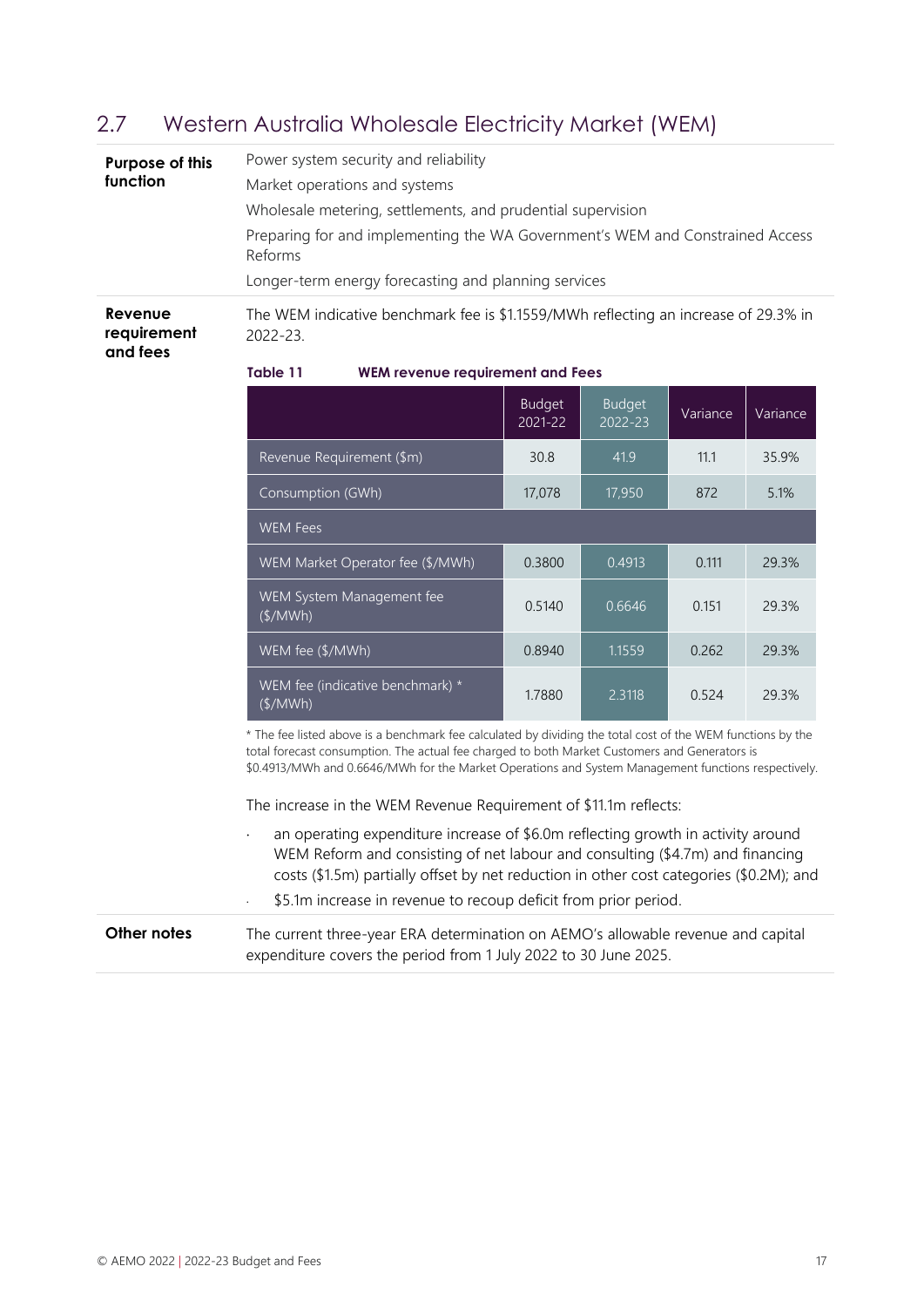## <span id="page-17-0"></span>2.8 Declared Wholesale Gas Market (DWGM)

**Purpose of this function** To enable competitive dynamic trading based on injections and withdrawals from the transmission system that links producers, major users, and retailers

This market provides the following broad services:

- Gas system security, market operations and systems
- Gas system reliability and planning
- Wholesale metering and settlements
- Prudential management

**Revenue requirement and fees** The 2022-23 DWGM revenue requirement is \$27.9m reflecting a \$3.4m (13.7%) increase on the 2021-22 Budget.

<span id="page-17-1"></span>**Table 12 DWGM revenue requirement and fees**

|                                               | <b>Budget</b><br>2021-22 | <b>Budget</b><br>2022-23 | Variance | Variance |
|-----------------------------------------------|--------------------------|--------------------------|----------|----------|
| Revenue Requirement (\$m)                     | 24.5                     | 27.9                     | 3.4      | 13.7%    |
| Gas consumption (TJ)                          | 239,675                  | 244,409                  | 4,734    | 2.0%     |
| Distribution Meters (Avg)                     | 1,086                    | 1,084                    | $-2$     | $-0.2%$  |
| <b>DWGM Variable Fees</b>                     |                          |                          |          |          |
| Energy tariff (\$/GJ)                         | 0.0994                   | 0.1107                   | 0.0113   | 11.4%    |
| Distribution Meter (\$/day per meter)         | 1.565                    | 1.329                    | $-0.236$ | $-15.1%$ |
| PCF Fee (\$/GJ)                               | 0.0000                   | 0.0000                   | 0.0000   | 0.0%     |
| Initial Registration Fees (\$ / registration) |                          |                          |          |          |
| Market Participant - Retailer                 | 20,570                   | 21,084                   | 514      | 2.5%     |
| Market Participant - Trader                   | 20,570                   | 21,084                   | 514      | 2.5%     |
| Market Participant - Distribution Customer    | 19,970                   | 20,469                   | 499      | 2.5%     |

The DWGM revenue requirement increase of \$3.4m largely reflects:

- an operating expenditure increase in the 2022-23 Budget of approximately \$4.2m consisting of labour (\$0.6m), IT and telecommunications (\$0.8m), enterprise recoveries (\$1.9m) and other expenses (\$0.9m); partially offset by
- \$0.8m return of accumulated surplus.

#### **Energy tariff**

The energy tariff fee increases by 11.4% to \$ 0.11071 /GJ in 2022-23 reflecting the increase in the revenue requirement partially offset by increase in energy consumption of 2.0% in 2022-23.

#### **Distribution Meter fee**

The Distribution Meter fee is paid by each market participant connected to a Declared Distribution System, or whose customers are connected to a Declared Distribution System, at a connection point which there is an interval metering installation.

The Distribution Meter fee relates to metering data services and is to decrease by 15.1% to \$1.329 per meter per day in 2022-23.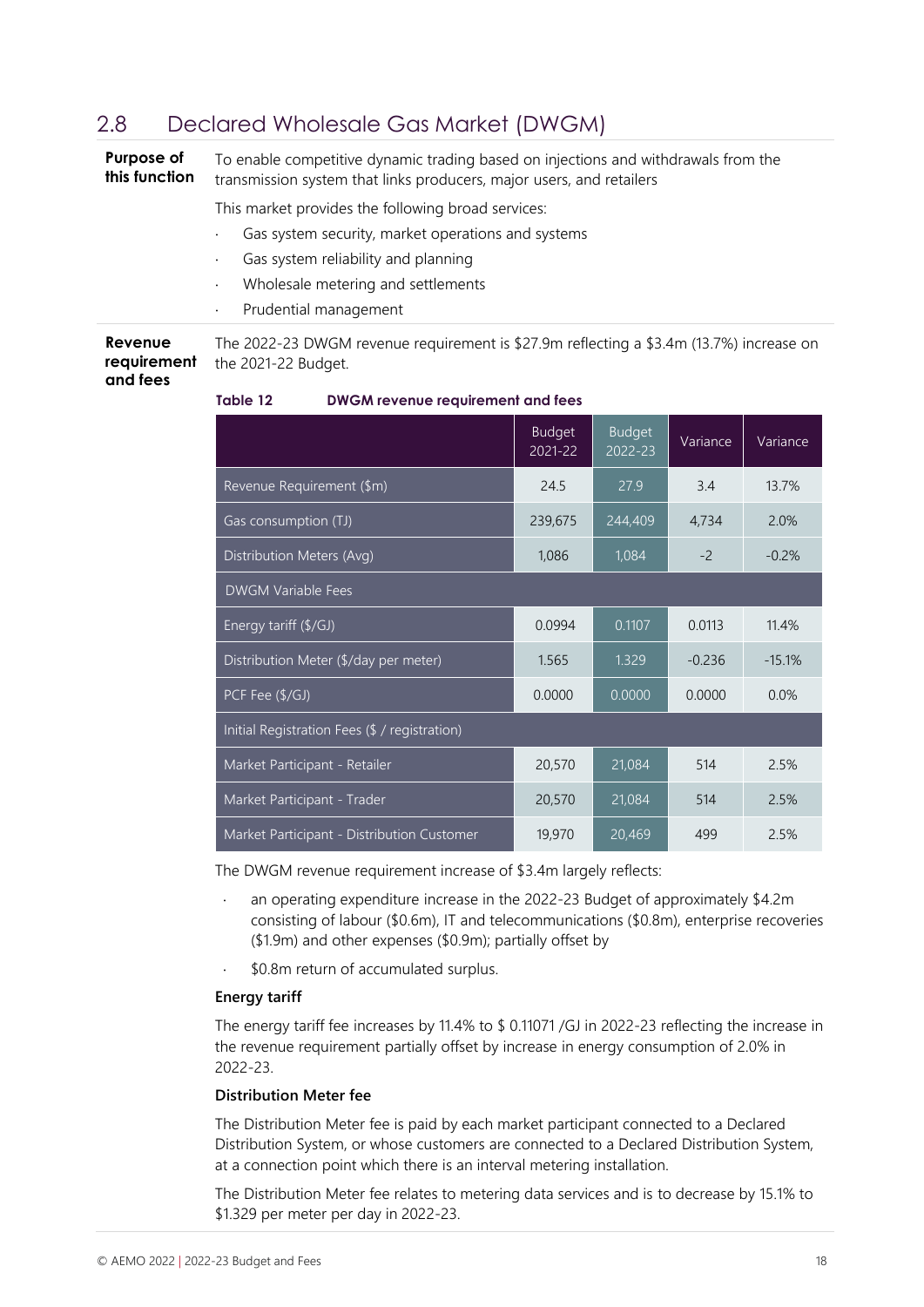Participant Compensation Fund (PCF) fee is not required to be charged in 2022-23, as the current level of DWGM PCF funds being held meets the Rules requirement.

#### **Initial Registration Fees**

Registration fees increase by 2.5% compared to 2021-22 reflecting cost inflation.

#### **DWGM Energy Consumption**

The budgeted consumption for 2022-23 is based on data used in the March 2022 Gas Statement of Opportunities (GSOO) updated to reflect the current outlook.

| TJ              | Budget 2021-22 | Forecast* 2021-22 | Budget 2022-23 |
|-----------------|----------------|-------------------|----------------|
| <b>Domestic</b> | 133,135        | 130,195           | 130,956        |
| Industrial      | 63,090         | 64,123            | 64,870         |
| Export          | 40,517         | 47,079            | 40,708         |
| <b>GPG</b>      | 2,933          | 6,698             | 7,875          |
| Total           | 239,675        | 248,095           | 244,409        |
|                 |                | $+3.6%$           | $+2.0%$        |

#### <span id="page-18-1"></span>**Table 13 DWGM energy consumption**

\* Forecast annual 2022-23 consumption as at March 2022.

### <span id="page-18-0"></span>2.9 Short Term Trading Market (STTM)

**Purpose of this function** To enable a wholesale market gas balancing mechanism at the gas hubs – Sydney, Adelaide**,** and Brisbane. The STTM function provides the following broad services:

- Market operations and systems
- Market Operator Service (MOS) recovery of the pipeline operators' service costs in relation to the STTM and recovers this from participants
- Wholesale metering and settlements
- Prudential management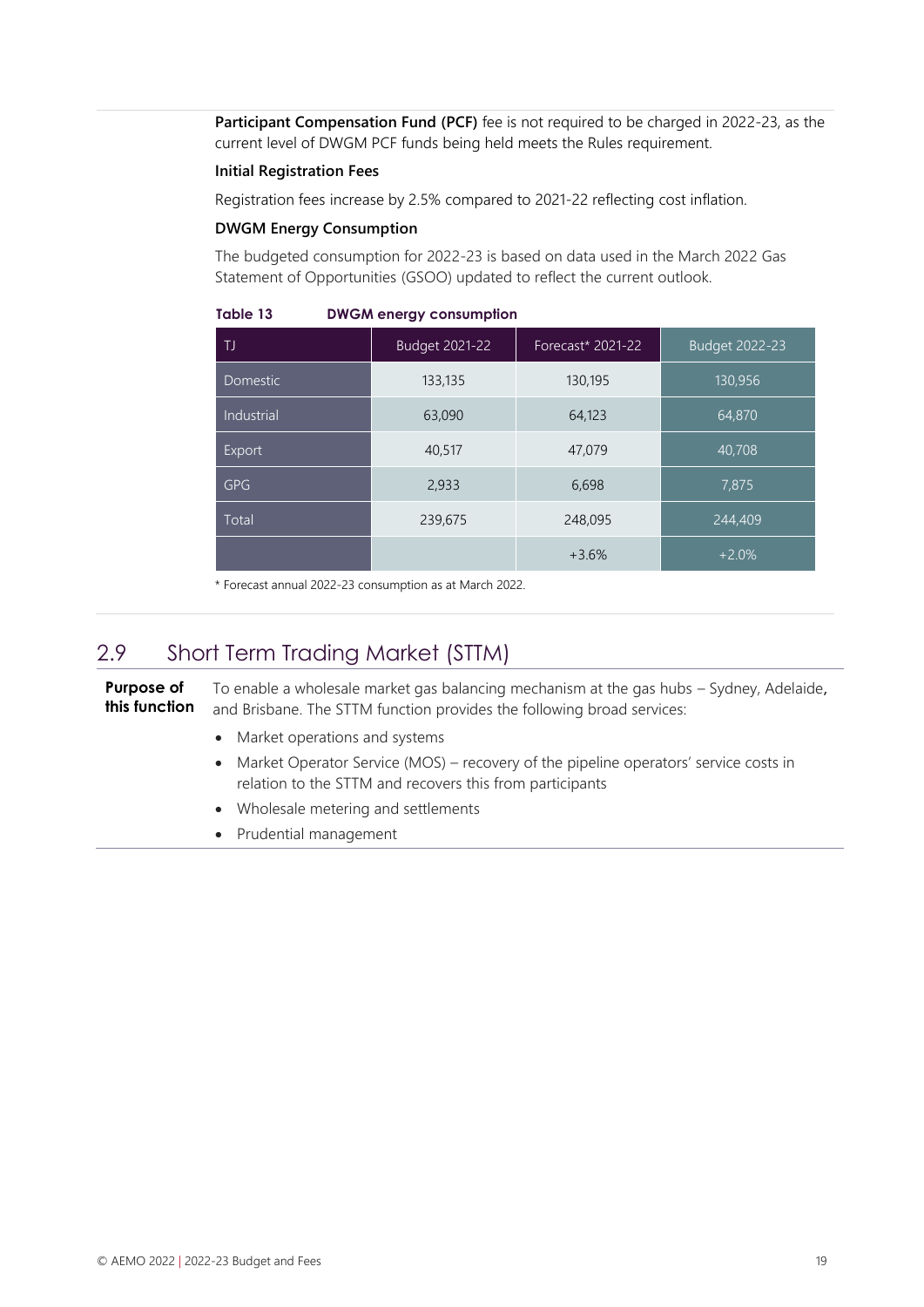The current STTM fee of \$0.03762/GJ is to decrease by 10.1% to \$0.03382/GJ in 2022-23.

**Revenue requirement and fees**

<span id="page-19-0"></span>**Table 14** STTM revenue requirement and fees

|                                                     | <b>Budget</b><br>2021-22 | <b>Budget</b><br>2022-23 | Variance  | Variance |
|-----------------------------------------------------|--------------------------|--------------------------|-----------|----------|
| Revenue Requirement (\$m)                           | 5.4                      | 4.7                      | $-0.6$    | $-11.1%$ |
| Gas consumption (TJ)                                | 145,642                  | 140,909                  | $-4,733$  | $-3.2%$  |
| <b>STTM Variable Fees</b>                           |                          |                          |           |          |
| Activity Fee (\$/GJ withdrawn)                      | 0.03762                  | 0.03382                  | $-0.0038$ | $-10.1%$ |
| PCF Fee - Syd (\$/GJ withdrawn per hub per<br>ABN)  | Nil                      | Nil                      | Nil       | 0.0%     |
| PCF Fee - Adel (\$/GJ withdrawn per hub<br>per ABN) | Nil                      | Nil                      | Nil       | 0.0%     |
| PCF Fee - Bris (\$/GJ withdrawn per hub per<br>ABN) | Nil                      | Nil                      | Nil       | 0.0%     |
| Initial Registration Fees (\$/Registration)         |                          |                          |           |          |
| STTM User (BRI, ADL, SYD hubs)                      | 20,870                   | 21,392                   | 522       | 2.5%     |
| STTM Shipper (BRI, ADL, SYD hubs)                   | 20,870                   | 21,392                   | 522       | 2.5%     |
| <b>STTM Allocation Agent</b>                        | 16,970                   | 17,394                   | 424       | 2.5%     |
| <b>STTM Pipeline Operator</b>                       | 36,470                   | 37,382                   | 912       | 2.5%     |
| <b>STTM Distributor</b>                             | 36,170                   | 37,074                   | 904       | 2.5%     |
| STTM Storage facility Operator                      | 36,470                   | 37,382                   | 912       | 2.5%     |
| <b>STTM Production Facility Operator</b>            | 36,470                   | 37,382                   | 912       | 2.5%     |

The required revenue decrease of \$0.6m (11.1%) reflects return of accumulated surplus funds partially offset by an increase in corporate costs. The 10.1% STTM activity fee decrease reflects the decrease in the revenue requirement in addition to the higher energy forecast consumption in the budget year.

The STTM energy consumption forecast is based on data used in the March 2022 GSOO, updated to reflect the current outlook.

| -TJ             | Budget 2021-22 | Forecast* 2021-22 | Budget 2022-23 |
|-----------------|----------------|-------------------|----------------|
| Adelaide        | 21,426         | 18,906            | 18,534         |
| <b>Brisbane</b> | 33,511         | 33,707            | 33,356         |
| Sydney          | 90,705         | 88,310            | 89,019         |
| Total           | 145,642        | 140,923           | 140,909        |
|                 |                | $-3.2%$           | $-3.2%$        |

#### <span id="page-19-1"></span>**Table 15** STTM energy consumption

\* Forecast annual 2021-22 consumption as at March 2022.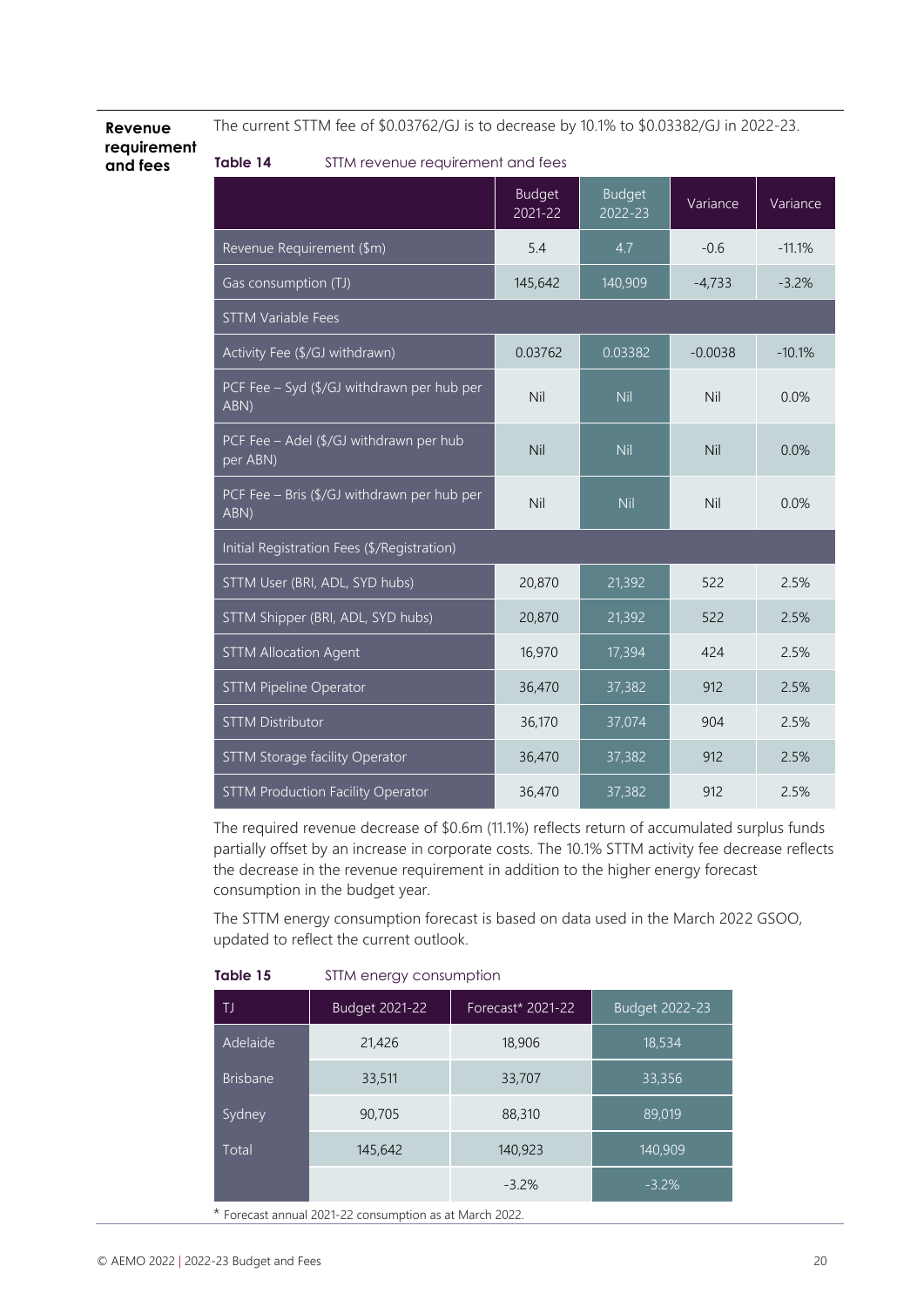The Participant Compensation Fund fee is not required to be charged in 2022-23, as the current level of STTM PCF funds being held meets the Rules requirement.

Registration Fees

Registration fees are increasing by 2.5% compared to 2021-22 reflecting cost inflation.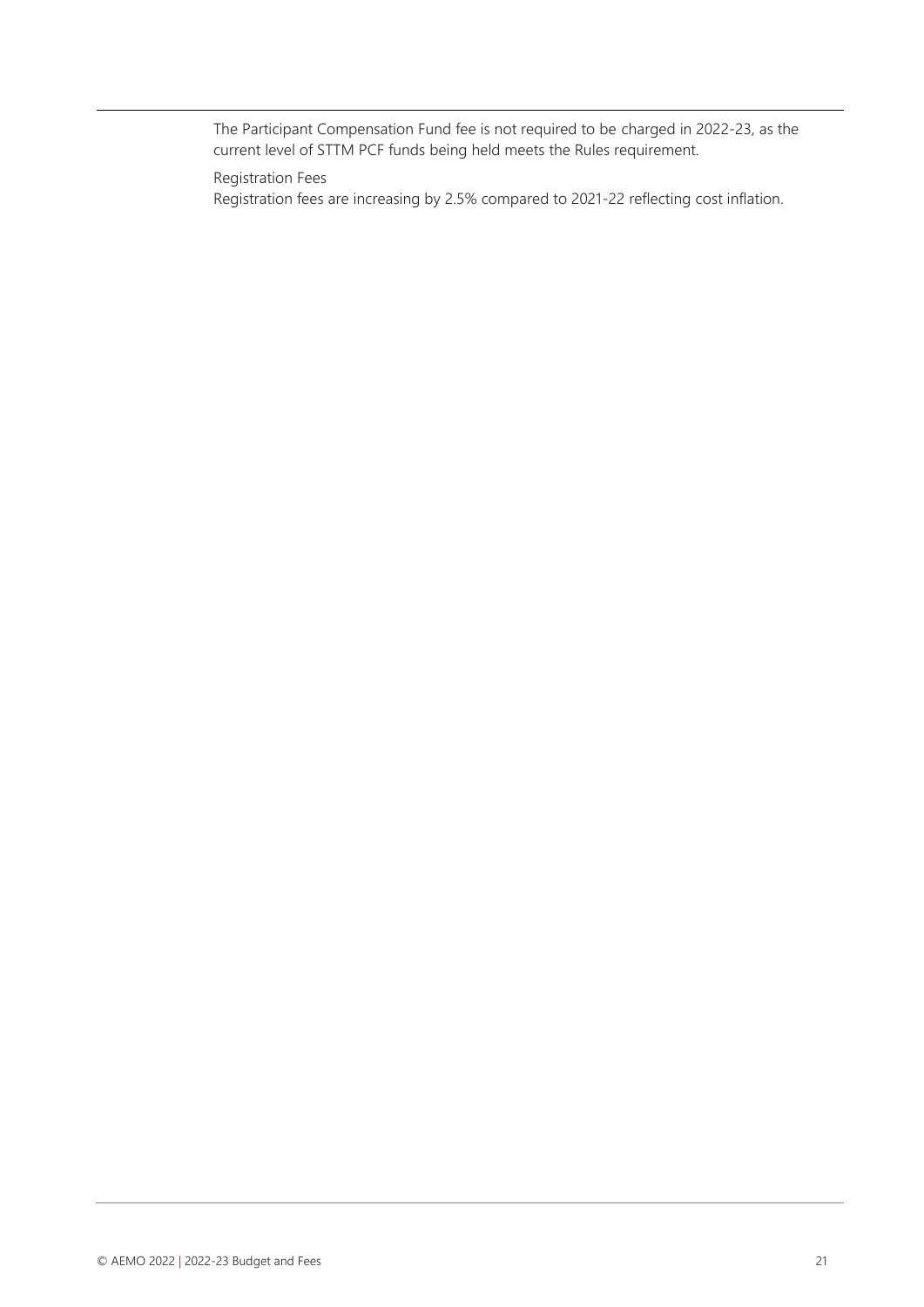### <span id="page-21-0"></span>2.10 FRC Gas Markets

**Purpose of these functions** To provide the services and infrastructure to allow gas consumers to choose their retailer while also providing the business-to-business interactions to support efficient operation of the market.

The following broad services are provided:

- Support retail market functions and customer transfers
- Manage data for settlement purposes
- Implement market procedure changes
- Operate the central IT systems that facilitate retail market services

(Operated in Victoria, Queensland, South Australia, New South Wales**,** and Western Australia)

#### 2.10.1 Victorian FRC Gas

**Revenue requirement and fees** The revenue requirement is little changed year-on-year. The current Victorian FRC Gas fee is \$0.05965 per customer supply point/month. As a result of the 2022-23 Budget increase in customer supply points the fee is to decrease to \$0.05650 (down 5.3%) in 2022-23.

> Registration fees applicable to Victorian FRC Gas have been disaggregated and increased in line with general cost increases and inflation.

|                                                                | <b>Budget</b><br>2021-22 | <b>Budget</b><br>2022-23 | Variance  | Variance |
|----------------------------------------------------------------|--------------------------|--------------------------|-----------|----------|
| Revenue Requirement (\$m)                                      | 1.74                     | 1.68                     | $-0.06$   | $-3.6%$  |
| Monthly average customer Supply<br>points (Million)            | 2.26                     | 2.29                     | 0.04      | 1.6%     |
| Vic Gas Fees                                                   |                          |                          |           |          |
| FRC Gas Tariff (\$ per customer supply<br>point per month)     | 0.05965                  | 0.05650                  | $-0.0032$ | $-5.3%$  |
| Initial Registration Fee (\$ per<br>participant retailer)      | 20,157                   | 20,661                   | 504       | 2.5%     |
| Initial Registration Fee (\$ per non-<br>retailer participant) | 20,157                   | 20,661                   | 504       | 2.5%     |

#### <span id="page-21-1"></span>**Table 16 Vic FRC gas revenue requirement and fees**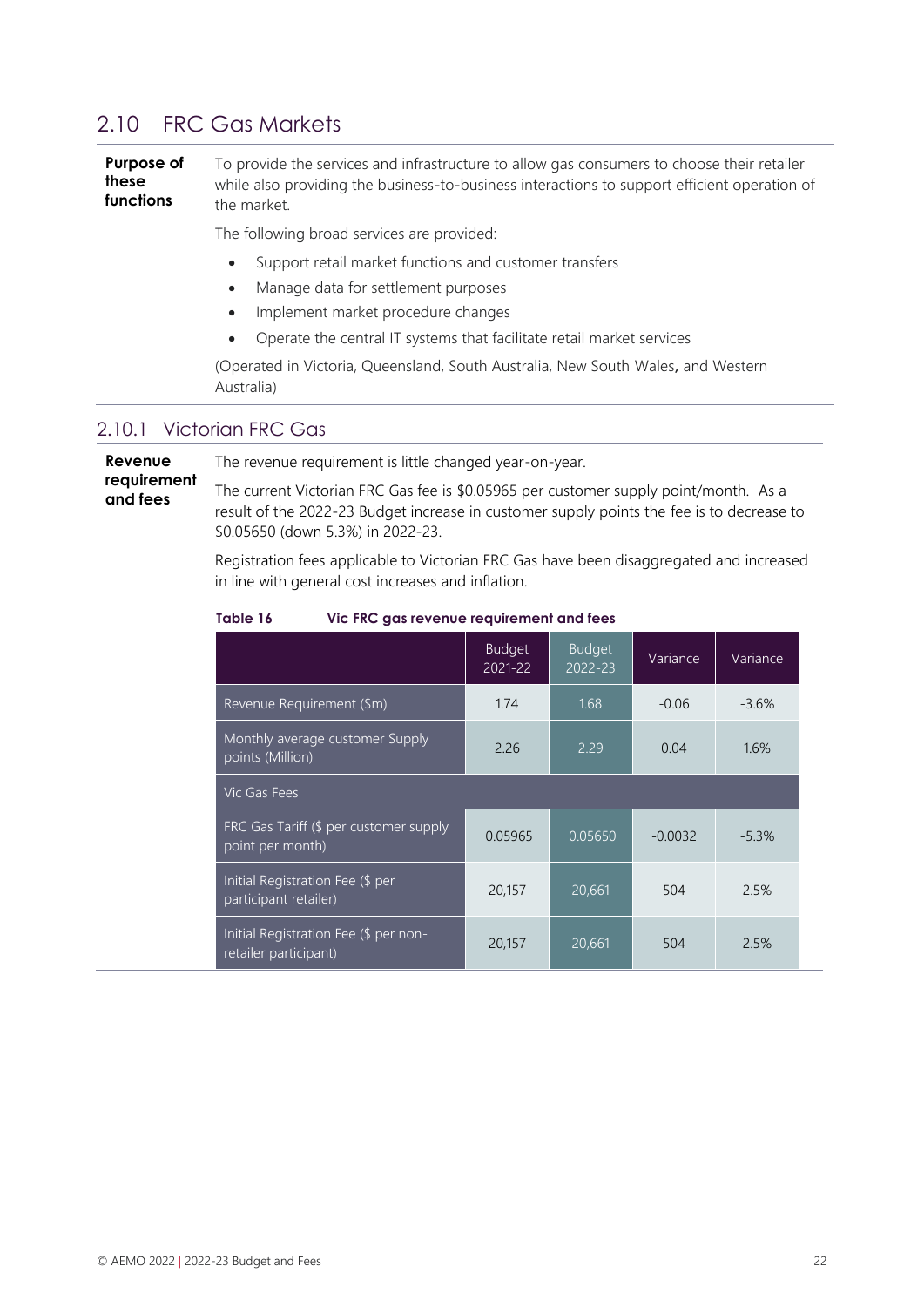## 2.10.2 Queensland FRC Gas

**Revenue requirement and fees** The 2022-23 revenue requirement has increased 15.1% due to an increase in directly identifiable support costs. The current Queensland FRC Gas fee is \$0.2637 per customer supply point/month. This fee is to increase to \$0.2863 in 2022-23.

Registration fees applicable to Queensland FRC Gas have been disaggregated and increased in line with general cost increases and inflation.

|                                                                 | <b>Budget</b><br>2021-22 | Budget<br>2022-23 | Variance | Variance |
|-----------------------------------------------------------------|--------------------------|-------------------|----------|----------|
| Revenue Requirement (\$m)                                       | 0.75                     | 0.86              | 0.11     | 15.1%    |
| Monthly average customer Supply points<br>(Million)             | 0.23                     | 0.24              | 0.00     | 1.5%     |
| <b>Qld Gas Fees</b>                                             |                          |                   |          |          |
| FRC fee $(\frac{1}{2})$ per customer supply point per<br>month) | 0.2637                   | 0.2863            | 0.0225   | 8.5%     |
| Registration Fee (\$ per participant retailer)                  | 18,035                   | 18,486            | 451      | 2.5%     |
| Registration Fee (\$ per non-retailer<br>participant)           | 18,035                   | 18,486            | 451      | 2.5%     |

#### <span id="page-22-0"></span>**Table 17 Qld FRC gas revenue requirement and fees**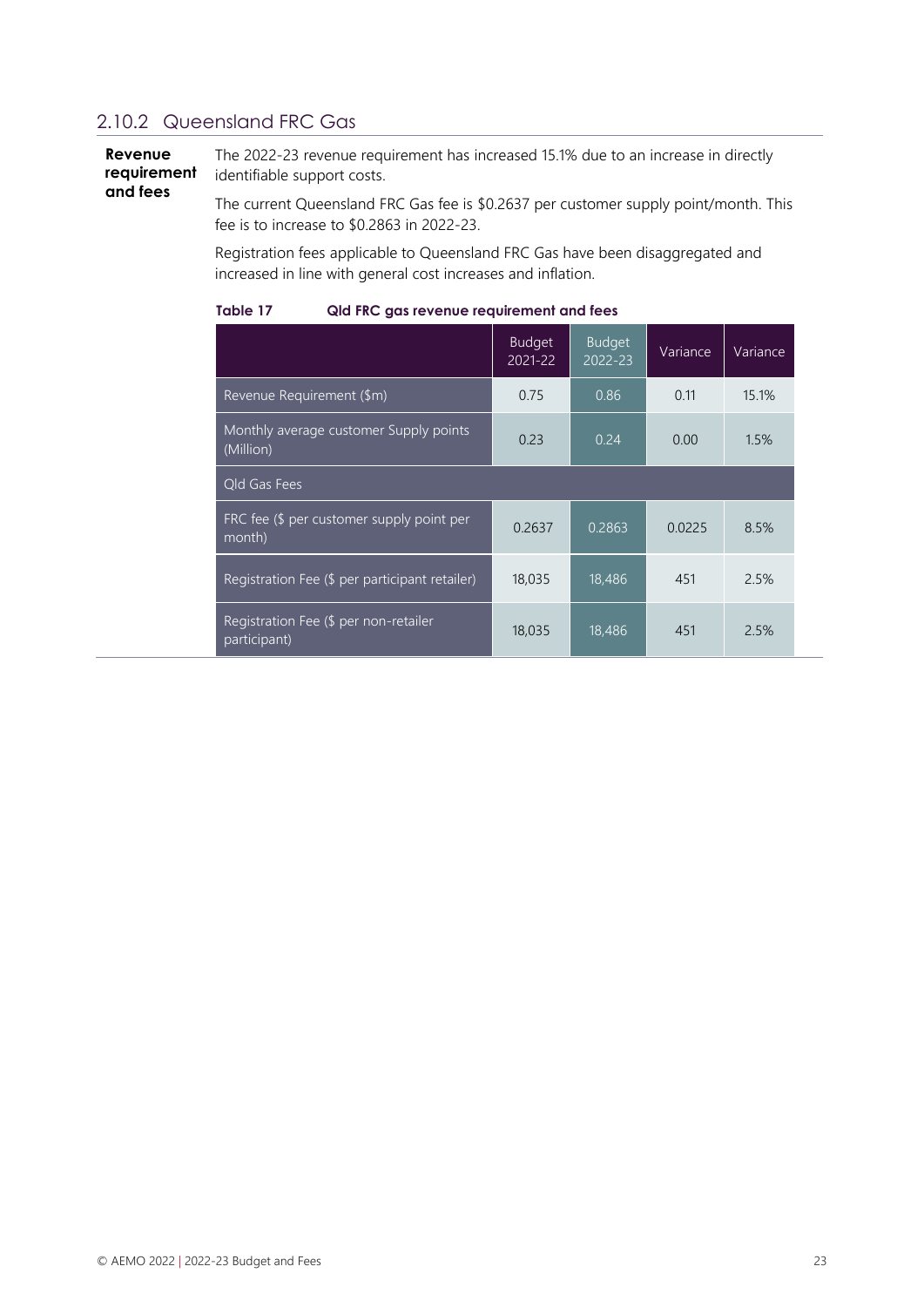### 2.10.3 South Australia FRC Gas

**Revenue requirement and fees** The revenue requirement has increased 6.6% due mainly to labour and IT systems expenditure.

The current South Australian FRC Gas fee is \$0.2034 per customer supply point/month. This fee is to increase to \$0.2191 (up 7.7%) in 2022-23.

Registration fees applicable to South Australian FRC Gas have been disaggregated and increased in line with general cost increases and inflation.

<span id="page-23-0"></span>

| Table 18 |  |  | SA FRC gas revenue requirement and fees |
|----------|--|--|-----------------------------------------|
|----------|--|--|-----------------------------------------|

|                                                       | <b>Budget</b><br>2021-22 | <b>Budget</b><br>$\overline{2022} - 23$ | Variance | Variance |
|-------------------------------------------------------|--------------------------|-----------------------------------------|----------|----------|
| Revenue Requirement (\$m)                             | 1.27                     | 1.35                                    | 0.08     | 6.6%     |
| Monthly average customer Supply points<br>(Million)   | 0.49                     | $\overline{0.49}$                       | 0.00     | 0.6%     |
| <b>SA Gas Fees</b>                                    |                          |                                         |          |          |
| FRC fee (\$ per customer supply point per<br>month)   | 0.2034                   | 0.2191                                  | 0.0156   | 7.7%     |
| Registration Fee (\$ per participant<br>retailer)     | 16,974                   | 17,399                                  | 424      | 2.5%     |
| Registration Fee (\$ per non-retailer<br>participant) | 16,974                   | 17,399                                  | 424      | 2.5%     |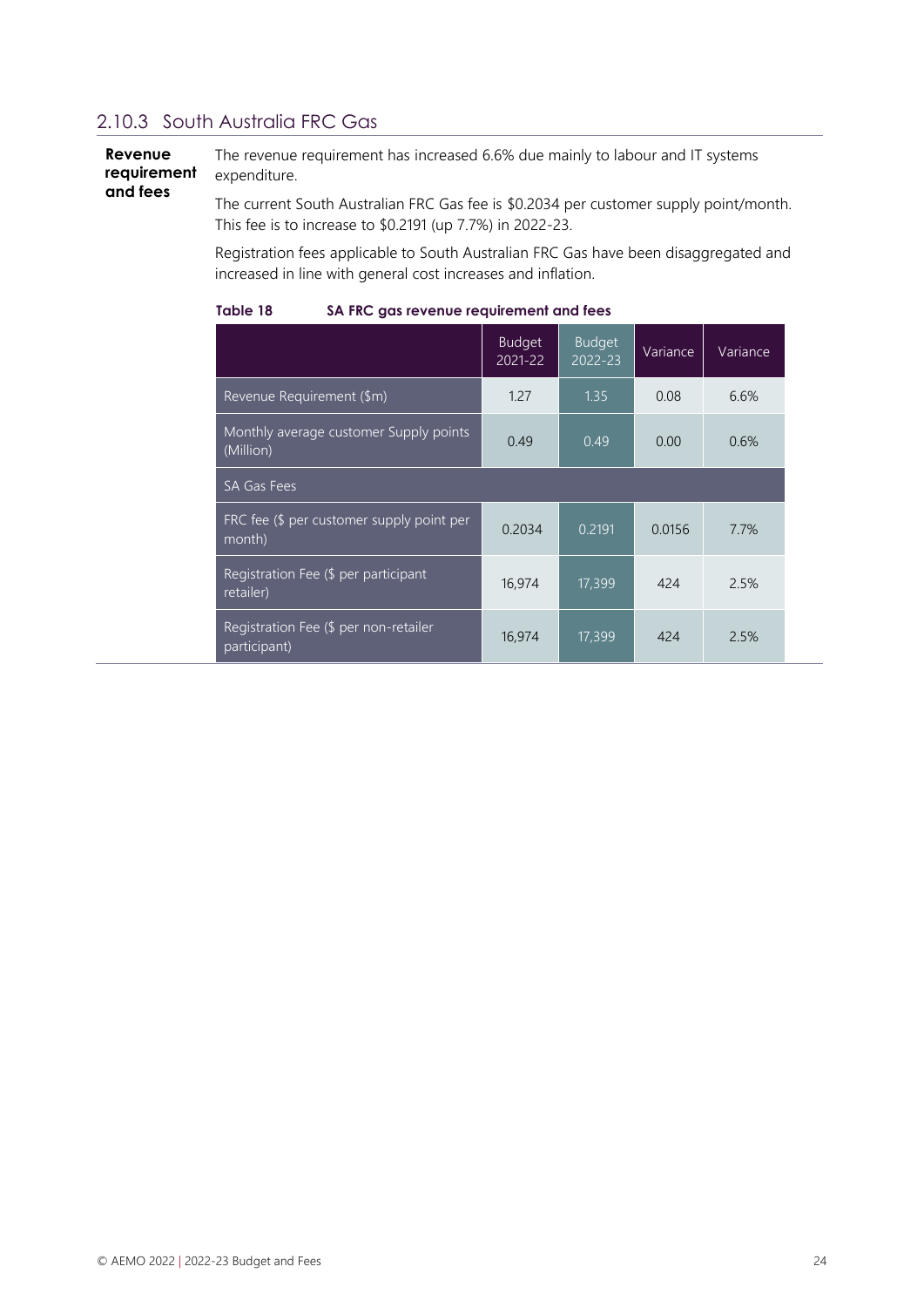### 2.10.4 New South Wales FRC Gas

**Revenue requirement and fees**

The revenue requirement has increased 3.2% year-on-year. This is driven by a decline in depreciation and amortisation off-set by increased labour and other expenditure.

The current New South Wales (including Australian Capital Territory) FRC Gas fee is \$0.1377 per customer supply point/month. This fee is to increase to \$0.1395 (up 1.3%), offsetting the budgeted growth in the number of customer supply points.

<span id="page-24-0"></span>

| Table 19 |  | NSW FRC gas revenue requirement and fees |  |
|----------|--|------------------------------------------|--|
|          |  |                                          |  |

|                                                       | <b>Budget</b><br>2021-22 | <b>Budget</b><br>2022-23 | Variance | Variance |
|-------------------------------------------------------|--------------------------|--------------------------|----------|----------|
| Revenue Requirement (\$m)                             | 2.9                      | 2.99                     | 0.1      | 3.2%     |
| Monthly average customer Supply points<br>(Million)   | 1.75                     | 1.79                     | 0.034    | 1.9%     |
| NSW Gas Fees                                          |                          |                          |          |          |
| FRC fee (\$ per customer supply point per<br>month)   | 0.1377                   | 0.1395                   | 0.0018   | 1.3%     |
| Registration Fee (\$ per participant retailer)        | 20,157                   | 20,661                   | 504      | 2.5%     |
| Registration Fee (\$ per non-retailer<br>participant) | 20,357                   | 20,866                   | 509      | 2.5%     |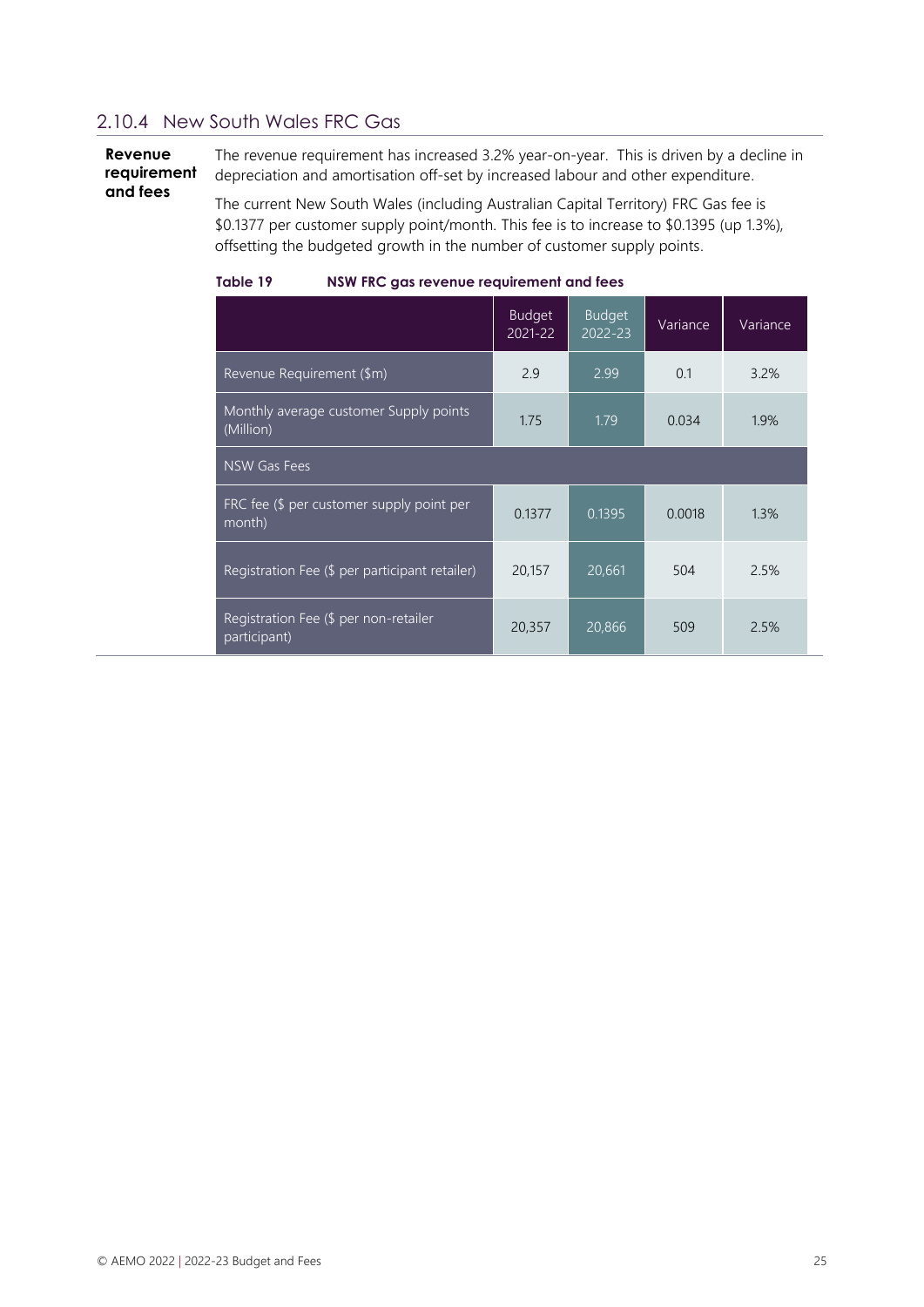### 2.10.5 Western Australia FRC Gas

**Revenue requirement and fees** The 2022-23 revenue requirement is budgeted to increase by 4.4% due to increased labour and IT system costs, partially offset by a reduction in depreciation and amortisation, and a progressive return of accumulated surplus to members.

The fee for 2022-23 is to increase by 2.6% to \$0.1229.

#### <span id="page-25-0"></span>**Table 20 Western Australia FRC gas revenue requirement and fees**

|                                                     | <b>Budget</b><br>2021-22 | <b>Budget</b><br>$2022 - 23$ | Variance | Variance |
|-----------------------------------------------------|--------------------------|------------------------------|----------|----------|
| Revenue Requirement (\$m)                           | 1.40                     | 1.46                         | 0.1      | 4.4%     |
| <b>WA Gas Fees</b>                                  |                          |                              |          |          |
| FRC fee (\$ per customer supply point<br>per month) | 0.1197                   | 0.1229                       | 0.0031   | 2.6%     |
| Initial Registration Fee - member                   | 13,565                   | 13,904                       | 339      | 2.5%     |
| Initial Registration Fee - associate<br>member      | 2,712                    | 2,780                        | 68       | 2.5%     |
| Annual Fee - Member                                 | 20,849                   | 22,434                       | 1585     | 7.6%     |
| Annual Fee - Associated Member                      | 4,066                    | 4,375                        | 309      | 7.6%     |

Note: associate members are self-contracting users that are party to the WA Gas Retail Market Agreement. The 2022-23 registration and annual fees are calculated according to clause 362A(5) of the Retail Market Procedures (WA).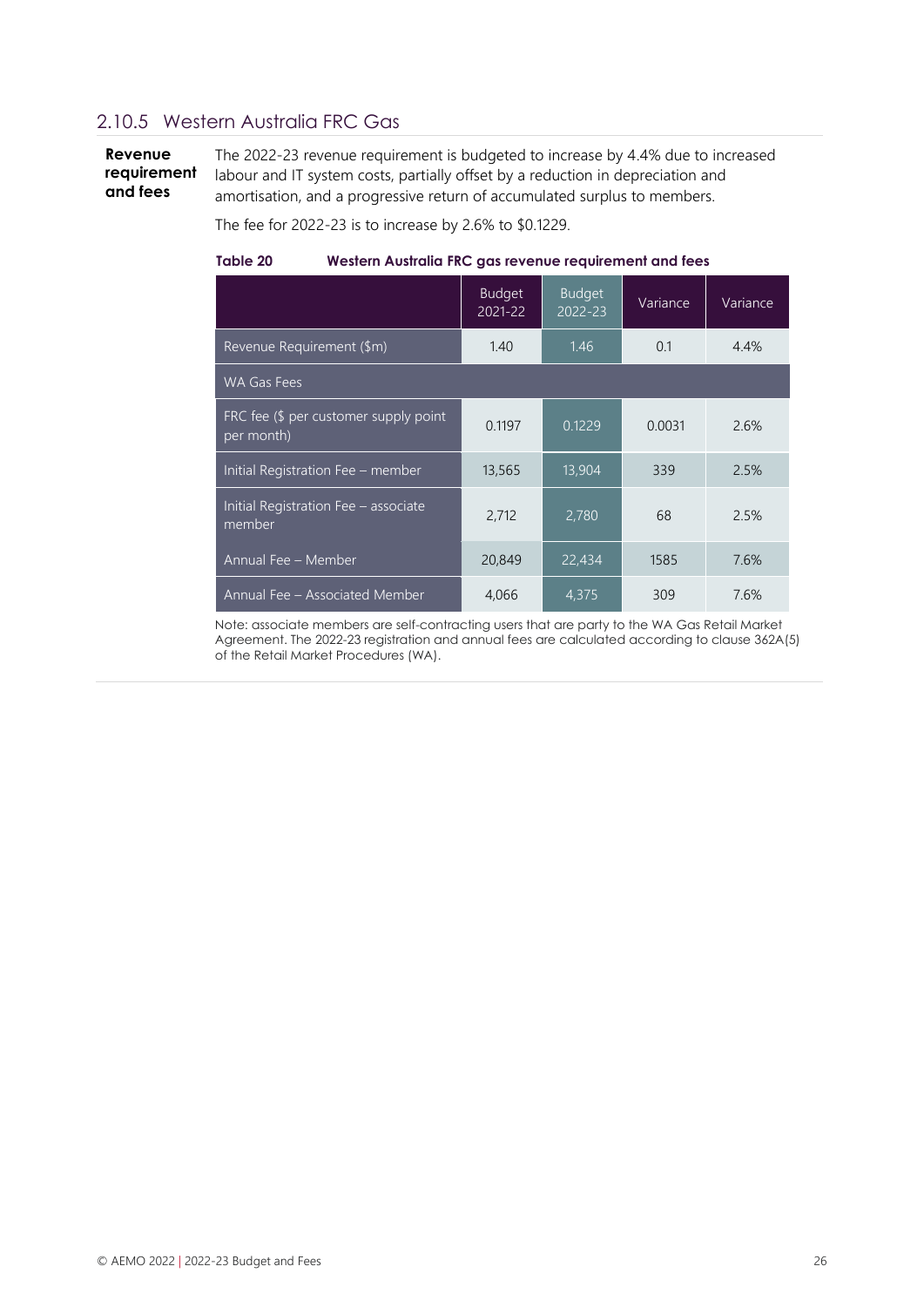## <span id="page-26-0"></span>2.11 Eastern and South Eastern Gas Statement of Opportunity (GSOO)

| Purpose of<br>this function        |                                        | To report the supply adequacy of eastern and south-eastern Australian gas markets to<br>meet energy needs – AEMO reports on demand and supply, and delivery constraints<br>projected for the next 20 years<br>Retailers across the FRC gas market jurisdictions are currently charged for GSOO costs at<br>a flat rate per customer supply point |
|------------------------------------|----------------------------------------|--------------------------------------------------------------------------------------------------------------------------------------------------------------------------------------------------------------------------------------------------------------------------------------------------------------------------------------------------|
| Revenue<br>requirement<br>and fees | point for retailers.<br>$T1$ $\sim$ 01 | The 2022-23 fee is \$0.00028 per GJ for producers and \$0.02352 per customer supply<br>$C2$ $C2$ $C3$ $C4$ $C5$ $C6$ $C7$ $C8$ $C9$ $C1$ $C1$ $C2$ $C3$ $C4$ $C5$ $C6$                                                                                                                                                                           |

|                                                      | <b>Budget</b><br>$2021 - 22$ | <b>Budget</b><br>2022-23 | Variance   | Variance  |
|------------------------------------------------------|------------------------------|--------------------------|------------|-----------|
| Revenue Requirement (\$m)                            | 2.2                          | 1.9                      | $-0.2$     | $-10.0\%$ |
| Gas Producers Production (PJ)                        | 2,063                        | 2,078                    | 15.0       | 0.7%      |
| Monthly Average Customer Supply Points<br>(Millions) | 4.73                         | 4.81                     | 0.08       | 1.6%      |
| <b>Fees</b>                                          |                              |                          |            |           |
| Producer fee (\$ per GJ)                             | 0.00031                      | 0.00028                  | $-0.00003$ | $-9.7\%$  |
| Retailer fee (\$ per customer supply point)          | 0.02669                      | 0.02352                  | $-0.00318$ | $-11.9%$  |

#### <span id="page-26-1"></span>**Table 21 GSOO revenue requirement and fees**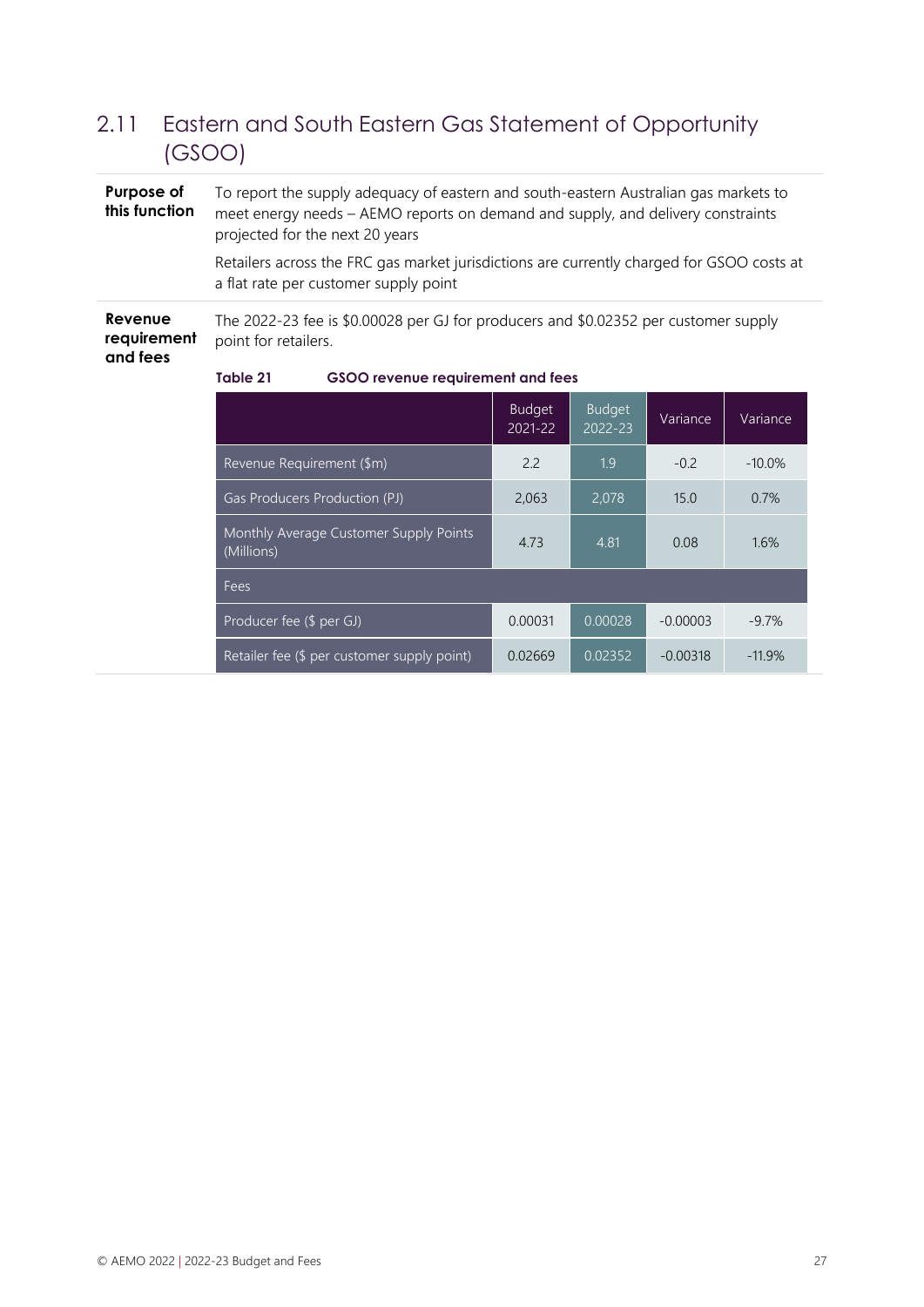## <span id="page-27-0"></span>2.12 Supply Hub (GSH)

**Purpose of this function** To provide an exchange for the wholesale trading of natural gas to enable improved wholesale trading for an east coast gas market affected by significant liquefied natural gas (LNG) exports in Queensland – through an electronic platform, GSH participants can trade standardised, short-term physical gas products at each of the three foundation pipelines connecting at Wallumbilla

> AEMO centrally settles transactions, manages prudential requirements**,** and provides reports to assist participants in managing their portfolio and gas delivery obligations

**Revenue requirement and fees** Fees are determined outside of AEMO's budget and fee setting process and are set within the Gas Supply Hub exchange agreement with changes made in consultation with stakeholders.

> Budget 2021-22 Budget 2022-23 Variance Variance Revenue Requirement (\$m) 1.3 1.3 1.7 0.4 30.8% Gas consumption (TJ) 20,360 23,985 3,625 17.8% Trading Participant Fees Fixed Fee - one licence per annum 12,000 12,000 12,000 12,000 12,000 12,000 12,000 12,000 12,000 12,000 12,00 Fixed Fee - additional licence per annum 12,000 12,000 0.00 0.0% Variable transaction fee – Daily product fee  $(\frac{5}{6})$  0.0300 0.0300 0.00 0.0% Variable transaction fee – Weekly product fee vanual duristicity recently product recently 0.0200 0.0200 0.00 0.0% Variable transaction fee – Monthly product fee vanual durisdedon de Monding product de 0.0100 0.0100 0.000 0.0%<br>(\$/GJ) Other Participant Fees Reallocation participants – Fixed fee per annum  $\begin{array}{|c|c|c|c|c|c|c|c|c|} \hline 9,000 & 9,000 & 0.00 & 0.00 \ \hline \end{array}$ Viewing participants – Fixed fee per annum 1886 1986 0.00 10.00 10.00 10.0%

The GSH fee schedule is included in this report for information purposes.

<span id="page-27-1"></span>**Table 22 GSH revenue requirement and fees**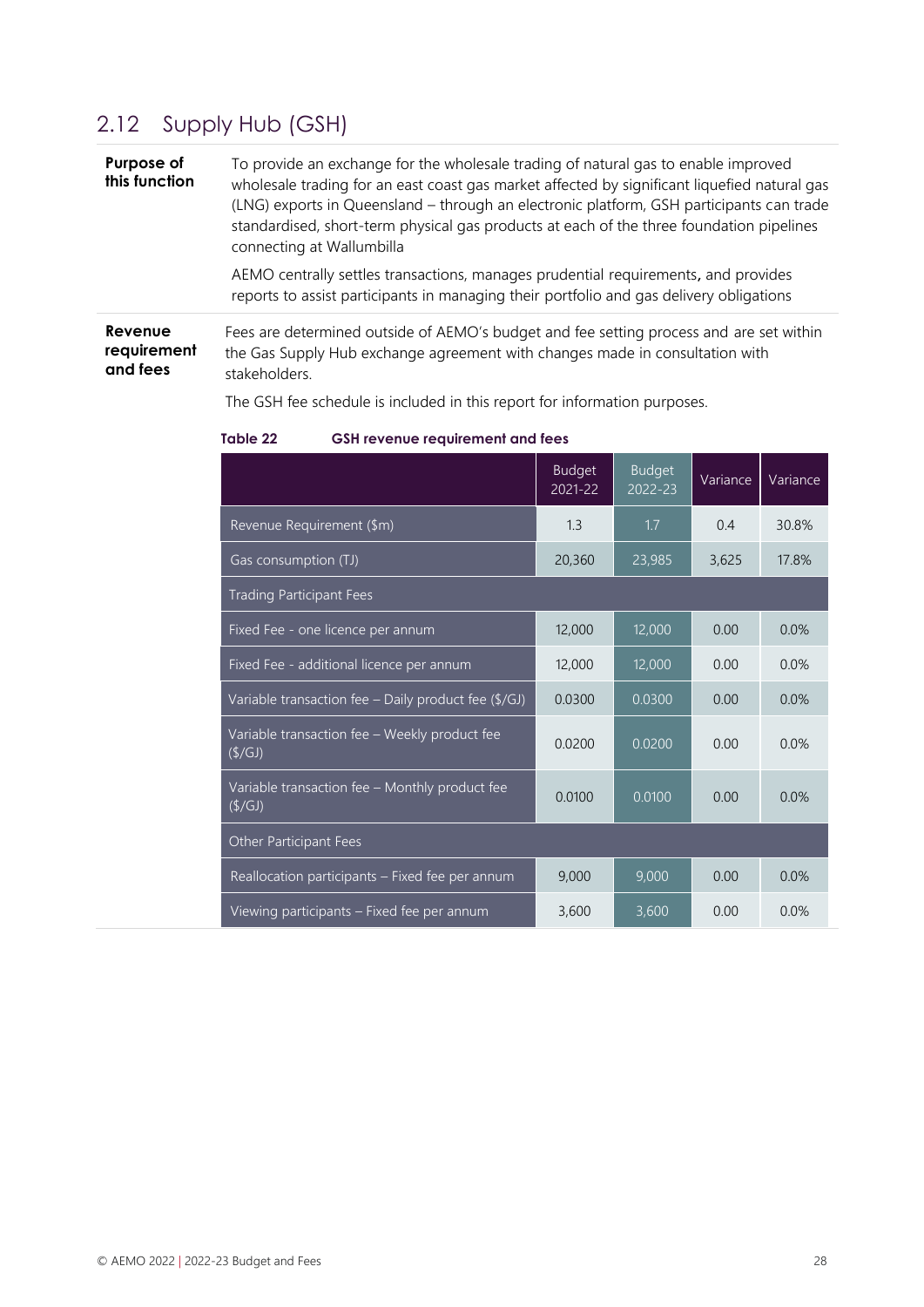## <span id="page-28-0"></span>2.13 Gas Capacity Trading Platform (CTP)

| Purpose of<br>this function | To facilitate the secondary trading of pipeline capacity.                                                                                                                                                                                                                                                                                                                                                                   |                          |                          |          |          |  |
|-----------------------------|-----------------------------------------------------------------------------------------------------------------------------------------------------------------------------------------------------------------------------------------------------------------------------------------------------------------------------------------------------------------------------------------------------------------------------|--------------------------|--------------------------|----------|----------|--|
|                             | The following broad services are provided:                                                                                                                                                                                                                                                                                                                                                                                  |                          |                          |          |          |  |
|                             | Settlement and prudential management of capacity transactions.                                                                                                                                                                                                                                                                                                                                                              |                          |                          |          |          |  |
|                             | Exchange transaction information with facility operators to facilitate the delivery of<br>capacity transactions.                                                                                                                                                                                                                                                                                                            |                          |                          |          |          |  |
|                             | Update STTM contract rights and DWGM accreditations in accordance with transactions<br>in integrated products.                                                                                                                                                                                                                                                                                                              |                          |                          |          |          |  |
| Revenue                     | There is no change to current fixed fee for 2022-23.                                                                                                                                                                                                                                                                                                                                                                        |                          |                          |          |          |  |
| requirement<br>and fees     | Effective from 1 July 2021, AEMO has determined to disaggregate compression service fees<br>from other transportation services traded on the CTP and will continue to apply charges on a<br>\$/GJ basis.<br>To encourage participation and increased liquidity in the market, the 2022-23 CTP fees for<br>both compression and other transportation are set at \$0.0079, including \$0.00294 relating to<br>OTS code panel. |                          |                          |          |          |  |
|                             |                                                                                                                                                                                                                                                                                                                                                                                                                             |                          |                          |          |          |  |
|                             | Table 23<br>CTP revenue requirement and fees                                                                                                                                                                                                                                                                                                                                                                                |                          |                          |          |          |  |
|                             |                                                                                                                                                                                                                                                                                                                                                                                                                             | <b>Budget</b><br>2021-22 | <b>Budget</b><br>2022-23 | Variance | Variance |  |
|                             | Fixed Fee - one licence per annum<br>(commodity & capacity) (\$)                                                                                                                                                                                                                                                                                                                                                            | 12,000                   | 12,000                   | 0.00     | 0.0%     |  |
|                             | Fixed Fee - one licence per annum<br>(capacity only) (\$)                                                                                                                                                                                                                                                                                                                                                                   | 7,000                    | 7,000                    | 0.00     | 0.0%     |  |

<span id="page-28-1"></span>

| (commodity & capacity) (\$)                                                        |        |        |           |         |
|------------------------------------------------------------------------------------|--------|--------|-----------|---------|
| Fixed Fee - one licence per annum<br>(capacity only) (\$)                          | 7,000  | 7.000  | 0.00      | 0.0%    |
| Initial Registration Fee - Part 24 Facility Operators (\$<br>per participant) (\$) | 15,914 | 16,311 | 398       | 2.5%    |
| Variable transaction fee                                                           |        |        |           |         |
| Variable transportation fee (\$/GJ)<br>Daily/Weekly/Monthly                        | 0.0082 | 0.0079 | $-0.0002$ | $-3.0%$ |
| Variable compression fee (\$/GJ)                                                   | 0.0082 | 0.0079 | $-0.0002$ | -3.0%   |

Note: the variable transaction fees for CTP are including a fee of \$0.00294 relating to OTS code panel.

Variable compression ree (\$7GD)<br>Daily/ Weekly/ Monthly 0.0082 0.0079 -0.0002 -3.0%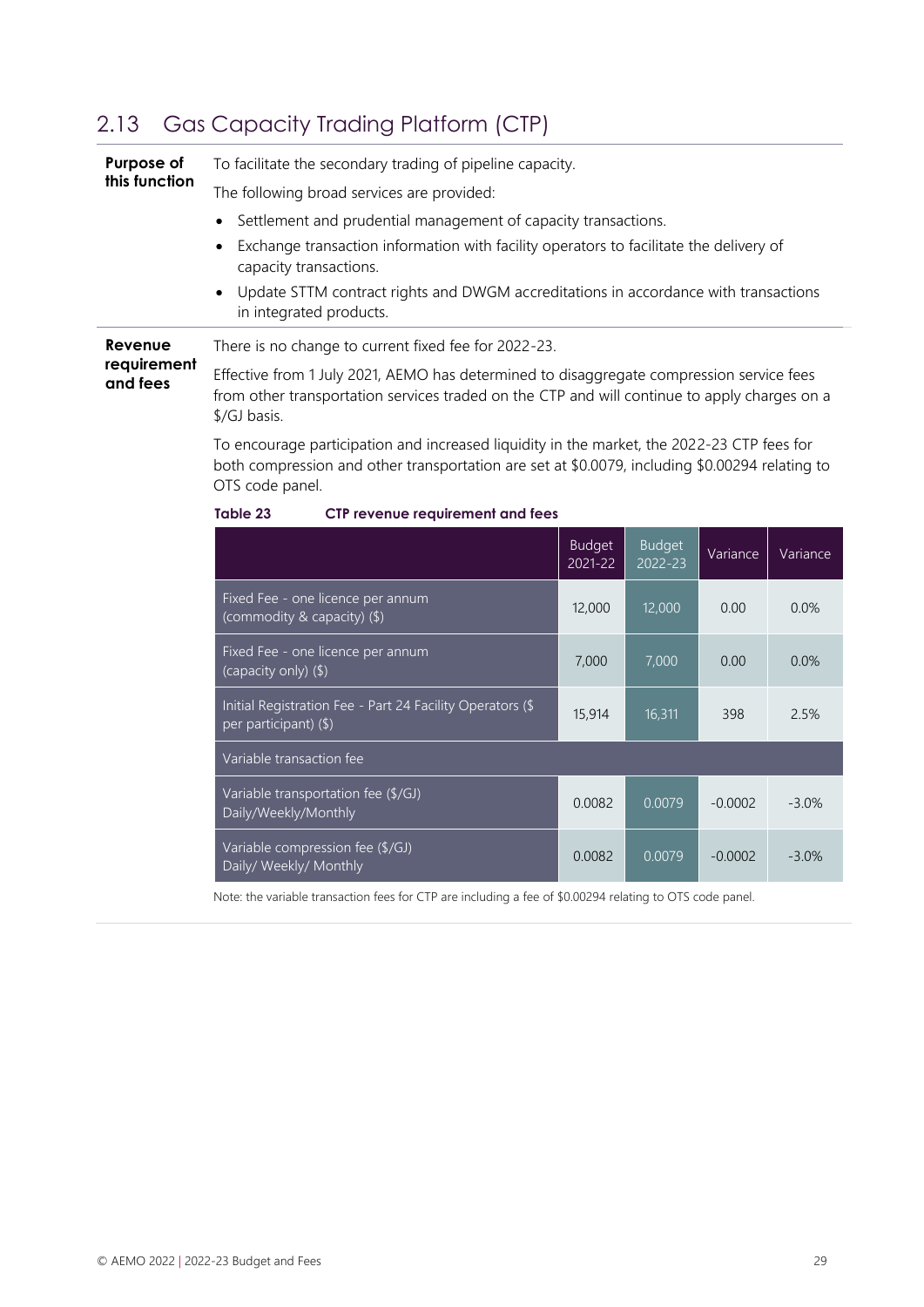## <span id="page-29-0"></span>2.14 Day Ahead Auction (DAA)

**Purpose of this function** To reallocate contracted but unnominated transportation capacity to shippers that value it the most.

The following broad services are provided:

- Auction platform to allocate capacity to shippers
- Settlement and prudential management of auction transactions
- Provide auction results to facility operators to facilitate the delivery of auction transactions
- Update DWGM accreditations in accordance with transactions to a DWGM interface point

**Revenue requirement and fees** The DAA revenue requirement is budgeted to remain relatively flat. Gas consumption growth provides scope for fee increases less than the increase in the revenue requirement.

From FY2021-22 two variable fees apply:

- Other transport fees of 0.03324 (\$/GJ) which have decreased 7.8% compared with the current variable fee
- Compression fee of 0.02818 (\$/GJ) which is remaining unchanged from 2021-22

#### <span id="page-29-1"></span>**Table 24 DAA revenue requirement and fees**

|                                                                         | <b>Budget</b><br>2021-22 | <b>Budget</b><br>2022-23 | Variance  | Variance |
|-------------------------------------------------------------------------|--------------------------|--------------------------|-----------|----------|
| Revenue Requirement (\$m)                                               | 1.4                      | 1.38                     | 0.0       | $-1.2%$  |
| Gas Consumption (DAA) (TJ) - Transportation                             | 35,570                   | 39,556                   | 3,986     | 11.2%    |
| Gas Consumption (DAA) (TJ) - Compression                                | 6,559                    | 7,810                    | 1,251     | 19.1%    |
| Fees                                                                    |                          |                          |           |          |
| Other transportation fee (\$/GJ)                                        | 0.03605                  | 0.03324                  | $-0.0028$ | $-7.8%$  |
| Compression fee (\$/GJ)                                                 | 0.02818                  | 0.02818                  | 0.0       | 0.0%     |
| Initial Registration Fee - Auction participants (\$ per<br>participant) | 15,914                   | 16,311                   | 398       | 2.5%     |

Note: the variable fee for DAA is including a fee of \$0.00294 relating to OTS code panel.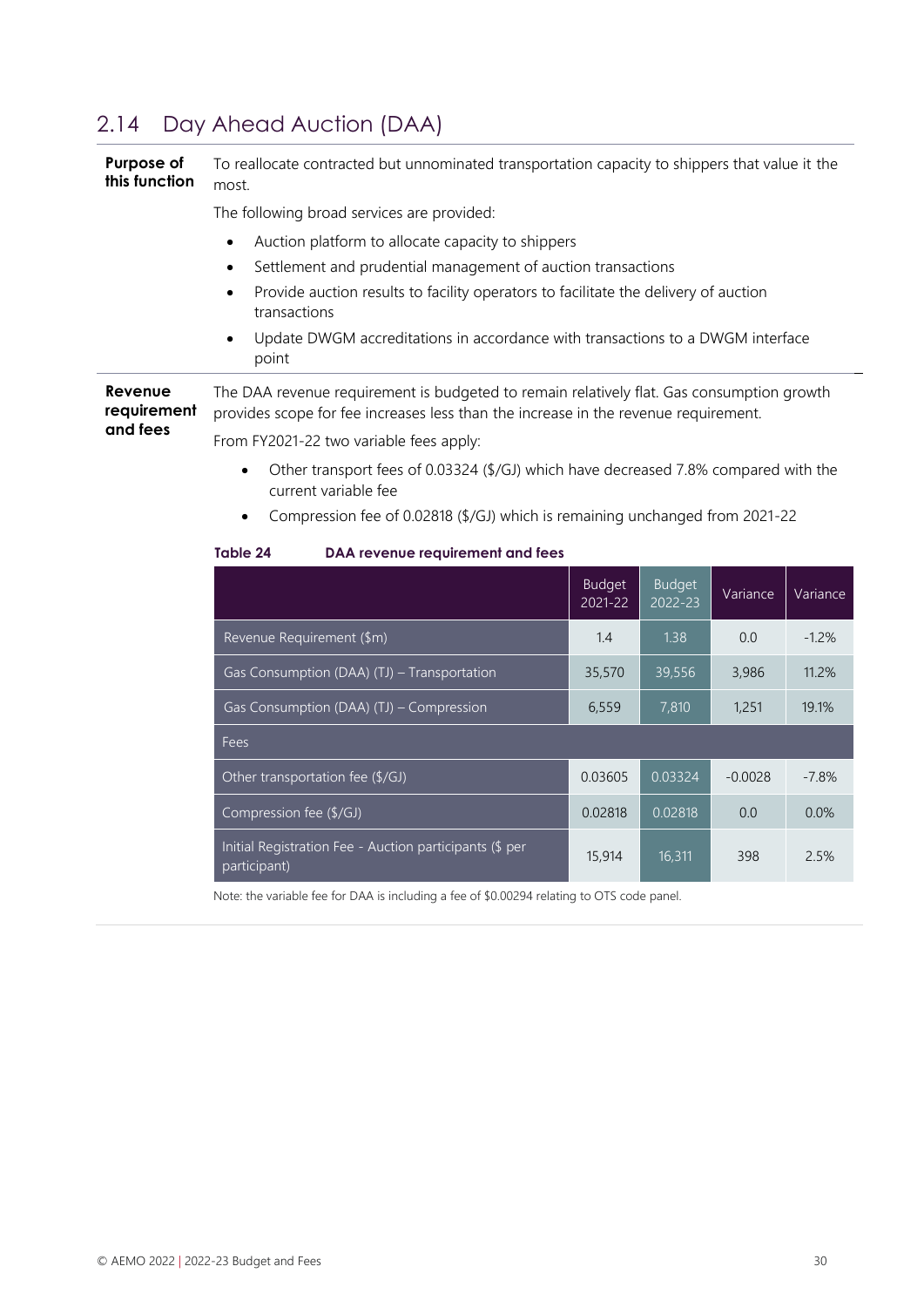## <span id="page-30-0"></span>2.15 Operational Transportation Service (OTS) Code Panel

<span id="page-30-2"></span>

| Purpose of<br>this function        | To assess and consult on proposals to amend the Operational Transportation Service Code<br>and develop proposals to amend the Code, prepare impact and implementation reports on<br>proposals, make recommendations in relation to proposals, report to the AER on proposals,<br>develop proposals at the request of the AER and other related functions |                          |                          |            |          |
|------------------------------------|----------------------------------------------------------------------------------------------------------------------------------------------------------------------------------------------------------------------------------------------------------------------------------------------------------------------------------------------------------|--------------------------|--------------------------|------------|----------|
| Revenue<br>requirement<br>and fees | OTS Code Panel revenue requirement is budgeted to increase 10.5% due mainly to increased<br>forecast volumes. The fee of \$0.00294 per GJ is levied on all CTP and DAA trades.<br>Table 25<br>OTS Code Panel revenue requirement and fee                                                                                                                 |                          |                          |            |          |
|                                    |                                                                                                                                                                                                                                                                                                                                                          | <b>Budget</b><br>2021-22 | <b>Budget</b><br>2022-23 | Variance   | Variance |
|                                    | OTS Code Panel Revenue Requirement (\$m)                                                                                                                                                                                                                                                                                                                 | 0.13                     | 0.14                     | 0.01       | 10.5%    |
|                                    | OTS Code Panel (\$/GJ)                                                                                                                                                                                                                                                                                                                                   | 0.00318                  | 0.00294                  | $-0.00025$ | $-7.8%$  |
| Other notes                        | AEMO is permitted to recover costs incurred in relation to the OTS Code Panel including<br>establishing and operating the OTS Code Panel, the participation of the AEMO member on the                                                                                                                                                                    |                          |                          |            |          |

OTS Code Panel and providing services to facilitate the functioning of the OTS Code Panel.

## <span id="page-30-1"></span>2.16 Gas Bulletin Board (GBB)

**Purpose of this function** To provide information relating to gas production, transmission, storage, and usage for facilities that are connected to the east coast gas market GBB provides market participants timely data to assist in decision making. This includes capacity outlooks, nominations and forecasts, actual flows, line pack adequacy and additional information for maintenance planning **Revenue requirement and fees** The revenue requirement has increased in 2022-23 due to under recovery in 2021-22 and escalation of labour costs. Fees have been increased 27.8% to \$0.0006267/GJ for Producers and \$0.003209/GJ for Participants in Wholesale Gas Markets.

|                                              | <b>Budget</b><br>2021-22 | <b>Budget</b><br>2022-23 | Variance | Variance |
|----------------------------------------------|--------------------------|--------------------------|----------|----------|
| Revenue Requirement (\$m)                    | 1.96                     | 2.52                     | 0.6      | 28.7%    |
| Gas Producers Production (PJ)                | 2,063                    | 2,078                    | 15       | 0.7%     |
| Fees                                         |                          |                          |          |          |
| Producer (\$/GJ)                             | 0.0004904                | 0.0006267                | 0.000136 | 27.8%    |
| Participants in Wholesale Gas Market (\$/GJ) | 0.002493                 | 0.003209                 | 0.000716 | 28.7%    |

#### <span id="page-30-3"></span>**Table 26 GBB revenue requirement and fees**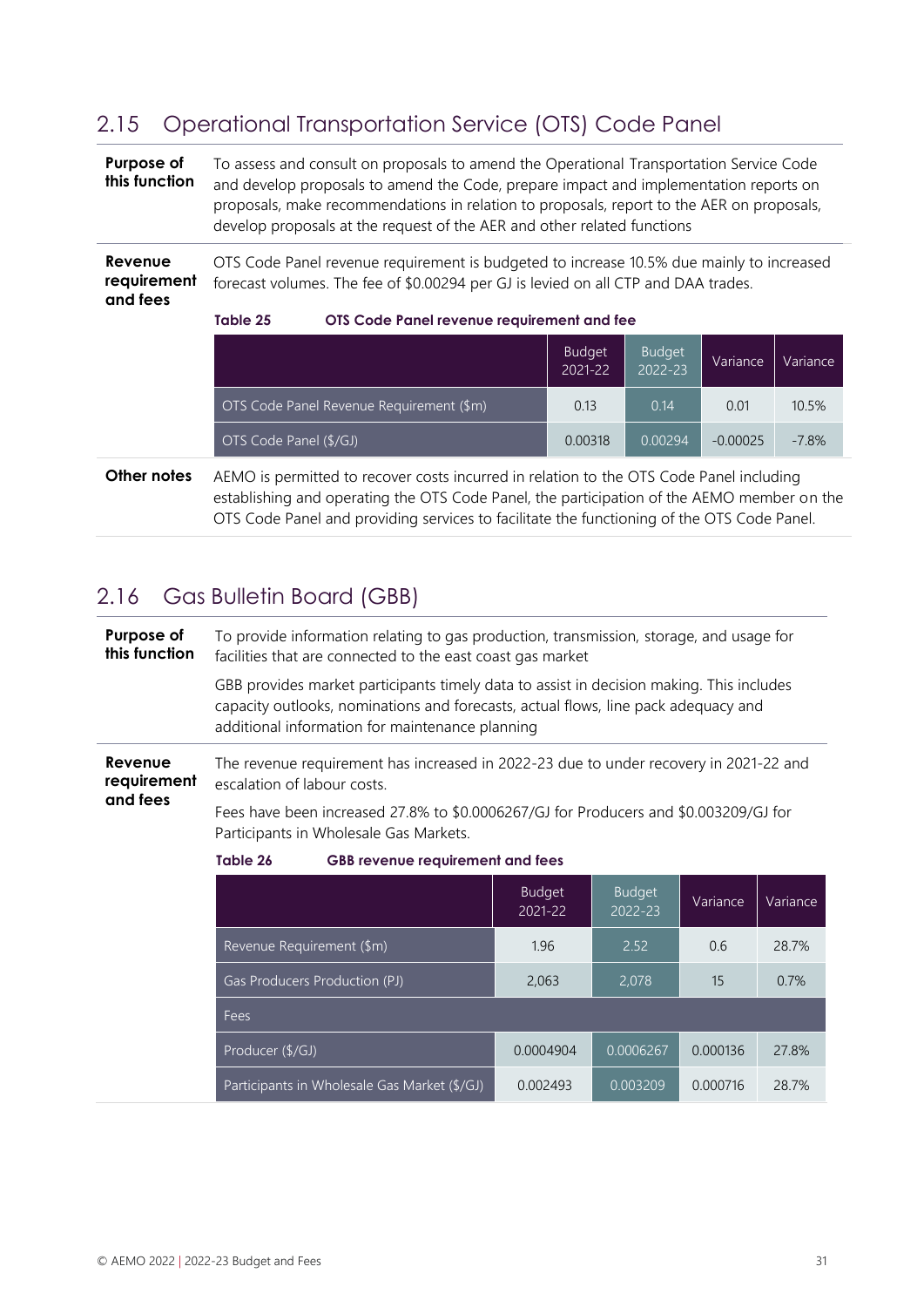<span id="page-31-1"></span>

| Purpose of                         | To ensure:                                                                                                                                                                                                                  |                                                                                                                                                                                          |                          |                              |          |          |  |
|------------------------------------|-----------------------------------------------------------------------------------------------------------------------------------------------------------------------------------------------------------------------------|------------------------------------------------------------------------------------------------------------------------------------------------------------------------------------------|--------------------------|------------------------------|----------|----------|--|
| this function                      | Security, reliability, and availability of the supply of natural gas                                                                                                                                                        |                                                                                                                                                                                          |                          |                              |          |          |  |
|                                    | $\bullet$                                                                                                                                                                                                                   | Efficient operation and use of natural gas services                                                                                                                                      |                          |                              |          |          |  |
|                                    | $\bullet$                                                                                                                                                                                                                   | Efficient investment in natural gas services                                                                                                                                             |                          |                              |          |          |  |
|                                    | $\bullet$                                                                                                                                                                                                                   | Facilitation of competition in the use of natural gas services                                                                                                                           |                          |                              |          |          |  |
|                                    |                                                                                                                                                                                                                             | The GSI function includes the WA GBB and WA GSOO:                                                                                                                                        |                          |                              |          |          |  |
|                                    | Similar to the GBB on the East Coast, the WA GBB is an information website hub to<br>$\bullet$<br>provide flow information on gas, transmission, storage, emergency management with<br>supply disruptions, and demand in WA |                                                                                                                                                                                          |                          |                              |          |          |  |
|                                    | $\bullet$                                                                                                                                                                                                                   | The WA GSOO is an annual planning document providing medium to long-term<br>outlook of WA gas supply and demand and transmission and storage capacity.                                   |                          |                              |          |          |  |
| Revenue<br>requirement<br>and fees |                                                                                                                                                                                                                             | The GSI recovery is to decrease to \$1.56m in 2022-23 from \$1.75m in 2021-22, this includes<br>returning of surplus from prior year, partially offset by increases in underlying costs. |                          |                              |          |          |  |
|                                    | Table 27                                                                                                                                                                                                                    | <b>GSI revenue requirement and fees</b>                                                                                                                                                  |                          |                              |          |          |  |
|                                    |                                                                                                                                                                                                                             |                                                                                                                                                                                          | <b>Budget</b><br>2021-22 | <b>Budget</b><br>$2022 - 23$ | Variance | Variance |  |
|                                    |                                                                                                                                                                                                                             | GSI revenue requirement (\$m)                                                                                                                                                            | 1.75                     | 1.56                         | $-0.19$  | $-11.0%$ |  |
| Other notes                        |                                                                                                                                                                                                                             | The current three-year ERA determination on AEMO's allowable revenue and capital<br>expenditure covers the period from 1 July 2022 to 30 June 2025.                                      |                          |                              |          |          |  |
|                                    |                                                                                                                                                                                                                             |                                                                                                                                                                                          |                          |                              |          |          |  |

## <span id="page-31-0"></span>2.17 Western Australian Gas Services Information (GSI)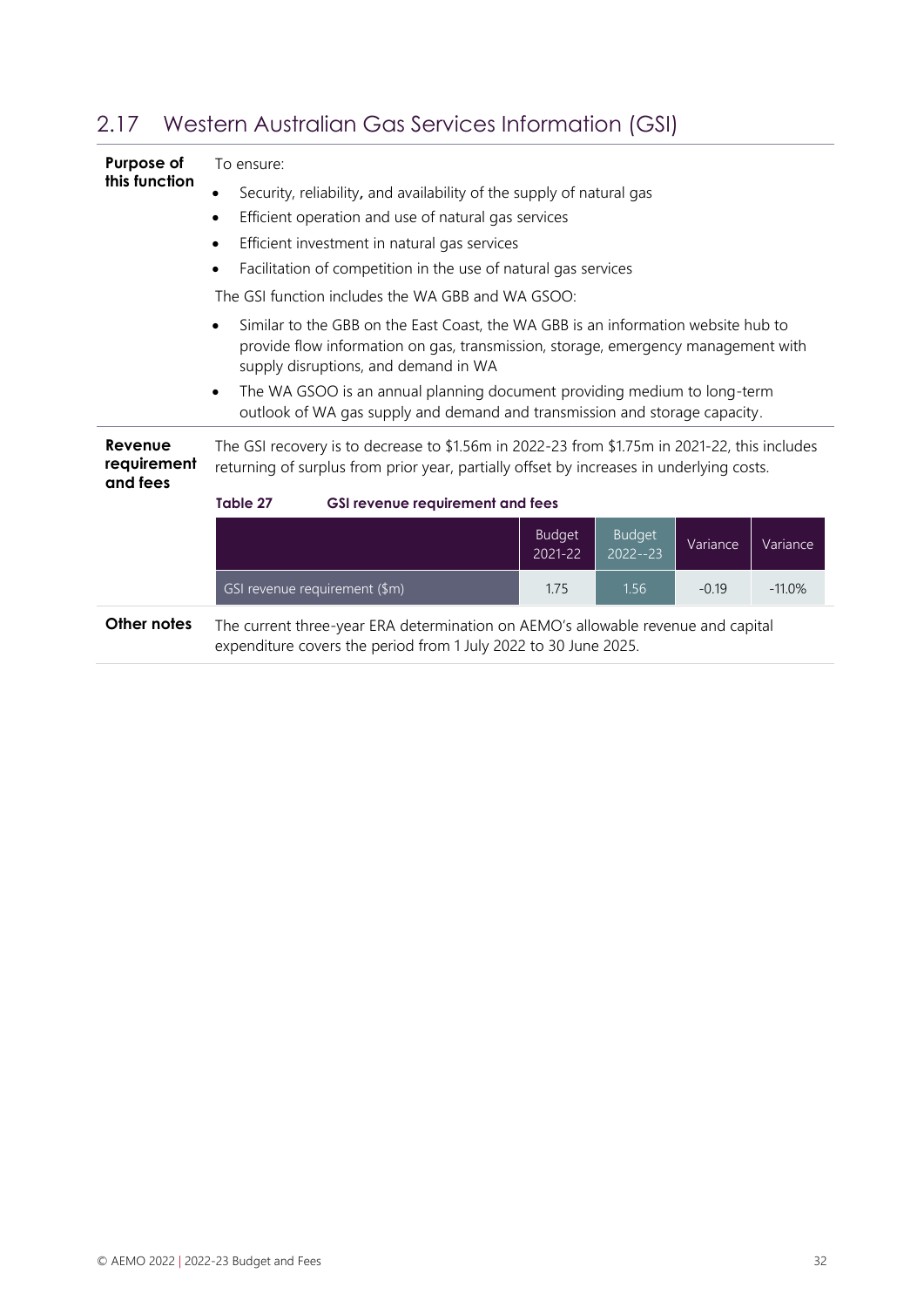## <span id="page-32-0"></span>2.18 Other budgeted revenue requirements

| Purpose of    | AEMO also collects revenue to recover the costs of the following functions.  |
|---------------|------------------------------------------------------------------------------|
| this function | The SA planning function expenditure is budgeted to remain stable in 2022-23 |

 Expenses associated with administration of the Settlement Residue Auction (SRA) are recovered on a cost recovery basis. Budgets and fees are required to be set for three years in advance, with over or under recoveries recovered in subsequent years.

<span id="page-32-2"></span>

| Table 28 |  | Other revenue requirement and fees |
|----------|--|------------------------------------|
|----------|--|------------------------------------|

|                                      | <b>Budget</b><br>$2021 - 22$ | <b>Budget</b><br>$2022 - 23$ | Variance | Variance |
|--------------------------------------|------------------------------|------------------------------|----------|----------|
| SA Planning (\$m)                    | 1.00                         | 1.00                         | 0.00     | 0.0%     |
| Settlement Residue Auctions (\$'000) | 0.68                         | 0.75                         | 0.07     | 10.3%    |

## <span id="page-32-1"></span>2.19 Energy Consumers Australia (ECA)

**Purpose of this function** To promote the long-term interests of energy customers, residential and small business customers

**Revenue requirement and fees** AEMO is required to recover the funding for the ECA from market participants (i.e., pass through recovery). The budgeted ECA revenue requirement to be recovered in 2022-23 is \$6.02m (2021-22: \$6.43m).

The electricity ECA fee is \$0.01104 per connection point per week in 2022-23.

The gas ECA fee is \$0.03925 per customer supply point per month in 2022-23 (1.7% increase). The fee increase is largely due to recovery of the 2021-22 deficit.

<span id="page-32-3"></span>

| Table 29 |  | <b>ECA revenue requirement and fees</b> |  |
|----------|--|-----------------------------------------|--|
|----------|--|-----------------------------------------|--|

|                                                                       | <b>Budget</b><br>2021-22 | <b>Budget</b><br>2022-23 | Variance   | Variance |
|-----------------------------------------------------------------------|--------------------------|--------------------------|------------|----------|
| Electricity                                                           |                          |                          |            |          |
| Revenue Requirement (\$m)                                             | 6.43                     | 6.02                     | $-0.41$    | $-6.3%$  |
| <b>Electricity FRC - Connection Points (Millions)</b>                 | 10.49                    | 10.59                    | 0.11       | 1.0%     |
| Electricity Fee (\$/connection point for small<br>customers per week) | 0.01185                  | 0.01104                  | $-0.00081$ | $-6.8%$  |
| Gas                                                                   |                          |                          |            |          |
| Revenue Requirement (\$m)                                             | 2.19                     | 2.26                     | 0.08       | 3.6%     |
| MIRN's Basic Meters - Total (Millions)                                | 4.73                     | 4.81                     | 0.08       | 1.6%     |
| Gas Fee (\$/customer supply point per month)                          | 0.03861                  | 0.03925                  | 0.00064    | 1.7%     |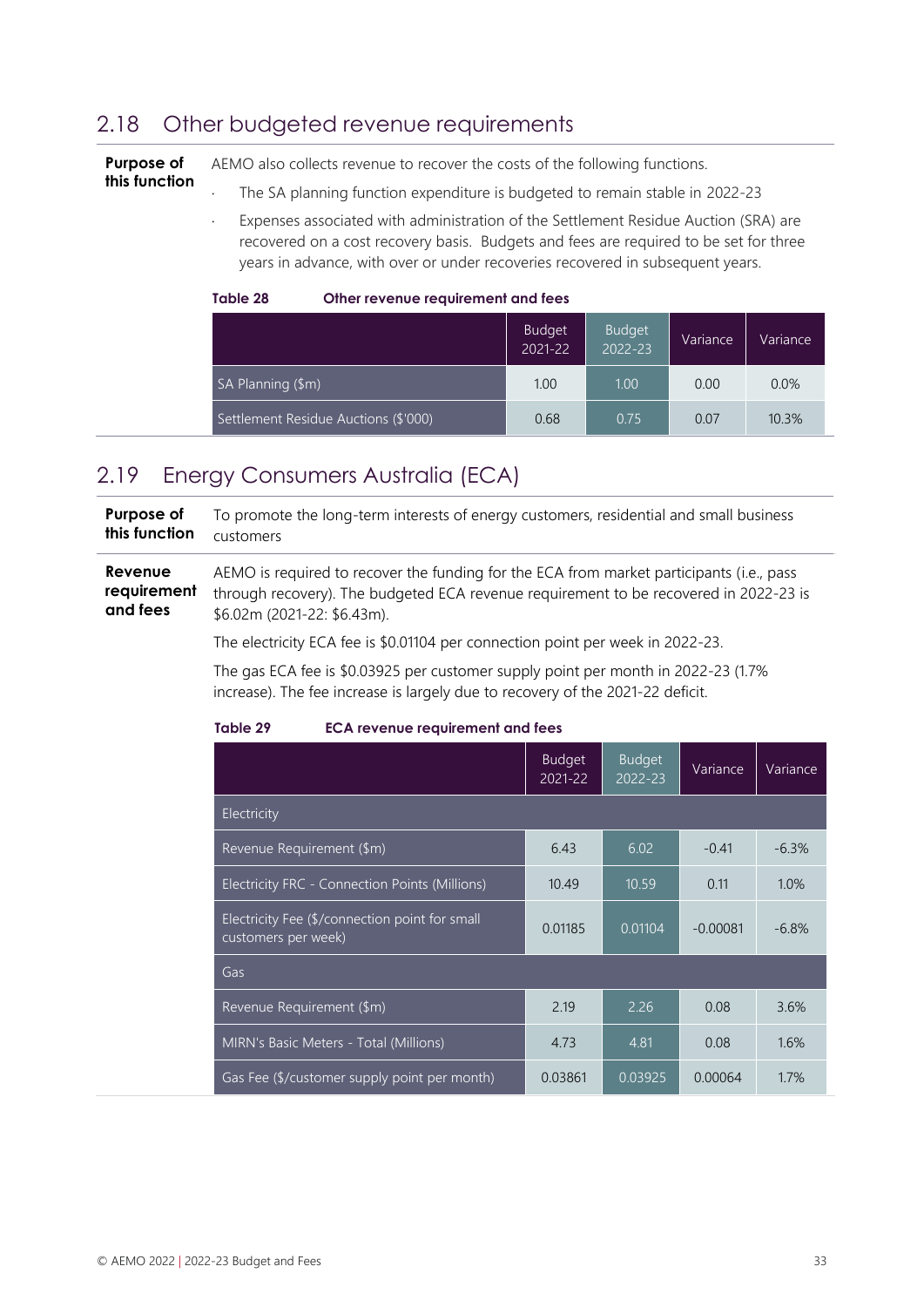# <span id="page-33-0"></span>**Appendix A.**

## <span id="page-33-1"></span>A1.1 Consolidated Profit and Loss

### <span id="page-33-2"></span>**Table 30 AEMO Enterprise Consolidated Profit and Loss**

|                                                                 |                             | AEMO (excl. Vic TNSP)       |               |                            | <b>Victorian TNSP</b>     |               |                          | <b>AEMO</b>                 |               |
|-----------------------------------------------------------------|-----------------------------|-----------------------------|---------------|----------------------------|---------------------------|---------------|--------------------------|-----------------------------|---------------|
|                                                                 | <b>Budget</b>               | <b>Budget</b>               | Variance      | <b>Budget</b>              | <b>Budget</b>             | Variance      | <b>Budget</b>            | <b>Budget</b>               | Variance      |
|                                                                 | 2021-22<br>$\mathcal{S}$ 'm | 2022-23<br>$\mathcal{S}$ 'm | $\frac{m}{2}$ | 2021-22<br>$\mathsf{I}'$ m | 2022-23<br>$\mathsf{S}^m$ | $\frac{m}{2}$ | 2021-22<br>$\frac{m}{2}$ | 2022-23<br>$\mathcal{S}$ 'm | $\frac{m}{2}$ |
| <b>REVENUE</b>                                                  |                             |                             |               |                            |                           |               |                          |                             |               |
| Fees and Tariffs                                                | 255.0                       | 378.5                       | 123.5         |                            |                           |               | 255.0                    | 378.5                       | 123.5         |
| <b>TUoS Income</b>                                              |                             |                             |               | 603.0                      | 623.9                     | 20.9          | 603.0                    | 623.9                       | 20.9          |
| <b>PCF Fees</b>                                                 | 1.0                         | 0.1                         | (0.9)         |                            |                           |               | 1.0                      | 0.1                         | (0.9)         |
| Settlement Residue                                              | (0.1)                       | (0.0)                       | 0.1           | 43.5                       | 20.0                      | (23.5)        | 43.4                     | 20.0                        | (23.4)        |
| Other Revenue                                                   | 19.5                        | 30.8                        | 11.3          | 58.4                       | 66.0                      | 7.6           | 77.9                     | 96.8                        | 18.9          |
| <b>TOTAL REVENUE</b>                                            | 275.5                       | 409.3                       | 133.8         | 275.5                      | 709.9                     | 434.4         | 275.5                    | 1,119.2                     | 843.7         |
| <b>NETWORK CHARGES</b>                                          | 0.1                         |                             | (0.1)         | (678.7)                    | (663.3)                   | 15.4          | (678.7)                  | (663.3)                     | 15.3          |
| <b>NET REVENUE</b>                                              | 275.5                       | 409.3                       | 133.9         | 26.2                       | 46.6                      | 20.4          | 301.7                    | 455.9                       | 154.3         |
| <b>OPERATING EXPENDITURE</b>                                    |                             |                             |               |                            |                           |               |                          |                             |               |
| <b>Total Labour</b>                                             | 155.6                       | 191.4                       | 35.9          | 155.6                      | 17.8                      | (137.8)       | 155.6                    | 209.2                       | 53.6          |
| Consulting                                                      | 10.9                        | 21.1                        | 10.2          | 10.2                       | 10.7                      | 0.5           | 21.1                     | 31.8                        | 10.7          |
| Fees-Agency, Licence and Audit                                  | 2.0                         | 2.6                         | 0.6           | 2.0                        |                           | (2.0)         | 2.0                      | 2.6                         | 0.6           |
| Information Technology & Telecommunication                      | 47.3                        | 71.5                        | 24.1          | 47.3                       | 0.0                       | (47.3)        | 47.3                     | 71.5                        | 24.1          |
| Occupancy                                                       | 7.7                         | 10.0                        | 2.3           |                            |                           |               | 7.7                      | 10.0                        | 2.3           |
| Training & Recruitment                                          | 3.5                         | 5.0                         | 1.5           | 3.5                        | 0.1                       | (3.4)         | 3.5                      | 5.1                         | 1.6           |
| Travel & Accommodation                                          | 1.9                         | 2.3                         | 0.4           | 1.9                        | 0.1                       | (1.8)         | 1.9                      | 2.3                         | 0.5           |
| Other Expenses from Ordinary Activities                         | 10.2                        | 13.1                        | 2.9           | 10.2                       | 0.0                       | (10.2)        | 10.2                     | 13.1                        | 2.9           |
| Depreciation and Amortisation                                   | 43.9                        | 69.0                        | 25.1          | 0.1                        | 0.1                       | 0.0           | 43.9                     | 69.0                        | 25.1          |
| <b>Financing Costs</b>                                          | 2.1                         | 9.4                         | 7.4           |                            |                           |               | 2.1                      | 9.4                         | 7.4           |
| OPERATING EXPENDITURE (excluding external<br>recoverable costs) | 285.0                       | 395.4                       | 110.4         | 285.0                      | 28.7                      | (256.3)       | 285.0                    | 424.2                       | 139.1         |
| <b>External Recoverable Consultancy</b>                         | 3.6                         | 6.2                         | 2.6           | 3.6                        | 3.2                       | (0.4)         | 3.6                      | 9.3                         | 5.7           |
| Corporate Recovery (TNSP)                                       | (10.7)                      | (18.0)                      | (7.3)         | 10.7                       | 18.0                      | 7.3           | 0.0                      | (0.0)                       | (0.0)         |
| <b>TOTAL OPERATING EXPENDITURE</b>                              | 278.0                       | 383.6                       | 105.7         | 35.7                       | 49.9                      | 14.2          | 313.6                    | 433.5                       | 119.9         |
| <b>ANNUAL SURPLUS / (DEFICIT)</b>                               | (2.5)                       | 25.7                        | 28.2          | (9.5)                      | (3.3)                     | 6.2           | (11.9)                   | 22.4                        | 34.4          |
| Transfers to Reserves                                           | (1.0)                       | (0.3)                       | 0.7           | (1.0)                      |                           | 1.0           | (1.0)                    | (0.3)                       | 0.7           |
| <b>Brought Forward Surplus</b>                                  | (53.6)                      | (72.8)                      | (19.3)        | (53.6)                     | 6.8                       | 60.4          | (53.6)                   | (66.0)                      | (12.4)        |
| <b>ACCUMULATED SURPLUS / (DEFICIT)</b>                          | (57.0)                      | (47.4)                      | 9.6           | 3.5                        | 3.6                       | 0.1           | (53.5)                   | (43.9)                      | 9.6           |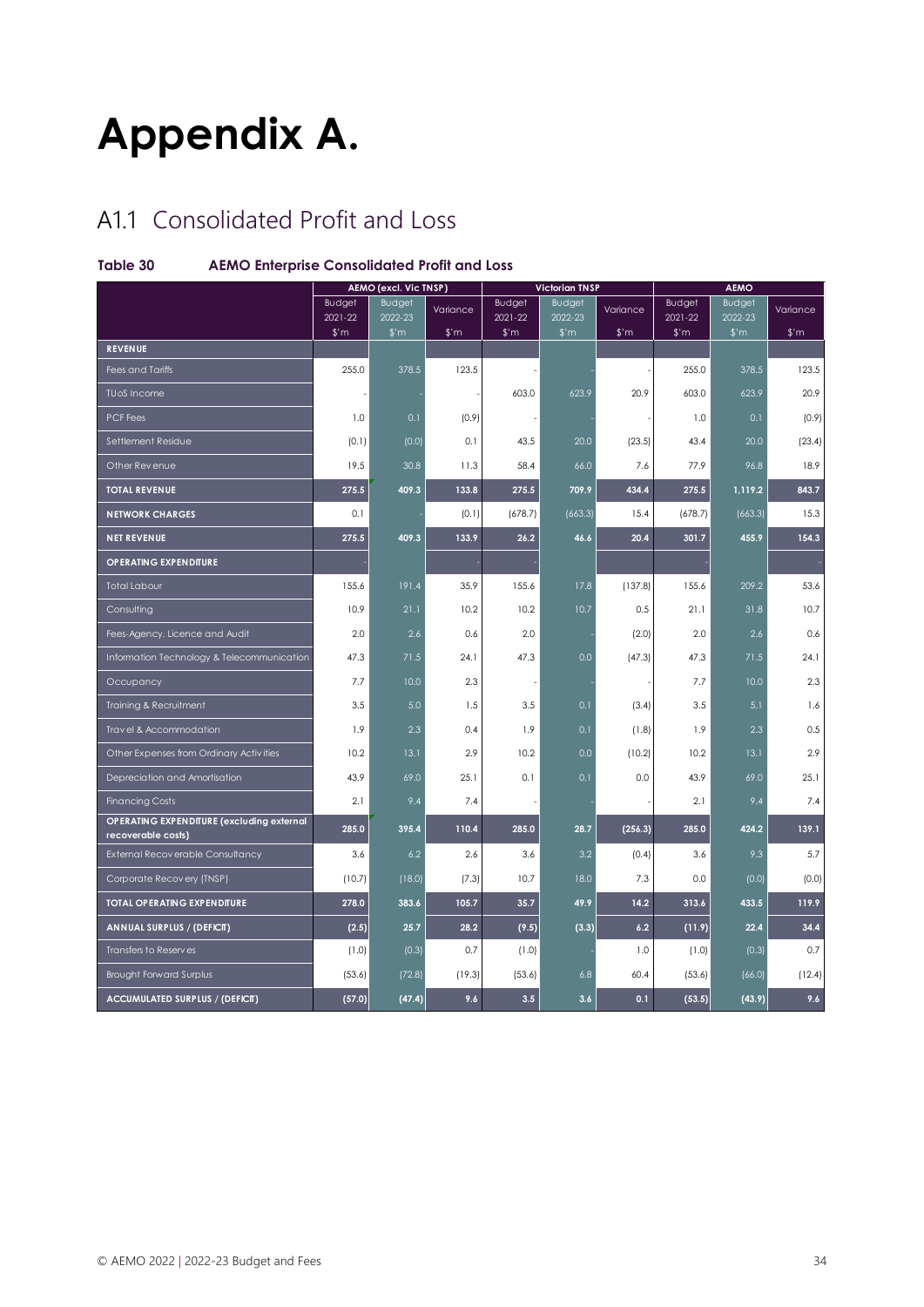# <span id="page-34-0"></span>**Appendix B. Fee schedules**

## <span id="page-34-1"></span>B1.1 Fee schedule of electricity functions

#### <span id="page-34-2"></span>**Table 31 Budgeted total revenue requirement by function**

| <b>Function</b>                      | <b>Budget</b><br>2022-23<br>\$'000 | Rate                                                   | <b>Paying Participants</b>                                                                     |
|--------------------------------------|------------------------------------|--------------------------------------------------------|------------------------------------------------------------------------------------------------|
| <b>NEM</b>                           |                                    |                                                        |                                                                                                |
| <b>General Fees (unallocated)</b>    | 58,729                             | \$0.33365/MWh of customer load                         | <b>Market Customers</b>                                                                        |
| <b>Allocated Fees</b>                |                                    |                                                        |                                                                                                |
| <b>Market Customers</b>              | 73,998                             | \$0.42039/MWh of customer load                         | <b>Market Customers</b>                                                                        |
| <b>Wholesale Participants</b>        | 63,036                             | Daily rate calculated on 2021<br>capacity/energy basis | Wholesale Participants                                                                         |
| <b>NEM Revenue Requirement</b>       | 195,762                            |                                                        |                                                                                                |
| <b>Participant Compensation Fund</b> | 51                                 | Daily rate calculated on capacity/<br>energy basis     | Scheduled Generators, Semi-<br>Scheduled Generators and Scheduled<br>Network Service Providers |
| <b>Registration fees</b>             | 2,876                              |                                                        | Participants that intend to register                                                           |
| Other                                | 23,698                             |                                                        | Dependent on service provided                                                                  |
| Project developer                    |                                    | \$6,524 per facility                                   | Project developers                                                                             |
| <b>NEMDE</b> queue                   |                                    | \$15,836 per application                               | Registered participants                                                                        |
| <b>TOTAL NEM</b>                     | 222,388                            |                                                        |                                                                                                |
|                                      |                                    | <b>FRC ELECTRICITY</b>                                 |                                                                                                |
| <b>FRC</b> operations                | 13,916                             | \$0.02519 per connection point per<br>week             | Market Customers with a Retail<br>Licence                                                      |
| Other                                |                                    | \$897 per book build application                       | Voluntary Book Build Participant<br><b>Accreditation Fee</b>                                   |
| <b>TOTAL FRC ELECTRICITY</b>         | 13,916                             |                                                        |                                                                                                |
| <b>National Transmission Planner</b> | 19,633                             |                                                        | <b>Transmission Network Service</b><br>Providers                                               |
| <b>Energy Consumers Australia</b>    | 6,024                              | \$0.01104/connection point for small<br>customers/week | <b>Market Customers</b>                                                                        |
| <b>Additional Participant ID</b>     |                                    | \$5,807 per additional participant ID                  | <b>Existing Participants</b>                                                                   |
|                                      |                                    | IT UPGRADE AND 5MS/GS COMPLIANCE                       |                                                                                                |
| <b>Market Customers</b>              | 37,540                             | \$0.21327/MWh of customer load                         | <b>Market Customers</b>                                                                        |
| <b>Wholesale Participants</b>        | 5,609                              | Daily rate calculated on 2021<br>capacity/energy basis | Wholesale Participants                                                                         |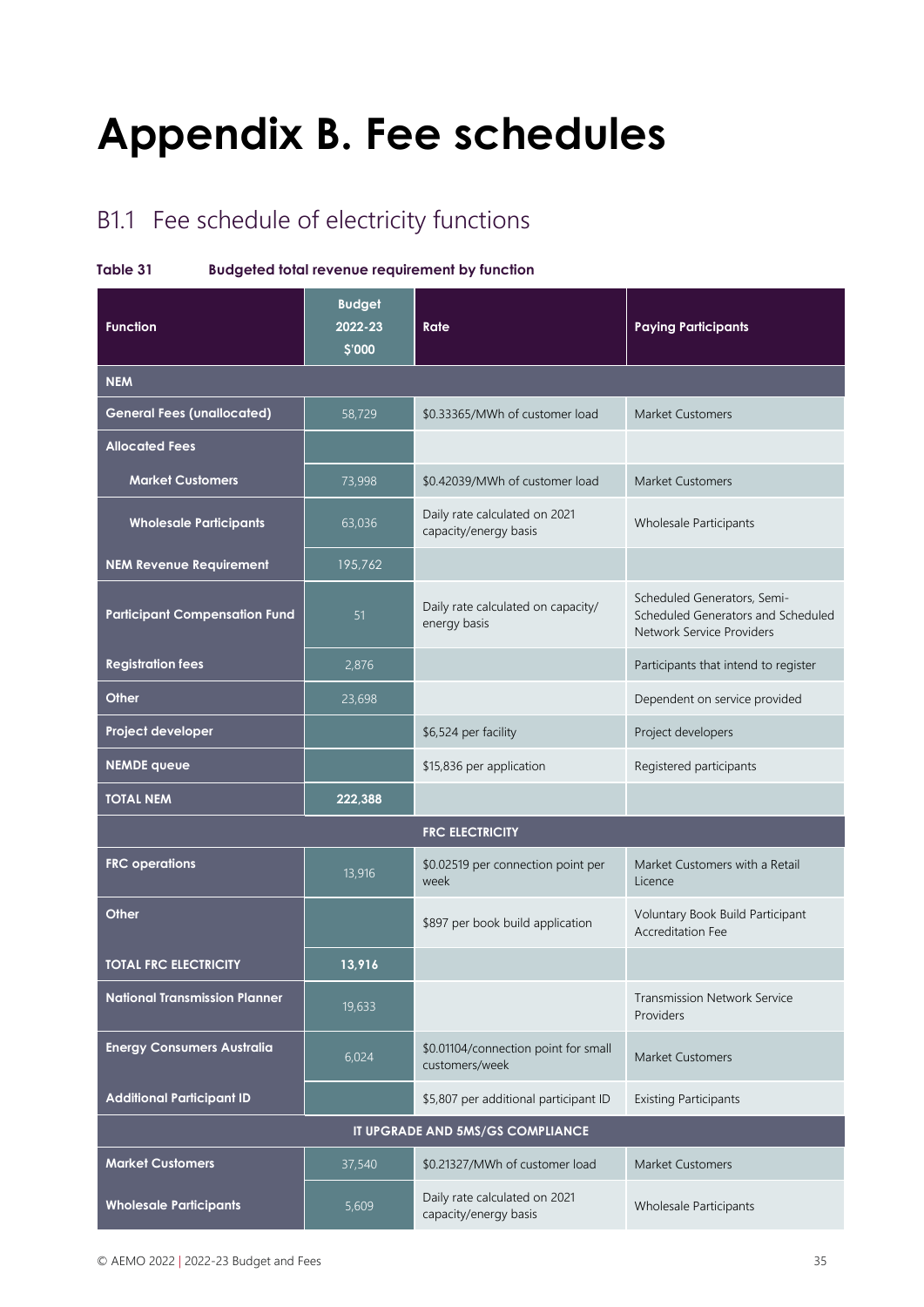| <b>Function</b>                                       | <b>Budget</b><br>2022-23<br>\$'000 | Rate                                                   | <b>Paying Participants</b>            |
|-------------------------------------------------------|------------------------------------|--------------------------------------------------------|---------------------------------------|
| Total IT upgrade and 5MS/GS<br>compliance             | 43,149                             |                                                        |                                       |
|                                                       |                                    | <b>DER</b>                                             |                                       |
| <b>Market Customers</b>                               | 4,192                              | \$0.02382MWh of customer load                          | Market Customers                      |
| <b>Wholesale Participants</b>                         | 1,048                              | Daily rate calculated on 2021<br>capacity/energy basis | <b>Wholesale Participants</b>         |
| <b>Total DER</b>                                      | 5,241                              |                                                        |                                       |
|                                                       |                                    | WA WHOLESALE ELECTRICITY MARKET                        |                                       |
| <b>WEM Market Operator fee</b>                        | 14,232                             | \$0.4913/MWh                                           | WA Market Customers and<br>Generators |
| <b>WEM System Management fee</b>                      | 27,667                             | \$0.6646/MWh                                           | WA Market Customers and<br>Generators |
| <b>WA WEM Revenue Requirement</b>                     | 41,899                             |                                                        |                                       |
| <b>WA Economic Regulatory</b><br><b>Authority fee</b> | 6,201                              | \$0.1727/MWh                                           | WA Market Customers and<br>Generators |
| <b>Energy Policy WA Coordinator</b><br>Fee            | 2,579                              | \$0.0718/MWh                                           | WA Market Customers and<br>Generators |

**Table 32 Fee schedule of new NEM registrations**

<span id="page-35-0"></span>

| <b>Application type</b>                                    | 2022-23<br>\$ |
|------------------------------------------------------------|---------------|
| Registration as Scheduled Market Generator A               | 25,011        |
| <b>Registration as Semi-Scheduled Market Generator</b>     | 33,710        |
| <b>Registration as Non-Scheduled Market Generator</b>      | 21,748        |
| <b>Registration as Scheduled Non-Market Generator</b>      | 18,486        |
| <b>Registration as Semi-Scheduled Non-Market Generator</b> | 28,273        |
| <b>Registration as Non-Scheduled Non-Market Generator</b>  | 15,224        |
| <b>Transfer of Registration</b>                            | 11,962        |
| Registration as Market Ancillary Service Provider          | 17,399        |
| <b>Registration as Market Customer</b>                     | 11,962        |
| <b>Registration as Market Small Generation Aggregator</b>  | 11,962        |
| <b>Registration as Network Service Provider</b>            | 10,874        |
| Registration as Metering Co-ordinator (MC) B               | 11,962        |
| <b>Registration as Trader</b>                              | 15,224        |
| <b>Registration as Reallocator</b>                         | 14,136        |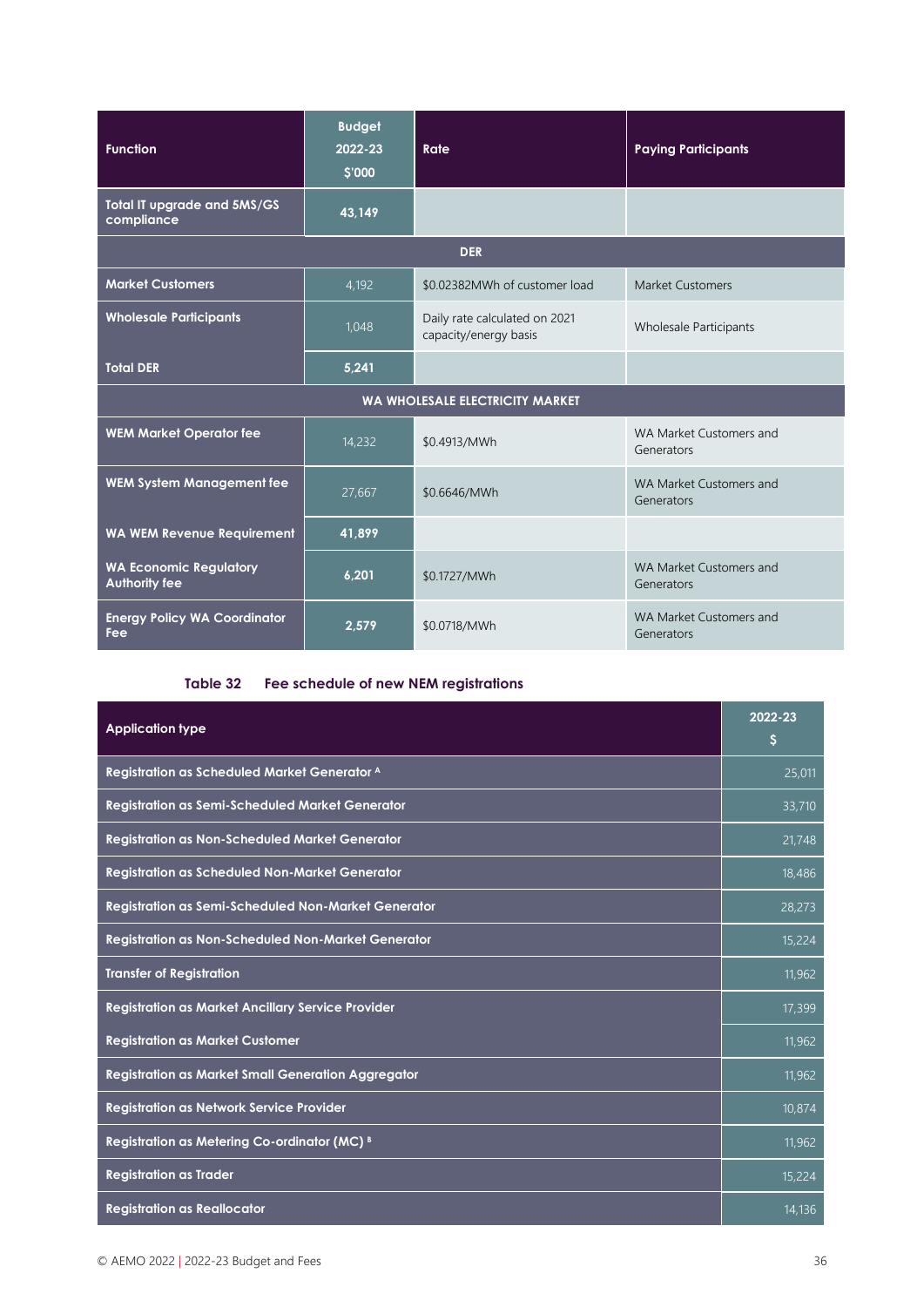| <b>Application type</b>                                                                                                                                                                                    | 2022-23<br>S |
|------------------------------------------------------------------------------------------------------------------------------------------------------------------------------------------------------------|--------------|
| <b>Registration as an Intending Participant</b>                                                                                                                                                            | 6.525        |
| <b>Classification of a Dedicated Connection Asset</b>                                                                                                                                                      | 5,437        |
| <b>Exemption from registration</b>                                                                                                                                                                         | 6.525        |
| <b>Frequency Control Ancillary Services</b>                                                                                                                                                                |              |
| Classification of generating units as frequency control ancillary services (FCAS) generating units B                                                                                                       | 10,874       |
| Classification of load as frequency control ancillary services load – new ancillary services or classify<br>load in a new region c                                                                         | 10,874       |
| Amendment of the relevant plant associated with its existing load classification, and/or aggregating<br>further load to its existing load classification for frequency control ancillary services purposes | 2.175        |
| <b>Wholesale Demand Response</b>                                                                                                                                                                           |              |
| <b>Registration as Demand Response Service Provider</b>                                                                                                                                                    | 17,399       |
| Classification of load as wholesale demand response unit - new wholesale demand response unit or<br>classify load in a new region or load forecasting area D                                               | 10,874       |
| Amendment of the relevant plant associated with its existing load classification, and/or aggregating<br>further load to its existing load classification for wholesale demand response unit                | 2,175        |
| Aggregation of existing load already classified as wholesale demand response unit                                                                                                                          | 2,175        |
| <b>Disbursement charges</b>                                                                                                                                                                                |              |
| Disbursement Charge – Additional Energy Conversion Model – Semi Scheduled Market Generator                                                                                                                 | 5,437        |
| Disbursement Charge - Additional Energy Conversion Model - Non-Scheduled Market Generator                                                                                                                  | 2,719        |

A. Each category of Generator in this table includes applications made by persons intending to act as intermediaries.

B. This fee is additional to the fee required to register as a Generator.

C. This fee is additional to the fee required to register as a Market Customer or Market Ancillary Service Provider or Demand Response Service Provider.

D. This fee is additional to the fee required to register as a Demand Response Service Provider.

#### **Table 33 Fee schedule of new WA WEM registrations**

<span id="page-36-0"></span>

| <b>Application type</b>                                                                                                                                                      | 2022-23 |
|------------------------------------------------------------------------------------------------------------------------------------------------------------------------------|---------|
| <b>Rule Participant Registration Application Fee</b>                                                                                                                         | 2.450   |
| <b>Facility Registration Application Fee</b>                                                                                                                                 | 4.550   |
| <b>Facility Transfer Application Fee</b>                                                                                                                                     | 2.450   |
| <b>Conditional Certification of Reserved Capacity</b>                                                                                                                        | 1.230   |
| <b>Resubmission - Application for Early Certified Reserved Capacity</b>                                                                                                      | 11,250  |
| Consumption Deviation Application Reassessment Application Fee for Non-Temperature Dependent<br>Loads and for Relevant Demand (Clause 4.26.2CC and 4.28.9B of the WEM Rules) | 550     |

Note: Rule Participant De-registration and Facility De-registration will remain at zero.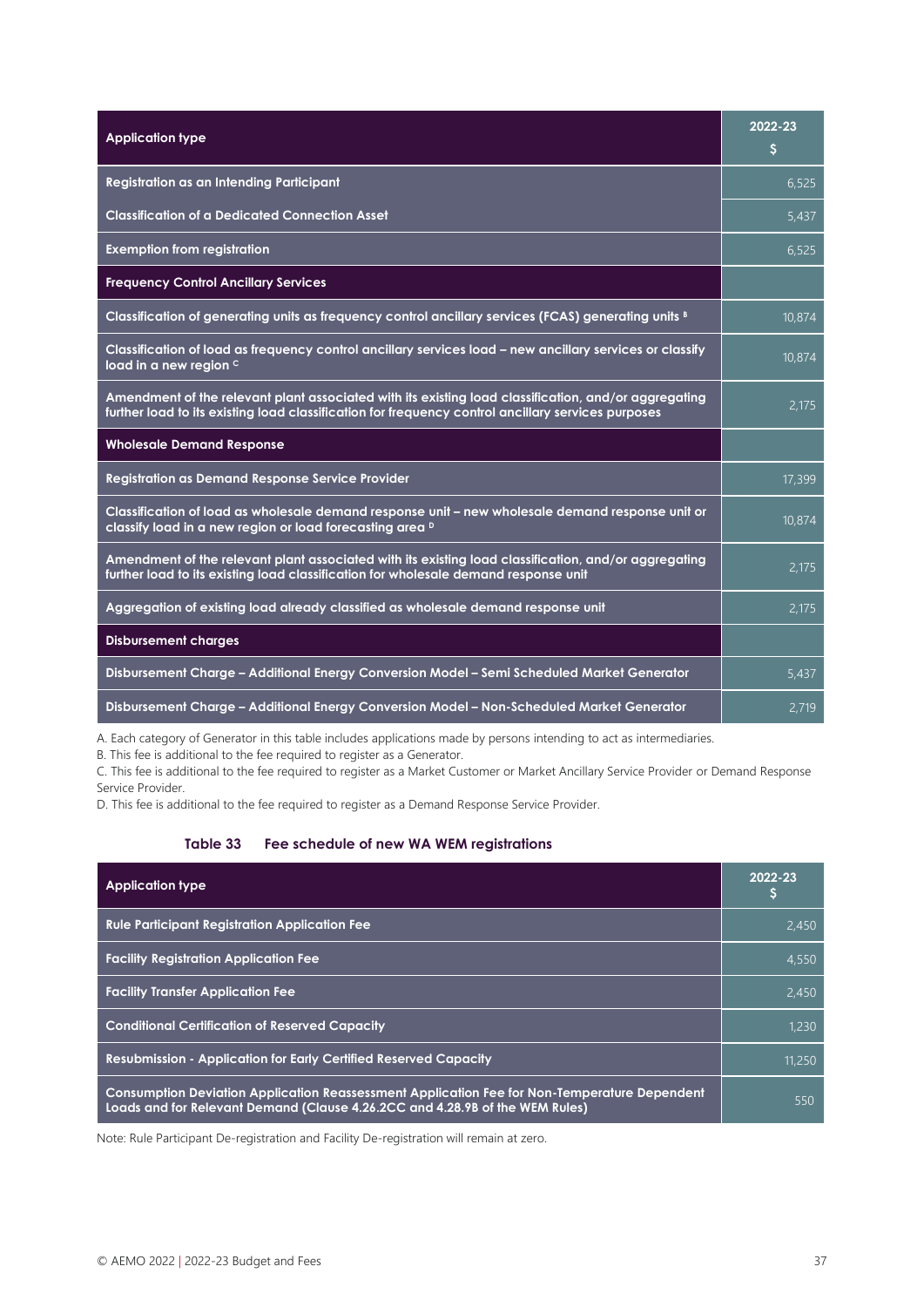#### **Table 34 Fee schedule of new Power of Choice accreditations**

<span id="page-37-1"></span>

| <b>Application type</b>                           | 2022-23      |
|---------------------------------------------------|--------------|
| <b>Initial Deposit - Embedded Network Manager</b> | 2,000        |
| <b>Initial Deposit - Metering Data Providers</b>  | 5,000        |
| <b>Initial Deposit - Metering Providers</b>       | 5,000        |
| Incremental charge rate per hour                  | Per Table 38 |

## <span id="page-37-2"></span><span id="page-37-0"></span>B1.2 Fee schedule of gas functions

| Table 35 |  |  | <b>Gas fee by function</b> |
|----------|--|--|----------------------------|
|----------|--|--|----------------------------|

| <b>Function</b>                          | <b>Rate 2022-23</b> | <b>Basis</b>                        |  |
|------------------------------------------|---------------------|-------------------------------------|--|
| <b>Vic Declared Wholesale Gas Market</b> |                     |                                     |  |
| <b>Energy Tariff</b>                     | 0.11071             | \$/GJ withdrawn                     |  |
| <b>Distribution Meter</b>                | 1.3287              | \$/day per meter                    |  |
| <b>PCF</b>                               | Nil                 | \$/GJ withdrawn                     |  |
| <b>VIC Gas FRC</b>                       | 0.05650             | \$ per customer supply point/ mth   |  |
| <b>QLD Gas FRC</b>                       | 0.28627             | \$ per customer supply point/ mth   |  |
| <b>SA Gas FRC</b>                        | 0.21905             | \$ per customer supply point/ mth   |  |
| <b>NSW/ACT Gas FRC</b>                   | 0.13949             | \$ per customer supply point/ mth   |  |
| <b>WA Gas FRC</b>                        | 0.12286             | \$ per customer supply point/ mth   |  |
| Annual fee - members                     | 22,434              | per annum                           |  |
| Annual fee – associate members*          | 4,375               | per annum                           |  |
| <b>STTM</b>                              |                     |                                     |  |
| <b>Activity Fee</b>                      | 0.03382             | \$/GJ withdrawn                     |  |
| <b>PCF Fee - Syd</b>                     | Nil                 | \$/GJ withdrawn per hub per ABN     |  |
| <b>PCF Fee - Adel</b>                    | Nil                 | \$/GJ withdrawn per hub per ABN     |  |
| <b>PCF Fee - Bris</b>                    | Nil                 | \$/GJ withdrawn per hub per ABN     |  |
| <b>Energy Consumers Australia</b>        | 0.03925             | \$ per customer supply point/ mth   |  |
| <b>Gas Statement of Opportunities</b>    |                     |                                     |  |
| <b>Producer fee</b>                      | 0.00027985          | \$/GJ produced                      |  |
| <b>Retailer fee</b>                      | 0.02352             | \$ per customer supply point/ mth   |  |
| <b>Gas Supply Hub</b>                    |                     |                                     |  |
| <b>Fixed Fee - Trading Participants</b>  | 12,000              | \$ per licence per annum            |  |
| <b>Fixed Fee - Trading Participants</b>  | 12,000              | \$ per additional licence per annum |  |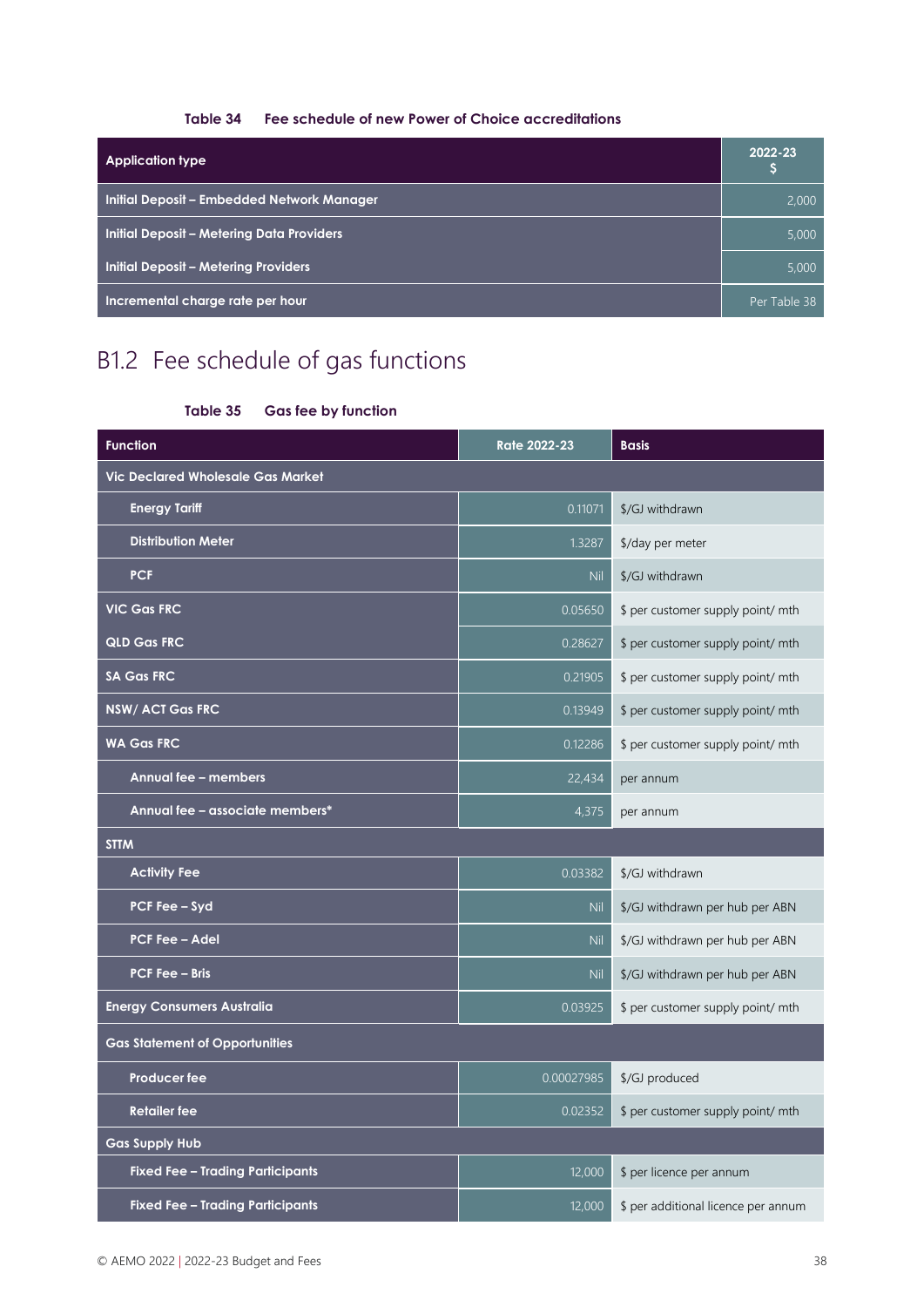| <b>Function</b>                                      | <b>Rate 2022-23</b>               | <b>Basis</b>                     |  |
|------------------------------------------------------|-----------------------------------|----------------------------------|--|
| <b>Fixed Fee - Reallocation participants</b>         | 9,000                             | \$ per licence per annum         |  |
| Fixed Fee - Viewing participants                     | 3,600<br>\$ per licence per annum |                                  |  |
| Variable Fee - Daily product fee                     | 0.03                              | $\sqrt[6]{G}$                    |  |
| Variable Fee - Weekly product fee                    | 0.02                              | $\sqrt{\mathcal{G}}$             |  |
| Variable Fee - Monthly product fee                   | 0.01                              | $\frac{f}{G}$                    |  |
| <b>Gas Trading Platform*</b>                         |                                   |                                  |  |
| Fixed Fee - commodity and capacity                   | 12,000                            | \$ per licence per annum         |  |
| Fixed Fee - capacity only                            | 7,000                             | \$ per licence per annum         |  |
| Variable transportation fee                          | 0.008                             | \$/GJ Daily/Weekly/Monthly       |  |
| Variable compression fee                             | 0.008                             | \$/GJ Daily/Weekly/Monthly       |  |
| <b>Day Ahead Auction*</b>                            |                                   |                                  |  |
| Other transportation fee                             | 0.033                             | $\frac{f}{G}$                    |  |
| <b>Compression fee</b>                               | 0.028                             | $\sqrt[6]{G}$                    |  |
| <b>Gas Bulletin Board</b>                            |                                   |                                  |  |
| <b>Producers</b>                                     | 0.00063                           | \$/GJ withdrawn                  |  |
| Wholesale market participants                        | 0.00321                           | \$/GJ withdrawn                  |  |
| <b>WA Gas Services Information</b>                   | 1,559                             | \$'000                           |  |
| WA Economic Regulatory Authority revenue requirement | 154                               | \$'000                           |  |
| WA Energy Policy WA Coordinator revenue requirement  | 160                               | \$'000                           |  |
| <b>Additional Participant ID</b>                     | 5,807                             | \$ per additional participant ID |  |

Note: the variable fee for CTP and DAA is including a fee of \$0.00294 relating to OTS code panel.

\* Associate members are self-contracting users that are party to the WA Gas Retail Market Agreement.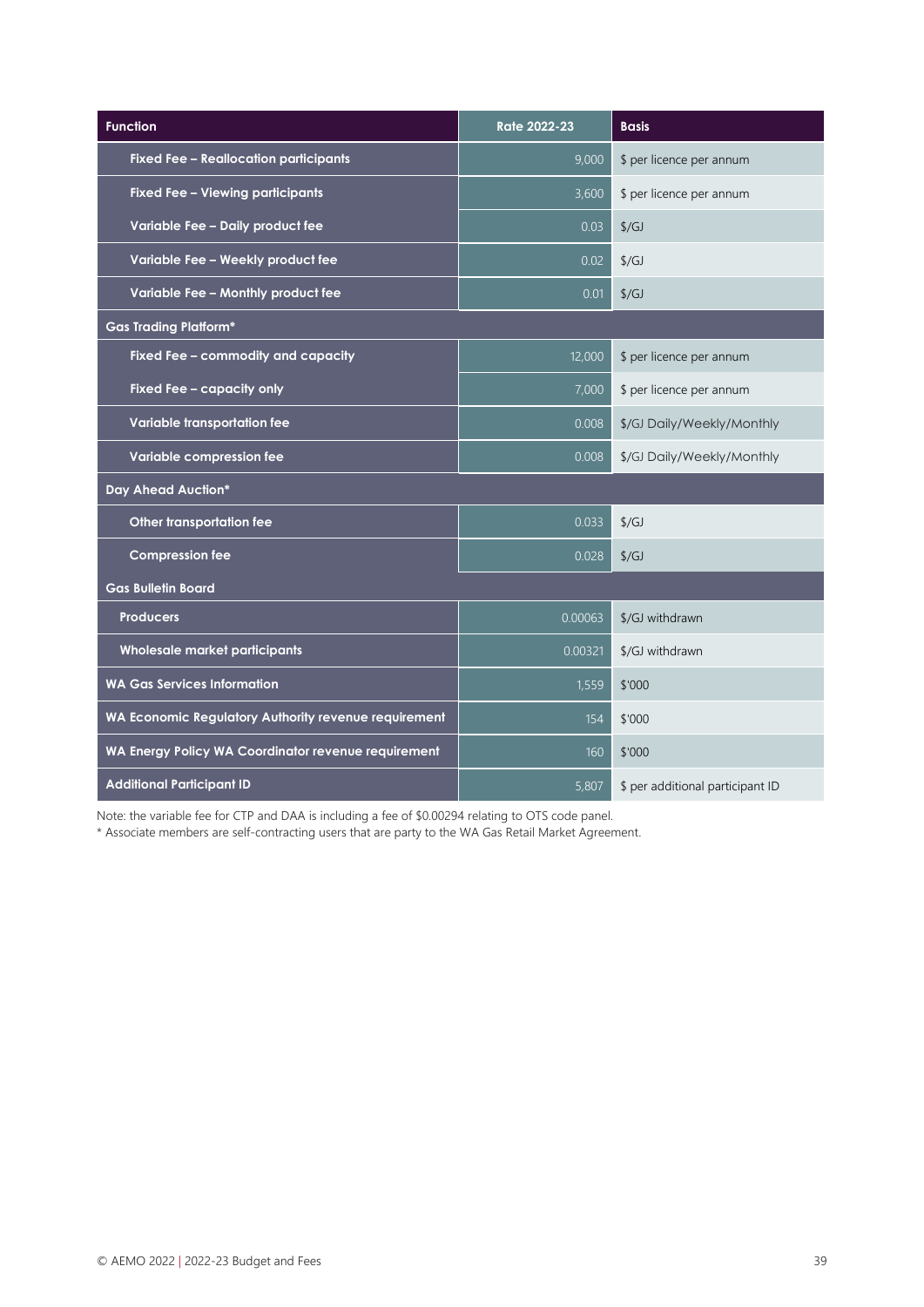#### **Table 36 Fee schedule of new gas registrations**

<span id="page-39-0"></span>

| <b>Market</b>                                     | <b>Budget 2022-23</b> | <b>Basis</b>            |  |
|---------------------------------------------------|-----------------------|-------------------------|--|
| <b>Victoria Retail Gas</b>                        |                       |                         |  |
| <b>Market Participant - Retailer</b>              | 20,661                | \$ per registration     |  |
| <b>Market Participant - Other</b>                 | 20,661                | \$ per registration     |  |
| <b>QLD Retail Gas</b>                             |                       |                         |  |
| <b>Retailer</b>                                   | 18,486                | \$ per registration     |  |
| <b>Self-Contracting User</b>                      | 18,486                | \$ per registration     |  |
| <b>SA Retail Gas</b>                              |                       |                         |  |
| <b>Retailer</b>                                   | 17,399                | \$ per registration     |  |
| <b>Self-Contracting User</b>                      | 17,399                | \$ per registration     |  |
| <b>NSW Retail Gas</b>                             |                       |                         |  |
| <b>Retailer</b>                                   | $\sqrt{20,661}$       | \$ per registration     |  |
| <b>Self-Contracting User</b>                      | 20,866                | \$ per registration     |  |
| <b>WA Retail Gas</b>                              |                       |                         |  |
| <b>WA Retail Gas - Member</b>                     | 13,904                | \$ per member           |  |
| WA Retail Gas - associate member                  | 2,780                 | \$ per associate member |  |
| <b>Victoria Wholesale Gas</b>                     |                       |                         |  |
| <b>Market Participant - Retailer</b>              | 21,084                | \$ per registration     |  |
| Market Participant - Trader                       | 21,084                | \$ per registration     |  |
| <b>Market Participant - Distribution Centre</b>   | 20,469                | \$ per registration     |  |
| <b>Short Tern Trading Market</b>                  |                       |                         |  |
| STTM User (BRI, ADL, SYD hubs)                    | 21,392                | \$ per registration     |  |
| STTM Shipper (BRI, ADL, SYD hubs)                 | 21,392                | \$ per registration     |  |
| <b>STTM Allocation Agent</b>                      | 17,394                | \$ per registration     |  |
| <b>STTM Pipeline Operator</b>                     | 37,382                | \$ per registration     |  |
| <b>STTM Distributor</b>                           | 37,074                | \$ per registration     |  |
| <b>STTM Storage Facility Operator</b>             | 37,382                | \$ per registration     |  |
| <b>STTM Production Facility Operator</b>          | 37,382                | \$ per registration     |  |
| <b>Pipeline Capacity</b>                          |                       |                         |  |
| <b>Part 24 Facility Operator</b>                  | 16,311                | \$ per registration     |  |
| Day ahead auction - Auction Participant<br>16,311 |                       | \$ per registration     |  |
| <b>Gas Bulletin Board</b>                         |                       |                         |  |
| <b>BB allocation agents</b>                       | 16,311                | \$ per registration     |  |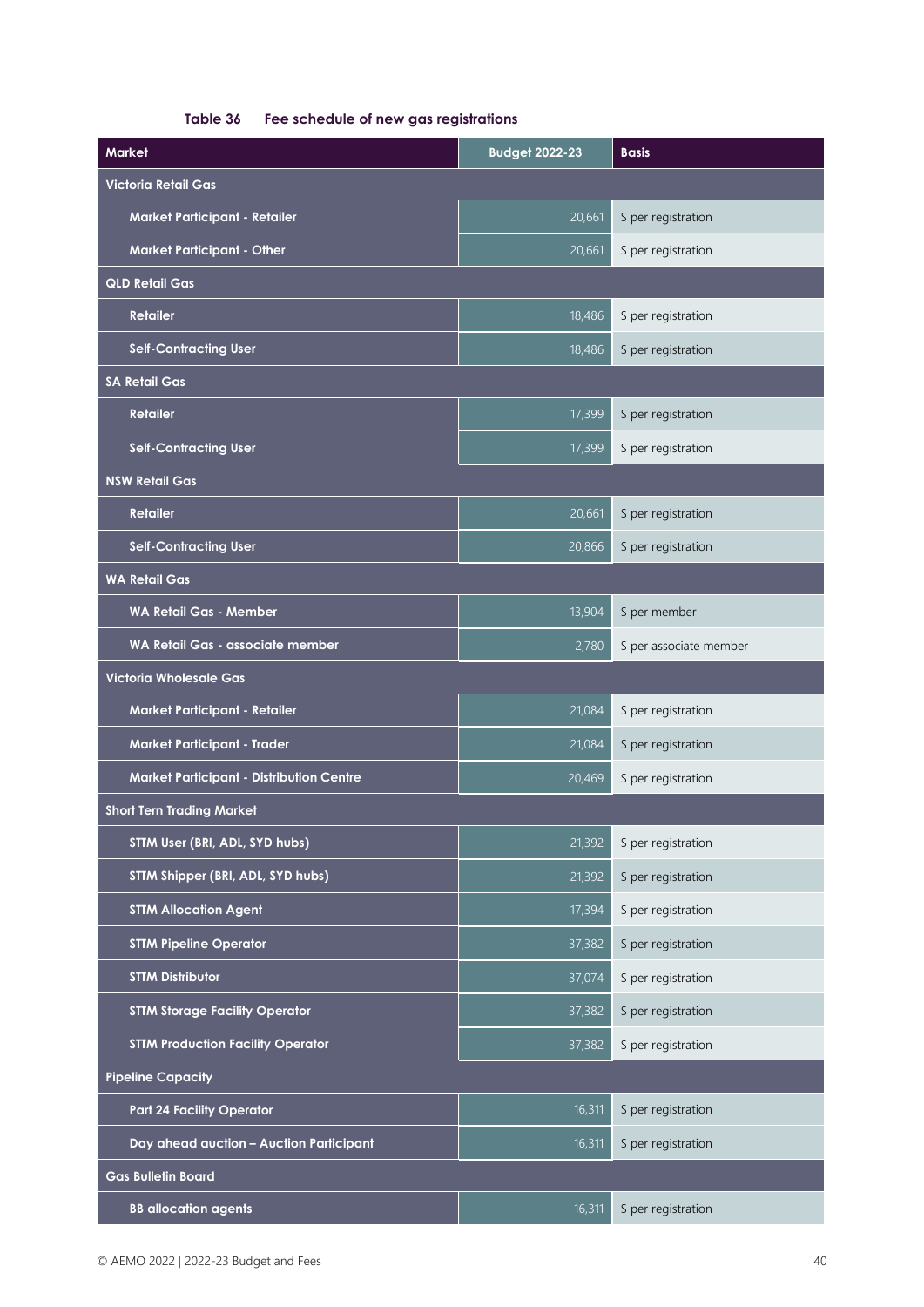| Market                                          | <b>Budget 2022-23</b> | <b>Basis</b>        |
|-------------------------------------------------|-----------------------|---------------------|
| <b>BB</b> transportation facility user          | 11,962                | \$ per registration |
| <b>BB capacity transaction reporting agents</b> | 11,962                | \$ per registration |

## <span id="page-40-0"></span>B1.3 Quoted Registration fees for registerable capacity

<span id="page-40-1"></span>

| Table 37 | Quoted registration fees for registerable capacity |  |  |  |
|----------|----------------------------------------------------|--|--|--|
|----------|----------------------------------------------------|--|--|--|

| <b>Market</b>                                                       |
|---------------------------------------------------------------------|
| <b>DWGM</b>                                                         |
| Market Participant - producer                                       |
| Market Participant - Transmission customer                          |
| Market Participant - Storage Provider                               |
| Participant - Declared transmission system service provider         |
| Participant - Interconnected transmission pipeline service provider |
| <b>Participant - Distributor</b>                                    |
| <b>Participant - Producer</b>                                       |
| Participant - Storage provider                                      |
| <b>Participant - Transmission Customer</b>                          |
| <b>Retail - NSW/ACT</b>                                             |
| <b>Network Operator</b>                                             |
| <b>Retail - Qld</b>                                                 |
| <b>Distributor</b>                                                  |
| <b>Retail - SA</b>                                                  |
| Network operator                                                    |
| Network operator - Mildura region                                   |
| <b>Transmission System operator</b>                                 |
| <b>Retail - Vic</b>                                                 |
| <b>Distributor</b>                                                  |
| <b>Transmission System Service Provider</b>                         |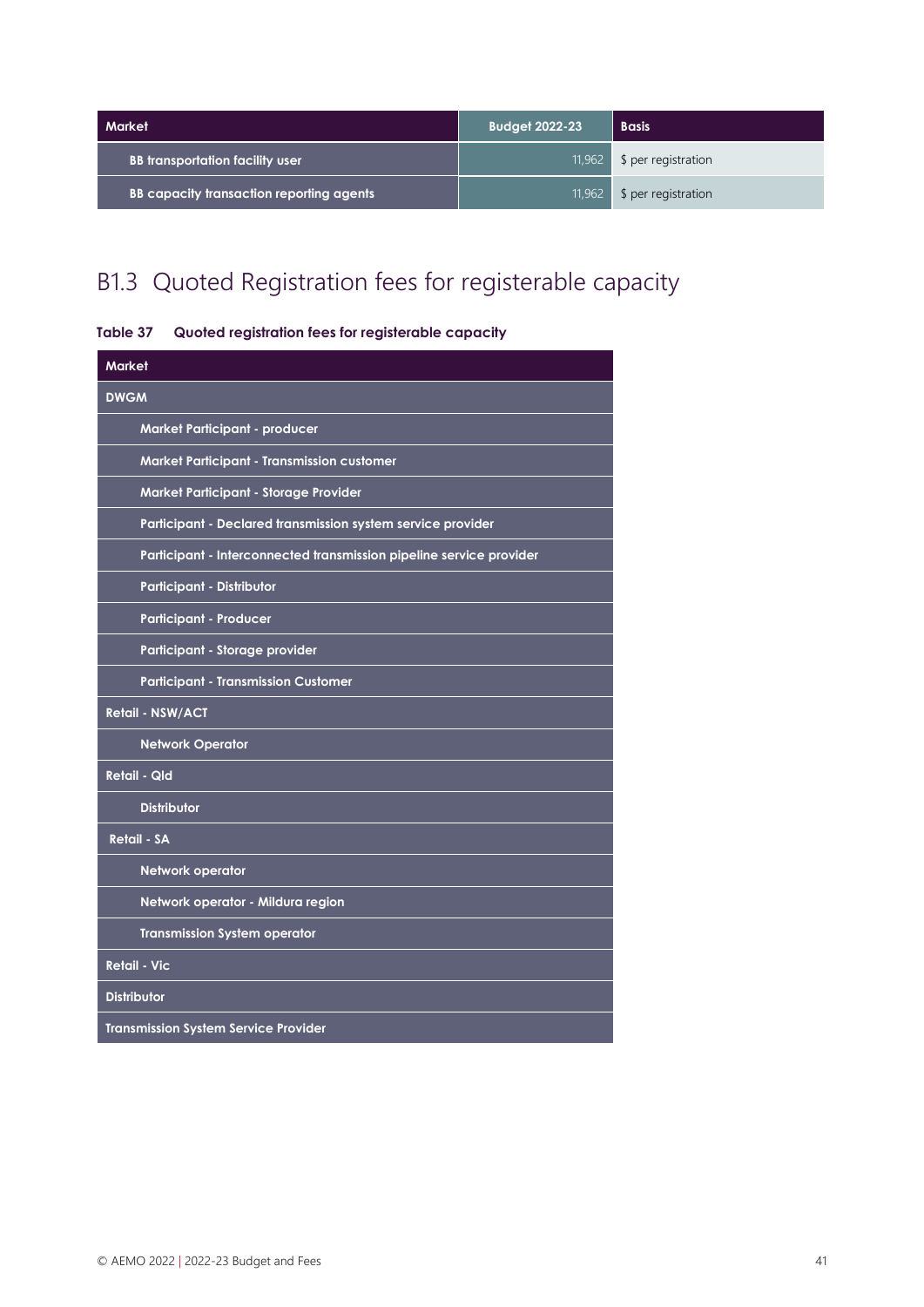## <span id="page-41-0"></span>B1.4 AEMO charge-out rates

#### <span id="page-41-1"></span>**Table 38 AEMO charge-out rates\***

| <b>Market</b>             | $2022 - 23$ | <b>Basis</b> |
|---------------------------|-------------|--------------|
| <b>Senior Leadership</b>  | 510         | \$ per hour  |
| <b>Manager/Specialist</b> | 430         | \$ per hour  |
| <b>Principal</b>          | 340         | \$ per hour  |
| <b>Senior</b>             | 300         | \$ per hour  |
| Analyst/Engineer          | 280         | \$ per hour  |
| Officer/Intern            | 240         | \$ per hour  |

Note, a \$30/hour uplift will be applied to the rates in this table to reflect cost recovery for dedicated work undertaken for the Connections Reform Initiative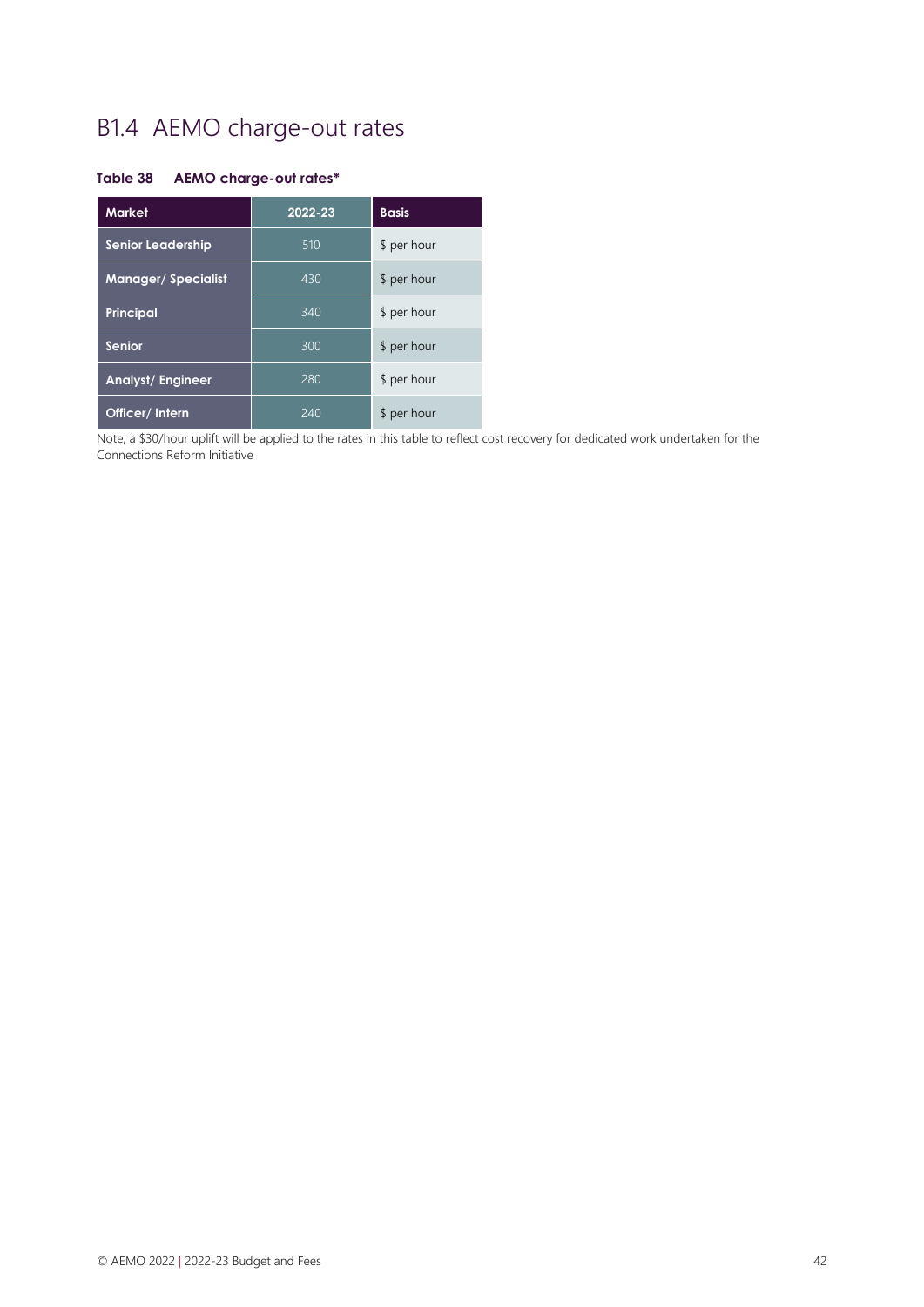# <span id="page-42-0"></span>**List of Tables**

| Table 1  | AEMO Enterprise 2022-23 summary Surplus and Deficit                 | 6  |
|----------|---------------------------------------------------------------------|----|
| Chart 1: | Growth in revenue from 2021-22 to 2022-23, \$m                      | 6  |
| Chart 2: | Growth in expenditure by Segment from 2021-22 to 2022-23, \$m       | 8  |
| Table 2  | 2022-23 Balance Sheet summary                                       | 10 |
| Table 3  | 2022-23 Cash Flow summary                                           | 11 |
| Table 4  | Net Capital program summary                                         | 12 |
| Table 5  | NEM revenue requirement and fee                                     | 13 |
| Table 6  | FRC revenue requirement and fee                                     | 14 |
| Table 7  | 5MS revenue requirement and fee                                     | 15 |
| Table 8  | DER revenue requirement                                             | 15 |
| Table 9  | National Transmission Planner revenue requirement                   | 16 |
| Table 10 | Victorian Transmission Network Service Provider revenue requirement | 16 |
| Table 11 | WEM revenue requirement and Fees                                    | 17 |
| Table 12 | DWGM revenue requirement and fees                                   | 18 |
| Table 13 | DWGM energy consumption                                             | 19 |
| Table 14 | STTM revenue requirement and fees                                   | 20 |
| Table 15 | STTM energy consumption                                             | 20 |
| Table 16 | Vic FRC gas revenue requirement and fees                            | 22 |
| Table 17 | Qld FRC gas revenue requirement and fees                            | 23 |
| Table 18 | SA FRC gas revenue requirement and fees                             | 24 |
| Table 19 | NSW FRC gas revenue requirement and fees                            | 25 |
| Table 20 | Western Australia FRC gas revenue requirement and fees              | 26 |
| Table 21 | GSOO revenue requirement and fees                                   | 27 |
| Table 22 | GSH revenue requirement and fees                                    | 28 |
| Table 23 | CTP revenue requirement and fees                                    | 29 |
| Table 24 | DAA revenue requirement and fees                                    | 30 |
| Table 25 | OTS Code Panel revenue requirement and fee                          | 31 |
| Table 26 | GBB revenue requirement and fees                                    | 31 |
| Table 27 | GSI revenue requirement and fees                                    | 32 |
| Table 28 | Other revenue requirement and fees                                  | 33 |
| Table 29 | ECA revenue requirement and fees                                    | 33 |
| Table 30 | AEMO Enterprise Consolidated Profit and Loss                        | 34 |
| Table 31 | Budgeted total revenue requirement by function                      | 35 |
| Table 32 | Fee schedule of new NEM registrations                               | 36 |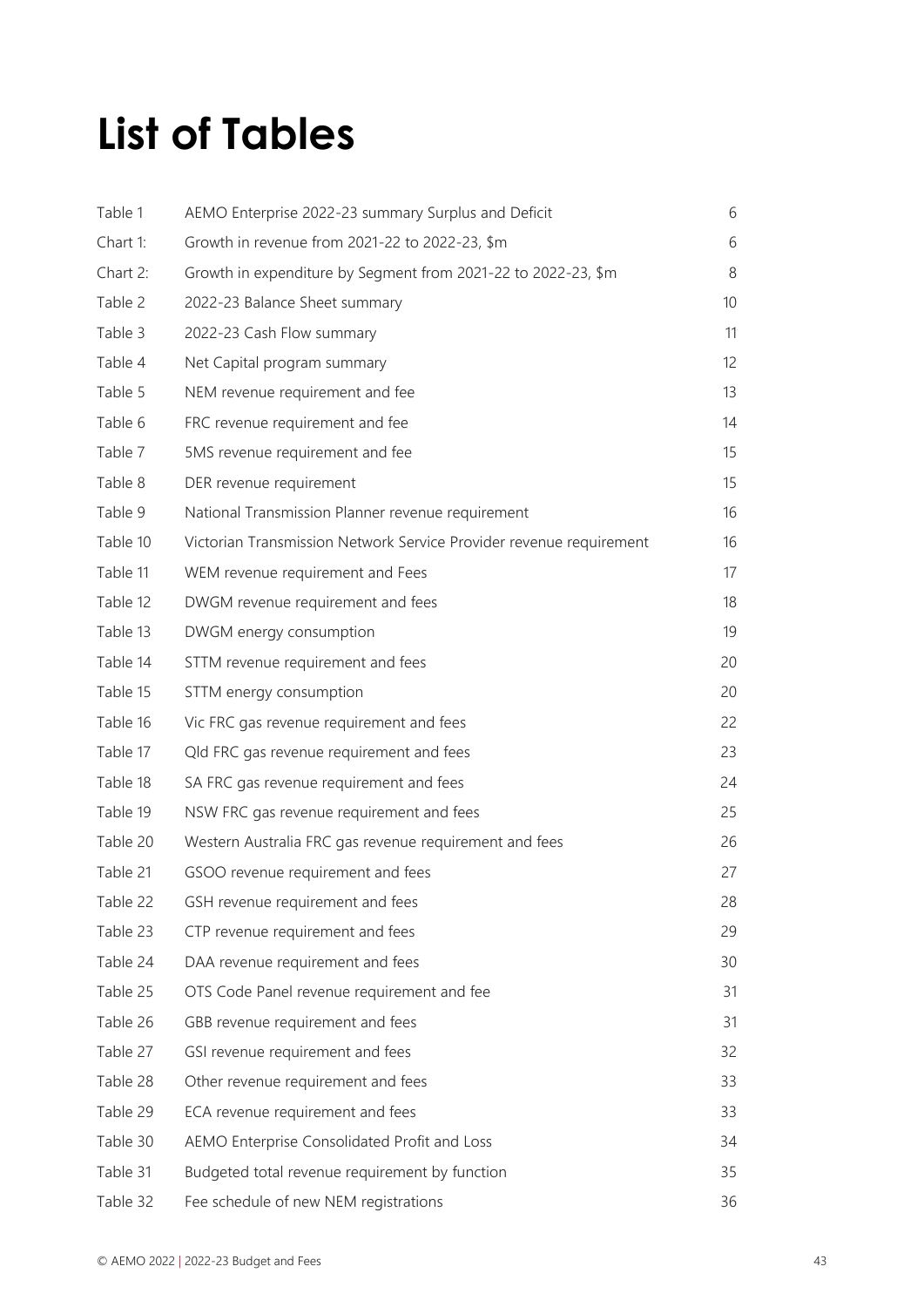| Table 33 | Fee schedule of new WA WEM registrations           | 37 |
|----------|----------------------------------------------------|----|
| Table 34 | Fee schedule of new Power of Choice accreditations | 38 |
| Table 35 | Gas fee by function                                | 38 |
| Table 36 | Fee schedule of new gas registrations              | 40 |
| Table 37 | Quoted registration fees for registerable capacity | 41 |
| Table 38 | AEMO charge-out rates                              | 42 |